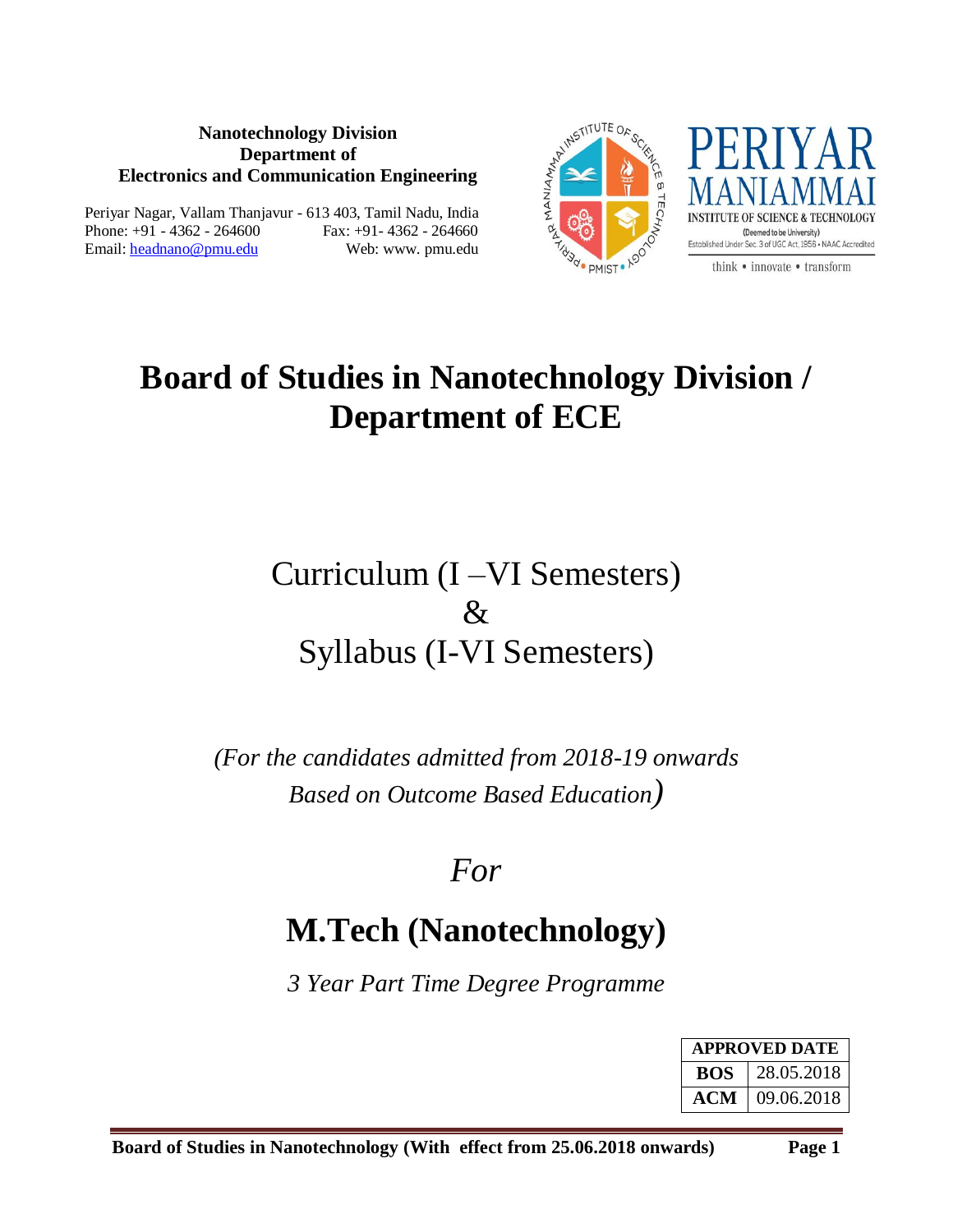| <b>VISION</b> To be a University of global dynamism with excellence in knowledge and |
|--------------------------------------------------------------------------------------|
| innovation ensuring social responsibility for creating an egalitarian society.       |

| <b>MISSION</b> | UM1        | Offering well balanced programmes with scholarly faculty and state-<br>of-art facilities to impart high level of knowledge.                                     |  |  |  |  |  |  |  |
|----------------|------------|-----------------------------------------------------------------------------------------------------------------------------------------------------------------|--|--|--|--|--|--|--|
|                | UM2        | Providing student - centred education and foster their growth in critical<br>thinking, creativity, entrepreneurship, problem solving and collaborative<br>work. |  |  |  |  |  |  |  |
|                | UM3        | Involving progressive and meaningful research with concern<br>for<br>sustainable development.                                                                   |  |  |  |  |  |  |  |
|                | <b>UM4</b> | Enabling the students to acquire the skills for global competencies.                                                                                            |  |  |  |  |  |  |  |
|                | UM5        | Inculcating Universal values, Self respect, Gender equality, Dignity and<br>Ethics.                                                                             |  |  |  |  |  |  |  |

### **CORE VALUES**

- $\triangleq$  Student centric vocation
- $\overline{\text{4}}$  Academic excellence
- $\overline{\phantom{a}}$  Social Justice, equity, equality, diversity, empowerment, sustainability
- Skills and use of technology for global competency.
- $\overline{\phantom{a}}$  Continual improvement
- $\overline{\phantom{a}}$  Leadership qualities.
- **Exercise Societal needs**
- $\overline{\phantom{a}}$  Learning, a life long process
- $\downarrow$  Team work
- **↓** Entrepreneurship for men and women
- $\overline{\phantom{a}}$  Rural development
- **↓** Basic, Societal, and applied research on Energy, Environment, and Empowerment.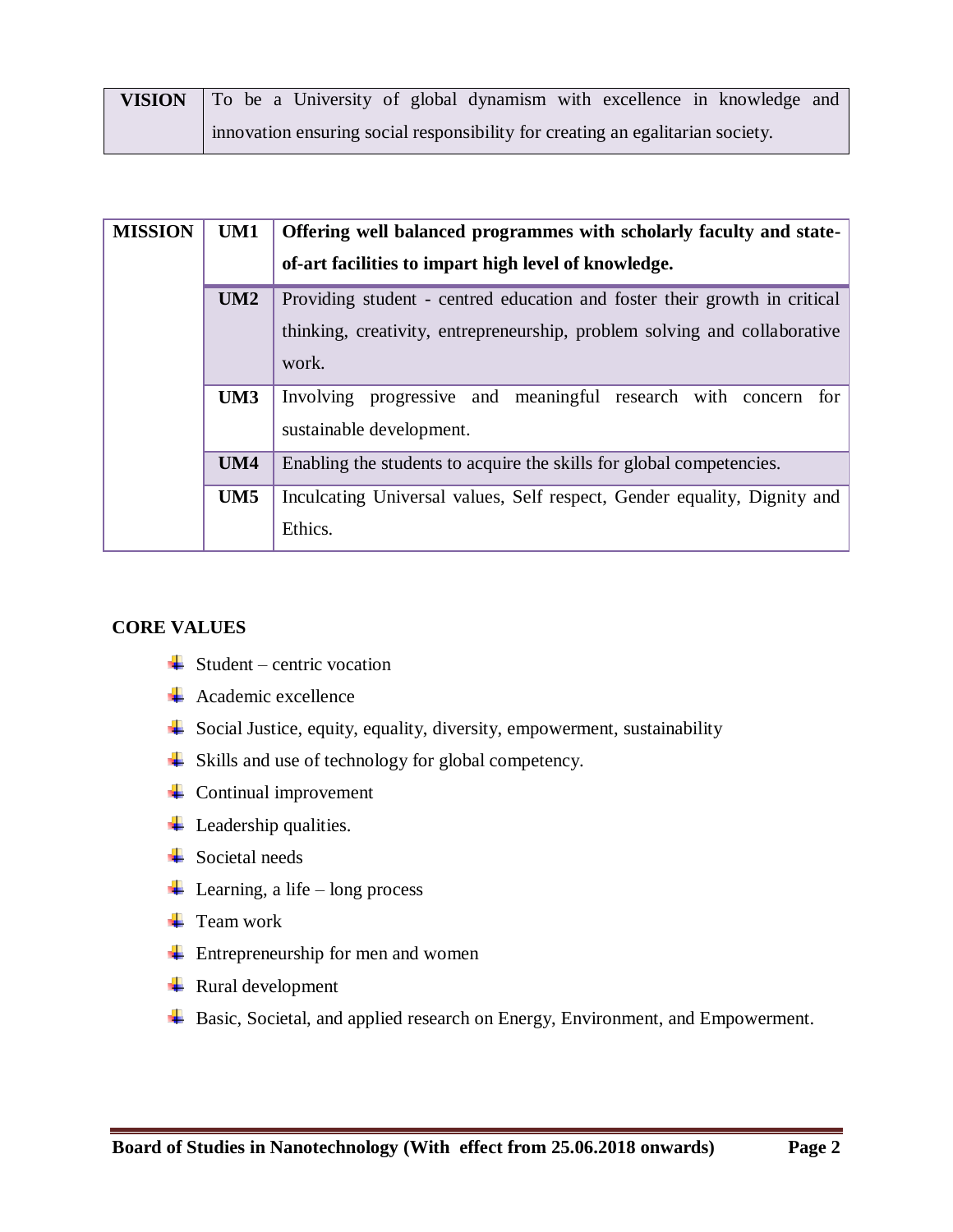| <b>VISION</b> | To be a pioneer division in offering Nanotechnology education and research with |
|---------------|---------------------------------------------------------------------------------|
|               | special emphasis on Energy, Environment and Health which would help to serve    |
|               | industry and society for developing cost effective and useful means             |

| <b>MISSION</b>                                                                  | DM1             | To offer UG, PG and Research Programmes in Nano Technology            |  |  |  |  |
|---------------------------------------------------------------------------------|-----------------|-----------------------------------------------------------------------|--|--|--|--|
|                                                                                 | DM <sub>2</sub> | To incorporate innovative teaching learning methods and teaching aids |  |  |  |  |
| DM3<br>To nurture requirements of the emerging industrial needs to the students |                 |                                                                       |  |  |  |  |
|                                                                                 | DM4             | To cultivate the spirit of Entrepreneurship                           |  |  |  |  |
|                                                                                 | DM <sub>5</sub> | To explore solutions via Nano for the needs of society                |  |  |  |  |

# **Table: 1 Mapping of University Mission (UM) and Department Mission (DM)**

|            | DM1 | DM <sub>2</sub>  | DM3 | DM4 | DM <sub>5</sub> | <b>Total</b> |
|------------|-----|------------------|-----|-----|-----------------|--------------|
| UM1        | ີ   |                  |     |     |                 | 11           |
| UM2        |     |                  |     |     |                 | 10           |
| UM3        |     |                  |     |     |                 | 10           |
| UM4        |     |                  |     |     |                 |              |
| <b>UM5</b> |     | $\boldsymbol{0}$ |     |     |                 |              |

**1-Low 2- Medium 3 – High**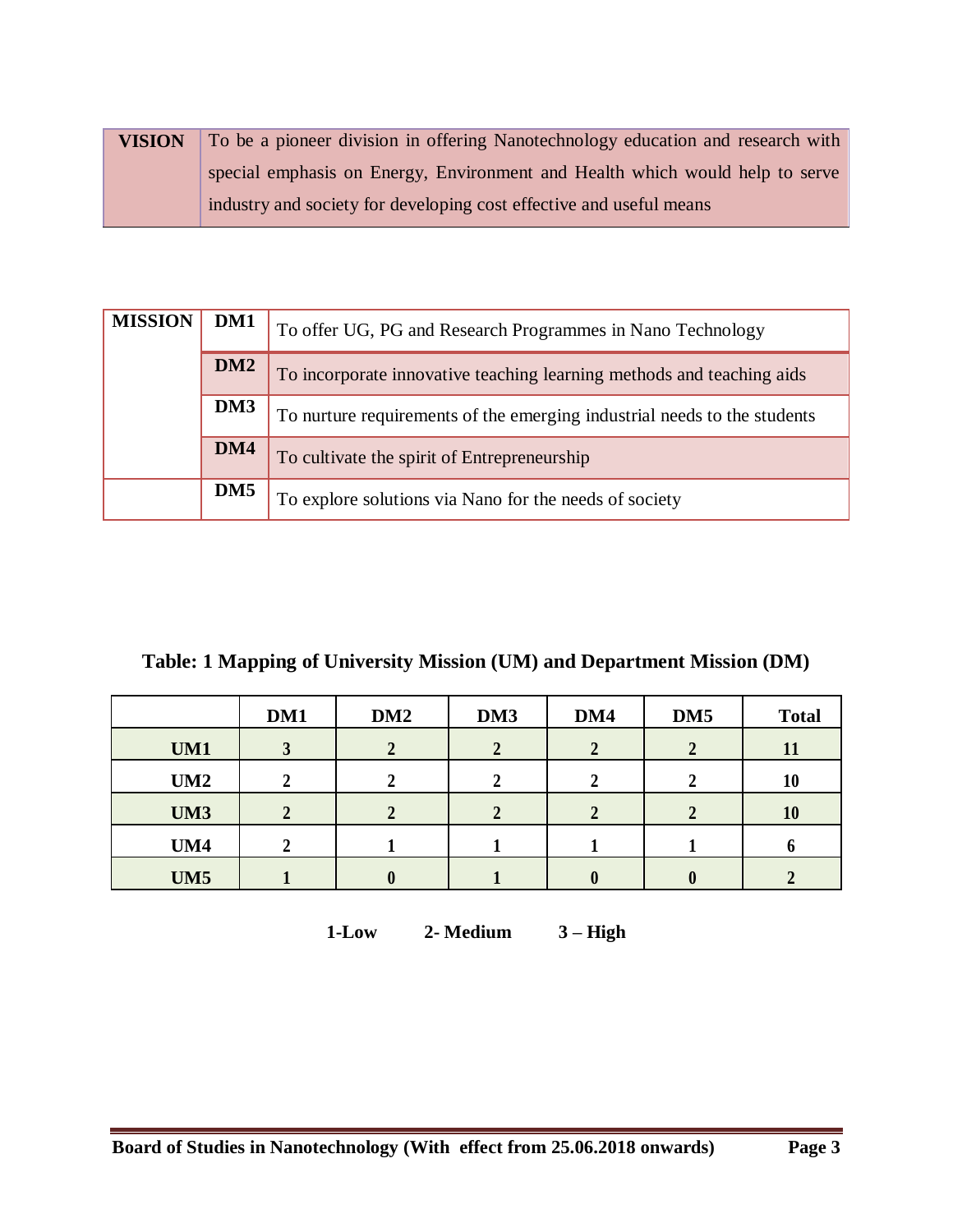# **PROGRAMME EDUCATIONAL OBJECTIVES**

Based on the mission of the department, the programme educational objectives is formulated as

| PEO1             | Be employed in fields of engineering such as research, development, applications,<br>testing, processing, analyzing and technical sales or service as an engineering<br>technologist                                                                                                    |
|------------------|-----------------------------------------------------------------------------------------------------------------------------------------------------------------------------------------------------------------------------------------------------------------------------------------|
| PEO <sub>2</sub> | Start an entrepreneurial firm                                                                                                                                                                                                                                                           |
| PEO <sub>3</sub> | Achieve positions of increased responsibility (technical and/or supervisory) within<br>an organization; and progress through advanced degree or certificate programs or<br>participate in continuing education in engineering, business, and/or other<br>professionally related fields. |
| PEO <sub>4</sub> | Progress through advanced degree or certificate programs or participate in<br>continuing education in engineering, business, and/or other professionally related<br>fields.                                                                                                             |

# **Mapping of Department Mission (DM) with Program Educational Objectives (PEOs)**

|                  | DM1 | DM <sub>2</sub> | DM3 | DM4 | DM <sub>5</sub> |
|------------------|-----|-----------------|-----|-----|-----------------|
| PEO1             |     |                 |     |     |                 |
| PEO <sub>2</sub> |     |                 |     |     |                 |
| PEO <sub>3</sub> |     |                 |     | ٠   |                 |
| PEO <sub>4</sub> |     |                 |     |     |                 |
|                  |     |                 |     |     |                 |
|                  |     |                 |     |     |                 |

**1 - Low Relation 2 - Medium Relation 3 – High Relation**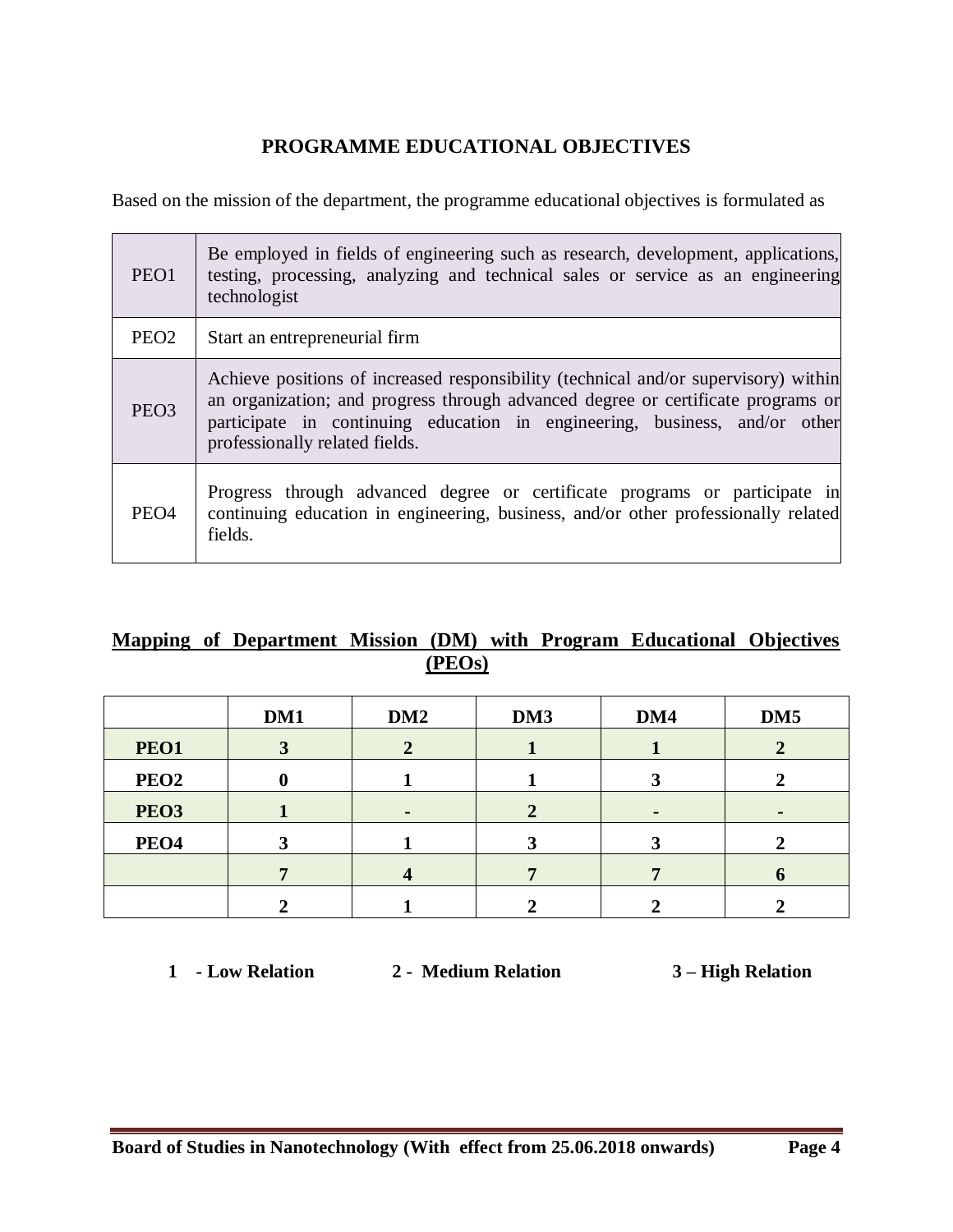#### **GRADUATE ATTRIBUTES**

- 1. **Engineering knowledge: Apply** the knowledge of mathematics, science, engineering fundamentals, and an engineering specialisation for the solution of complex engineering problems.
- 2. **Problem analysis:** Identify, formulate, research literature, and analyse complex engineering problems reaching substantiated conclusions using first principles of mathematics, natural sciences, and engineering sciences.
- 3. **Design/development of solutions:** Design solutions for complex engineering problems and design system components or processes that meet the specified needs with appropriate consideration for public health and safety, and cultural, societal, and environmental considerations.
- 4. **Conduct investigations of complex problems:** Use research-based knowledge and research methods including design of experiments, analysis and interpretation of data, and synthesis of the information to provide valid conclusions.
- 5. **Modern tool usage:** Create, select, and apply appropriate techniques, resources, and modern engineering and IT tools, including prediction and modelling to complex engineering activities, with an understanding of the limitations.
- 6. **The engineer and society:** Apply reasoning informed by the contextual knowledge to assess societal, health, safety, legal and cultural issues and the consequent responsibilities relevant to the professional engineering practice.
- 7. **Environment and sustainability:** Understand the impact of the professional engineering solutions in societal and environmental contexts, and demonstrate the knowledge of, and need for sustainable development.
- 8. **Ethics:** Apply ethical principles and commit to professional ethics and responsibilities and norms of the engineering practice.
- 9. **Individual and team work:** Function effectively as an individual, and as a member or leader in diverse teams, and in multidisciplinary settings.
- 10. **Communication:** Communicate effectively on complex engineering activities with the engineering community and with the society at large, such as, being able to comprehend and write effective reports and design documentation, make effective presentations, and give and receive clear instructions.
- 11. **Project management and finance:** Demonstrate knowledge and understanding of the engineering and management principles and apply these to one's own work, as a member and leader in a team, to manage projects and in multidisciplinary environments.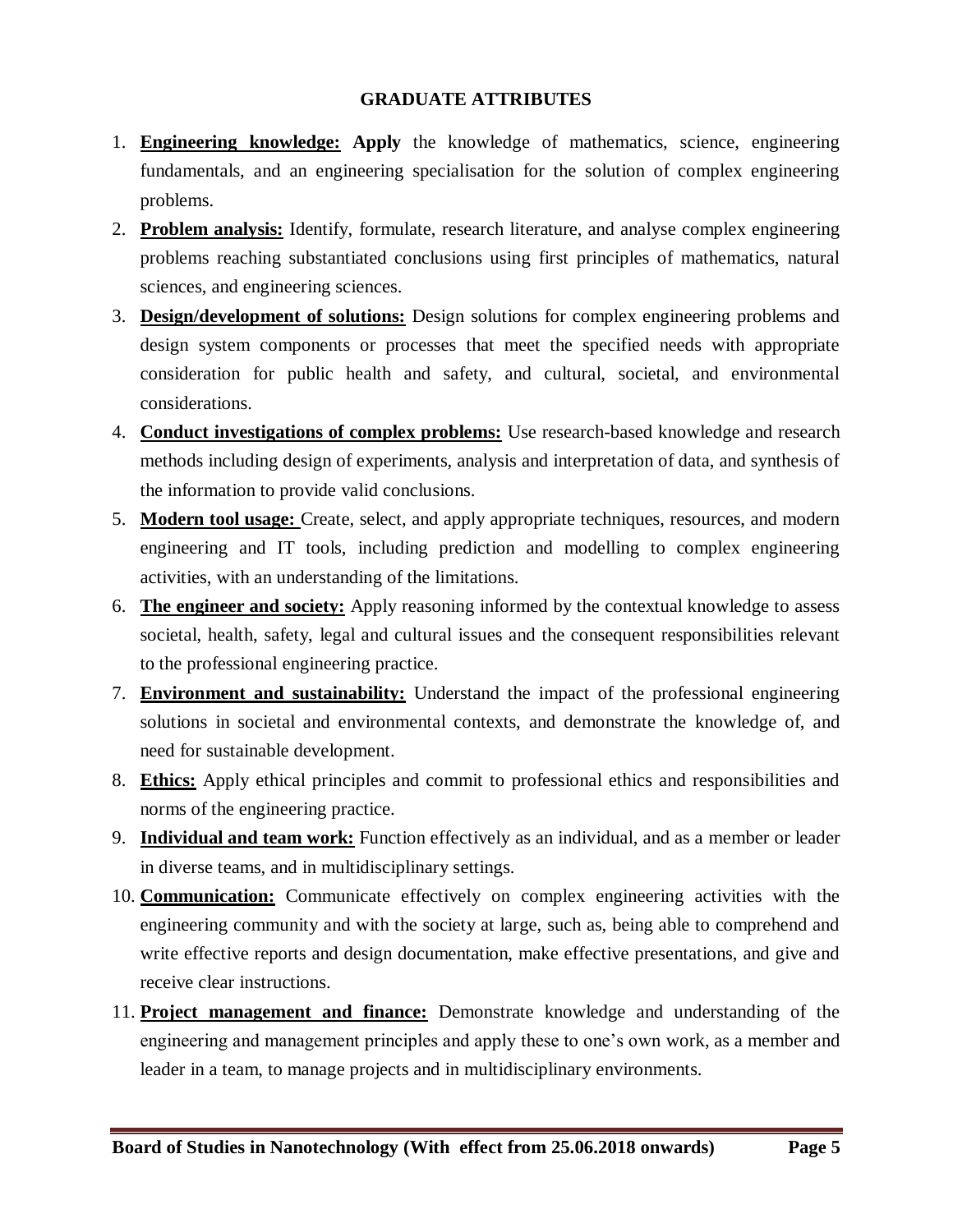12. **Life-long learning:** Recognise the need for, and have the preparation and ability to engage in independent and life-long learning in the broadest context of technological change.

### **PROGRAM OUTCOMES**

| <b>PO 1</b>      | To strengthen the application of fundamental knowledge in Mathematics, Science,<br>Engineering and Technology for the benefit of mankind.                                                                    |
|------------------|--------------------------------------------------------------------------------------------------------------------------------------------------------------------------------------------------------------|
| PO <sub>2</sub>  | To enhance the technical competence of identifying, analyzing and creating appropriate<br>engineering solutions.                                                                                             |
| <b>PO 3</b>      | To provide demand based training to meet the graduates readily employable by the<br>industries.                                                                                                              |
| PO <sub>4</sub>  | To create opportunities for the students to take on research projects for solving the<br>problems of the future.                                                                                             |
| <b>PO 5</b>      | To cultivate the habit of lifelong learning for successful career and life.                                                                                                                                  |
| <b>PO 6</b>      | To inculcate qualities of team work and leadership for creating future leaders of the<br>nation.                                                                                                             |
| <b>PO 7</b>      | To impart awareness of social responsibilities for becoming a responsible citizen.                                                                                                                           |
|                  | PROGRAM SPECIFIC OUTCOME                                                                                                                                                                                     |
| <b>PSO1</b>      | Knowledge and generation of intellectual capital (Paper, poster, presentation, patent<br>etc) in the areas of Nano architecture, Nanomaterials, Nanosystems,<br>and their<br>encompassing applications       |
| PSO <sub>2</sub> | Ability to identify tailor made Nano applications for Local and Societal needs by (a)<br>Improving efficiency of existing systems by developing innovative low cost solutions<br>(b) New product development |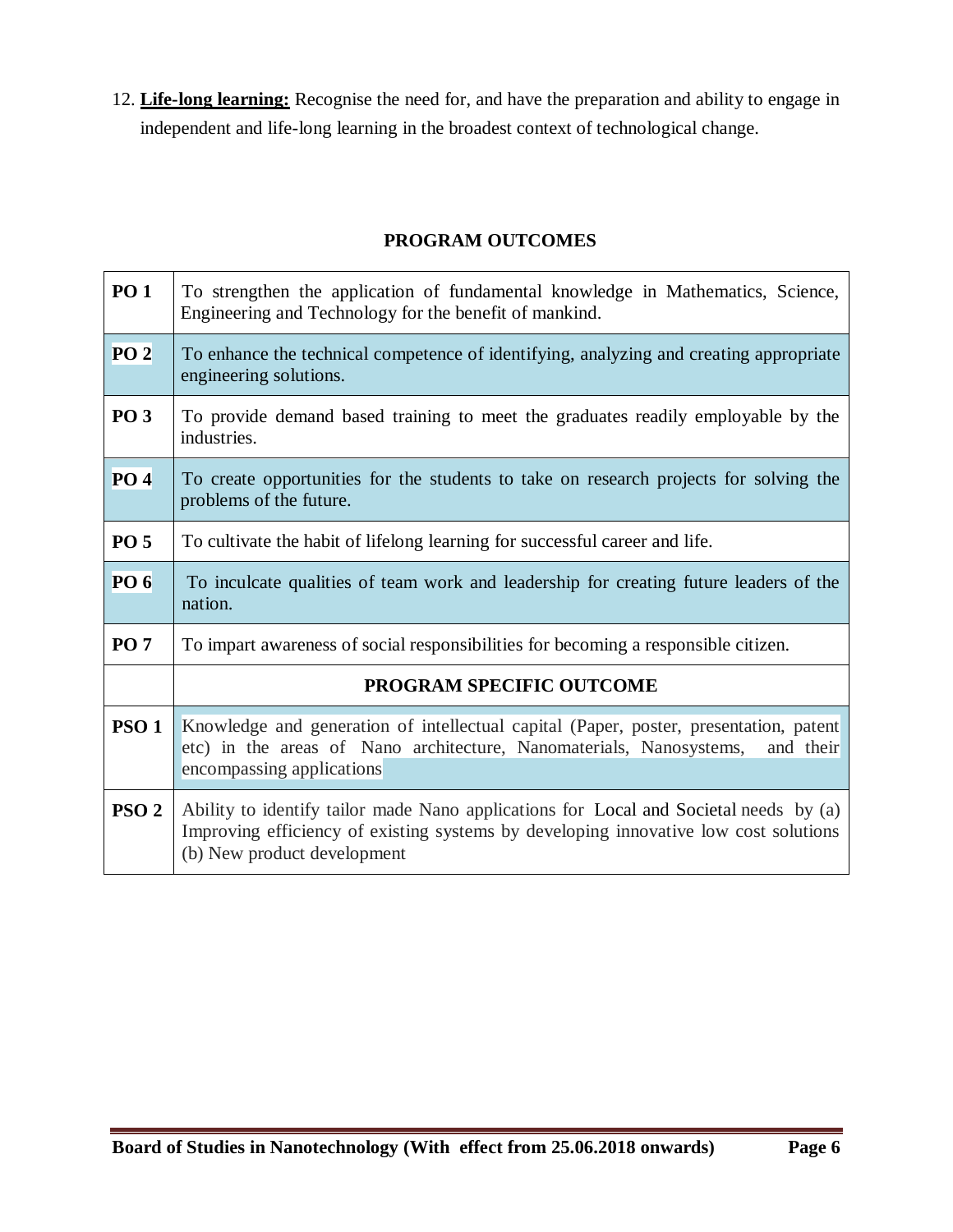| PO/GA            | <b>GA</b><br>1 | GA2            | GA3      | GA4            | GA5 | GA6            | GA7            | GA8            | GA9            | <b>GA</b><br>10 | <b>GA</b><br>11 | <b>GA</b><br>12 |
|------------------|----------------|----------------|----------|----------------|-----|----------------|----------------|----------------|----------------|-----------------|-----------------|-----------------|
| PO1              | 3              | 1              | $\theta$ | $\overline{0}$ | 1   | $\theta$       | $\overline{0}$ | $\overline{0}$ | $\overline{0}$ | $\overline{0}$  | $\mathbf{0}$    | $\mathbf{0}$    |
| PO <sub>2</sub>  | 1              | 3              | 2        | 2              | 1   | $\overline{2}$ | 2              | 1              | 1              | 1               | 1               | $\mathbf{1}$    |
| PO <sub>3</sub>  | 1              | 1              | 3        | $\mathbf{1}$   | 1   |                | 1              | 1              | 1              | 1               | $\mathbf{1}$    | 1               |
| PO <sub>4</sub>  | 1              | 1              | 1        | 3              | 3   | 3              | 3              | $\Omega$       | $\overline{0}$ | $\overline{0}$  | $\overline{2}$  | 2               |
| PO <sub>5</sub>  | 1              | 1              | 1        |                | 3   | 1              | $\overline{0}$ | $\overline{0}$ | $\mathbf{0}$   | $\overline{0}$  | 1               | 3               |
| PO <sub>6</sub>  | 1              | 1              | 1        | 1              | 1   | 3              | $\overline{0}$ | $\overline{0}$ | $\overline{0}$ | $\overline{0}$  | $\mathbf{0}$    | $\mathbf{0}$    |
| PO <sub>7</sub>  | 1              | 1              | 1        |                | 1   | 3              | $\overline{2}$ | 1              | $\overline{0}$ | $\overline{0}$  | $\overline{0}$  | $\overline{0}$  |
| <b>PSO1</b>      | $\overline{2}$ | $\overline{2}$ | 2        | $\overline{2}$ | 2   | $\overline{2}$ | 2              | 1              | 1              | $\overline{2}$  | $\overline{2}$  | 2               |
| PSO <sub>2</sub> | 2              | 2              | 2        | 2              | 2   | 2              | 2              | $\overline{0}$ | $\mathbf{0}$   | $\overline{0}$  | $\mathbf{0}$    | 2               |

**Mapping of Program Outcomes (POs) with Graduate Attributes (GAs)**

**0-Relation 1- Low Relation 2 – Medium Relation 3-High Relation Table 3 Mapping of Program Outcomes (POs) with Program Educational Objectives** 

**(PEOs)**

| PEO/PO           | PO1 | PO <sub>2</sub> | PO <sub>3</sub> | PO <sub>4</sub> | PO <sub>5</sub> | PO <sub>6</sub> | PO <sub>7</sub> | PSO <sub>1</sub> | PSO <sub>2</sub> |
|------------------|-----|-----------------|-----------------|-----------------|-----------------|-----------------|-----------------|------------------|------------------|
| PEO <sub>1</sub> | 3   |                 |                 |                 |                 |                 |                 |                  |                  |
| PEO <sub>2</sub> | ി   |                 | ◠               |                 | ◠               | ◠               |                 |                  |                  |
| PEO <sub>3</sub> |     |                 |                 |                 |                 |                 |                 |                  |                  |
| PEO <sub>4</sub> |     |                 | ⌒               |                 | ◠               |                 |                 |                  |                  |

**0-No Relation 1- Low Relation 2 – Medium Relation 3-High Relation**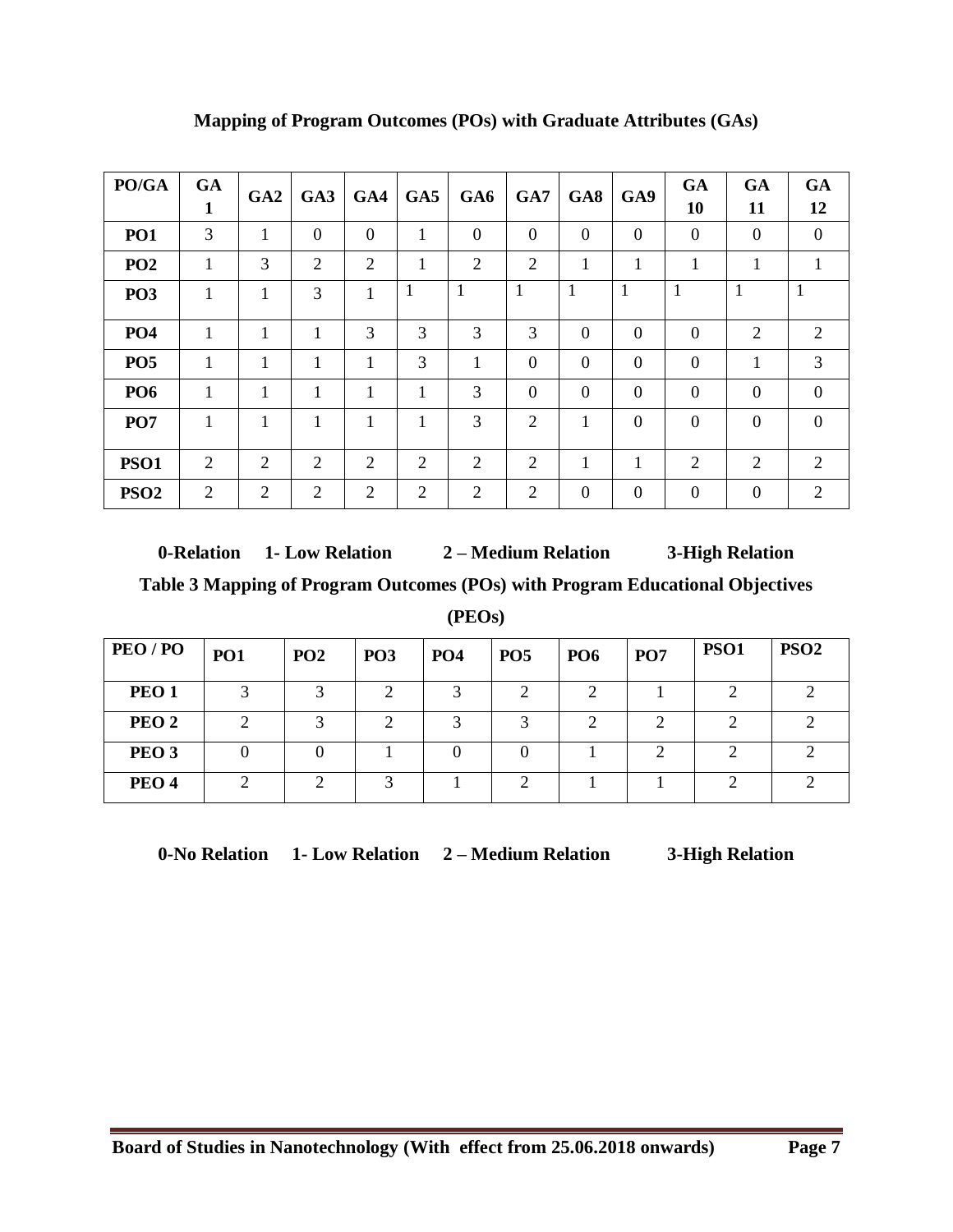### **STRUCTURE OF M.TECH. NANOTECHOLOGY PROGRAMME ( PART TIME)**

| S.No             | <b>Course Type</b>             | <b>Symbol</b> | <b>Credits</b> |  |  |  |  |
|------------------|--------------------------------|---------------|----------------|--|--|--|--|
| 1.               | Professional core courses      | <b>PCC</b>    | 12             |  |  |  |  |
| 2.               | Professional Elective courses  | <b>PEC</b>    | 15             |  |  |  |  |
| 3.               | <b>Open Elective Course</b>    | <b>OEC</b>    | 3              |  |  |  |  |
| $\overline{4}$ . | Professional Core Courses -Lab | PCC-L         | 6              |  |  |  |  |
| 5.               | <b>Mandatory Courses</b>       | <b>MC</b>     | $\overline{2}$ |  |  |  |  |
| 6.               | Audit                          | MC-Audit      | $\theta$       |  |  |  |  |
| 7.               | Project                        | <b>PR</b>     | 30             |  |  |  |  |
|                  | <b>Total</b>                   |               |                |  |  |  |  |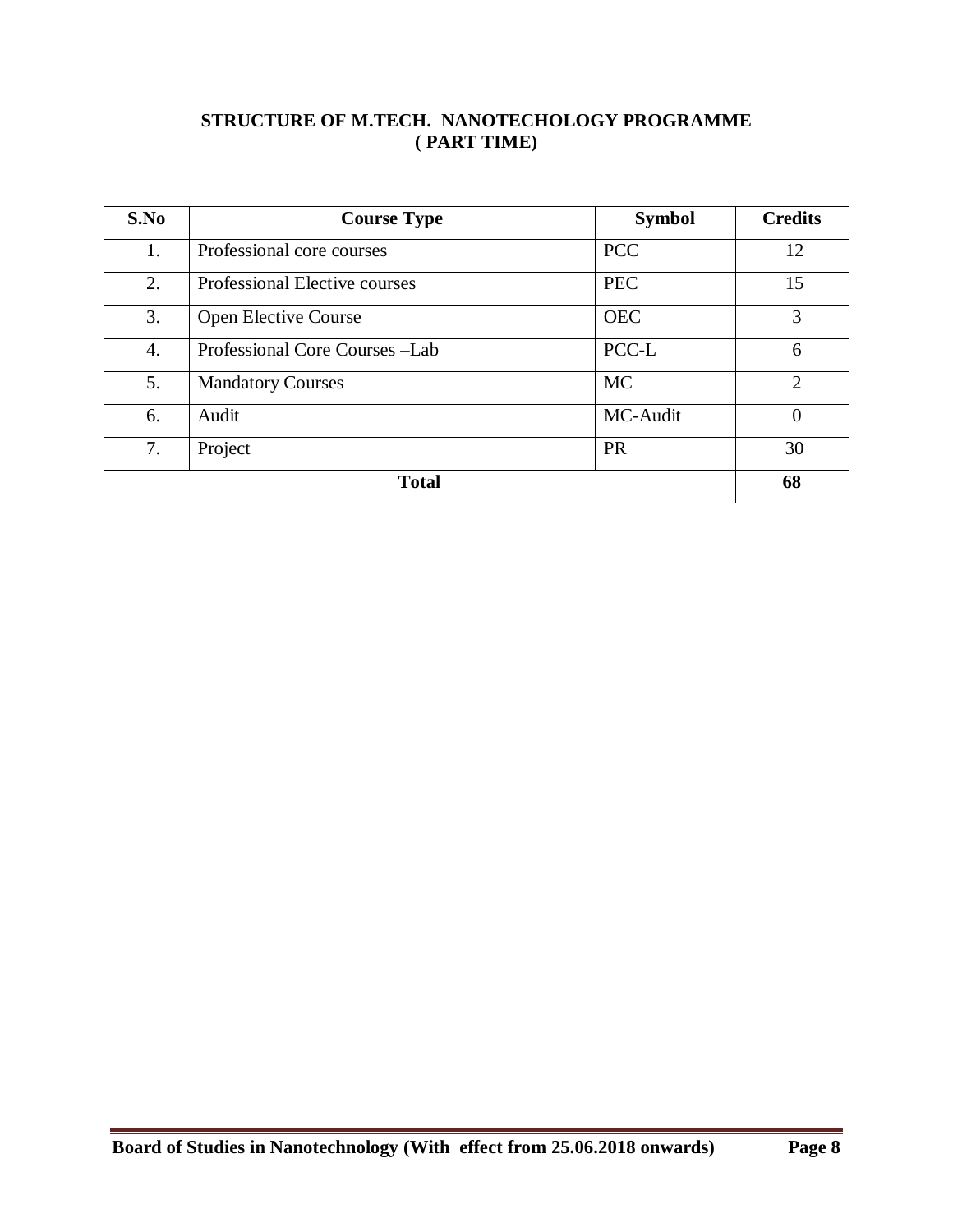## **PROFESSIONAL CORE COURSES (PCC)**

| Sl.No | <b>Course</b> | <b>Course Name</b>                           | <b>Semester</b> | <b>Credits</b> |
|-------|---------------|----------------------------------------------|-----------------|----------------|
|       | Code          |                                              |                 |                |
| 1.    | <b>QNT101</b> | Fundamentals of<br>Nanotechnology            |                 | 3              |
| 2.    | <b>QNT102</b> | Nano Fabrication and Synthesis<br>Techniques |                 | 3              |
| 3.    | <b>QNT201</b> | Nanomaterials Characterization<br>Techniques | П               |                |
| 4.    | <b>QNT403</b> | <b>Computational Nanotechnology</b>          | IV              |                |

### **PROFESSIONAL ELECTIVE COURSES**

| Sl.No            | Course              | <b>Course Name</b>                                           | <b>Semester</b> | <b>Credits</b> |
|------------------|---------------------|--------------------------------------------------------------|-----------------|----------------|
|                  | Code                |                                                              |                 |                |
| 1.               | QNTE <sub>0</sub> 1 | Societal Implications<br>of Nanotechnology                   | I/II/II/IV/V    | 3              |
| 2.               | QNTE <sub>0</sub> 2 | Nanomedicine                                                 | I/II/II/IV/V    | 3              |
| 3.               | QNTE <sub>0</sub> 3 | Nanotechnology in<br><b>Energy Conversion</b><br>and Storage | I/II/II/IV/V    | 3              |
| $\overline{4}$ . | QNTE <sub>0</sub> 4 | Nanoscale Magnetic<br><b>Materials and Devices</b>           | I/II/II/IV/V    | 3              |
| 5.               | QNTE <sub>0</sub> 5 | Metallopolymer<br>Nanocomposites                             | I/II/III/IV/V   | $\overline{3}$ |
| 6.               | QNTE <sub>0</sub> 6 | Nanotoxicology                                               | I/II/III/IV/V   | $\overline{3}$ |
| 7.               | QNTE <sub>0</sub> 7 | <b>Green Manufacturing</b><br>Technology                     | I/II/III/IV/V   | 3              |
| 8.               | QNTE <sub>0</sub> 8 | <b>Advanced Crystal</b><br><b>Growth Techniques</b>          | I/II/II/IV/V    | 3              |
| 9.               | QNTE <sub>09</sub>  | Carbon Nanotube<br>Electronics and<br>Devices                | I/II/II/IV/V    | 3              |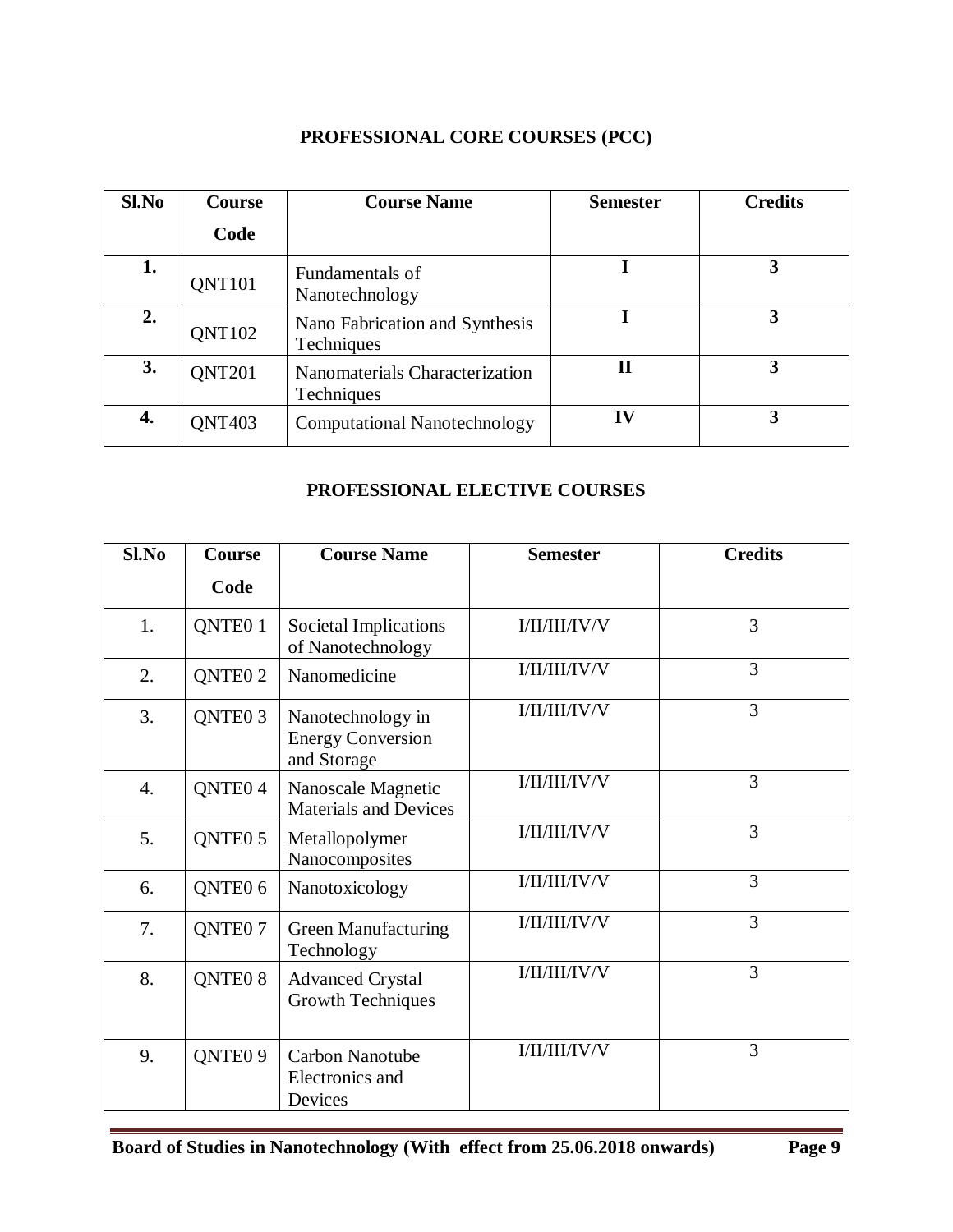| 10. | QNTE <sub>10</sub> | Nanoscale Integrated<br>Computing                                          | I/II/II/IV/V  | 3 |
|-----|--------------------|----------------------------------------------------------------------------|---------------|---|
| 11. | QNTE011            | Micro/Nano Devices<br>and Sensors                                          | I/II/III/IV/V | 3 |
| 12. | QNTE <sub>12</sub> | Spectroscopic<br>Techniques for<br>Nanomaterials                           | I/II/III/IV/V | 3 |
| 13. | QNTE <sub>13</sub> | Nanochemistry                                                              | I/II/III/IV/V | 3 |
| 14. | QNTE <sub>14</sub> | Thin Film Science and<br>Technology                                        | I/II/III/IV/V | 3 |
| 15. | QNTE15             | Micro and Nano<br>Emulsions                                                | I/II/II/IV/V  | 3 |
| 16. | QNTE <sub>16</sub> | Nanotechnology<br><b>Business Applications</b><br>and<br>Commercialization | I/II/II/IV/V  | 3 |
| 17. | QNTE <sub>17</sub> | Nano - CMOS Circuit<br>and Physical Design                                 | I/II/III/IV/V | 3 |
| 18. | QNTE <sub>18</sub> | Properties of<br>nanophase materials                                       | I/II/II/IV/V  | 3 |
| 19. | QNTE <sub>19</sub> | Nanomanipulation $&$<br>Assembly                                           | I/II/II/IV/V  | 3 |

## **OPEN ELECTIVE COURSES**

| Sl.No | Course | <b>Course Name</b>                                | <b>Semester</b> | <b>Credits</b> |
|-------|--------|---------------------------------------------------|-----------------|----------------|
|       | Code   |                                                   |                 |                |
| 1.    |        | <b>Business Analytics</b>                         | III             |                |
| 2.    |        | <b>Industrial Safety</b>                          | Ш               |                |
| 3.    |        | <b>Operations Research</b>                        | Ш               |                |
| 4.    |        | Cost Management of<br><b>Engineering Projects</b> | Ш               | 3              |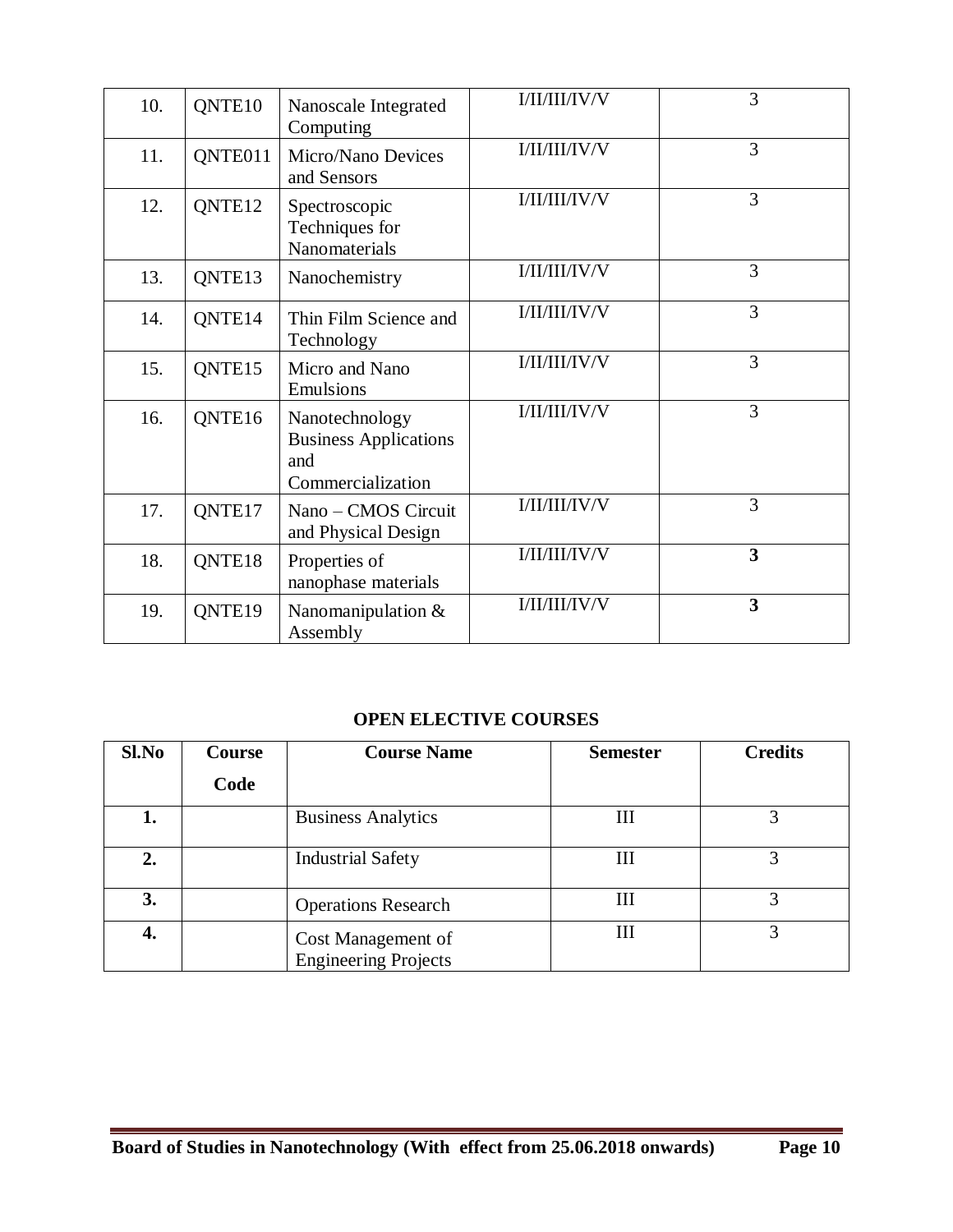| Sl.No | <b>Course</b> | <b>Course Name</b>                                  | <b>Semester</b> | <b>Credits</b> |
|-------|---------------|-----------------------------------------------------|-----------------|----------------|
|       | Code          |                                                     |                 |                |
| 1.    | <b>QNT104</b> | Nano Fabrication and Synthesis<br>Techniques Lab    | I               | $\overline{2}$ |
| 2.    | <b>QNT204</b> | Simulation of Nanostructure &<br>Nanomaterial's Lab | П               | $\overline{2}$ |
| 3.    | <b>QNT304</b> | Nanomaterials Characterization<br>Techniques Lab    | III             | $\mathbf{2}$   |
| 4.    | <b>ONT404</b> | <b>Computational Nanotechnology</b><br>Lab          | IV              | $\overline{2}$ |
| 5.    | <b>ONT502</b> | Dissertation Phase - I                              | V               | 10             |
| 6.    | <b>ONT601</b> | Dissertation Phase - II                             | VI              | 16             |

### **PROFESSIONAL CORE COURSES – LAB**

### **MANDATORY COURSES**

| Sl.No | Course<br>Code | <b>Course Name</b>           | <b>Semester</b> | <b>Credits</b> |
|-------|----------------|------------------------------|-----------------|----------------|
| ≖∙    |                | Research Methodology and IPR |                 |                |
| ۵.    |                | Mini Project                 |                 |                |

#### **MANDATORY COURSES - AUDIT**

| Sl.No | Course<br>Code | <b>Course Name</b>                            | <b>Semester</b> | <b>Credits</b> |
|-------|----------------|-----------------------------------------------|-----------------|----------------|
| ı.    |                | <b>English for Reasearch Paper</b><br>Writing | M               |                |
| ∠.    |                | Constitution of India                         |                 |                |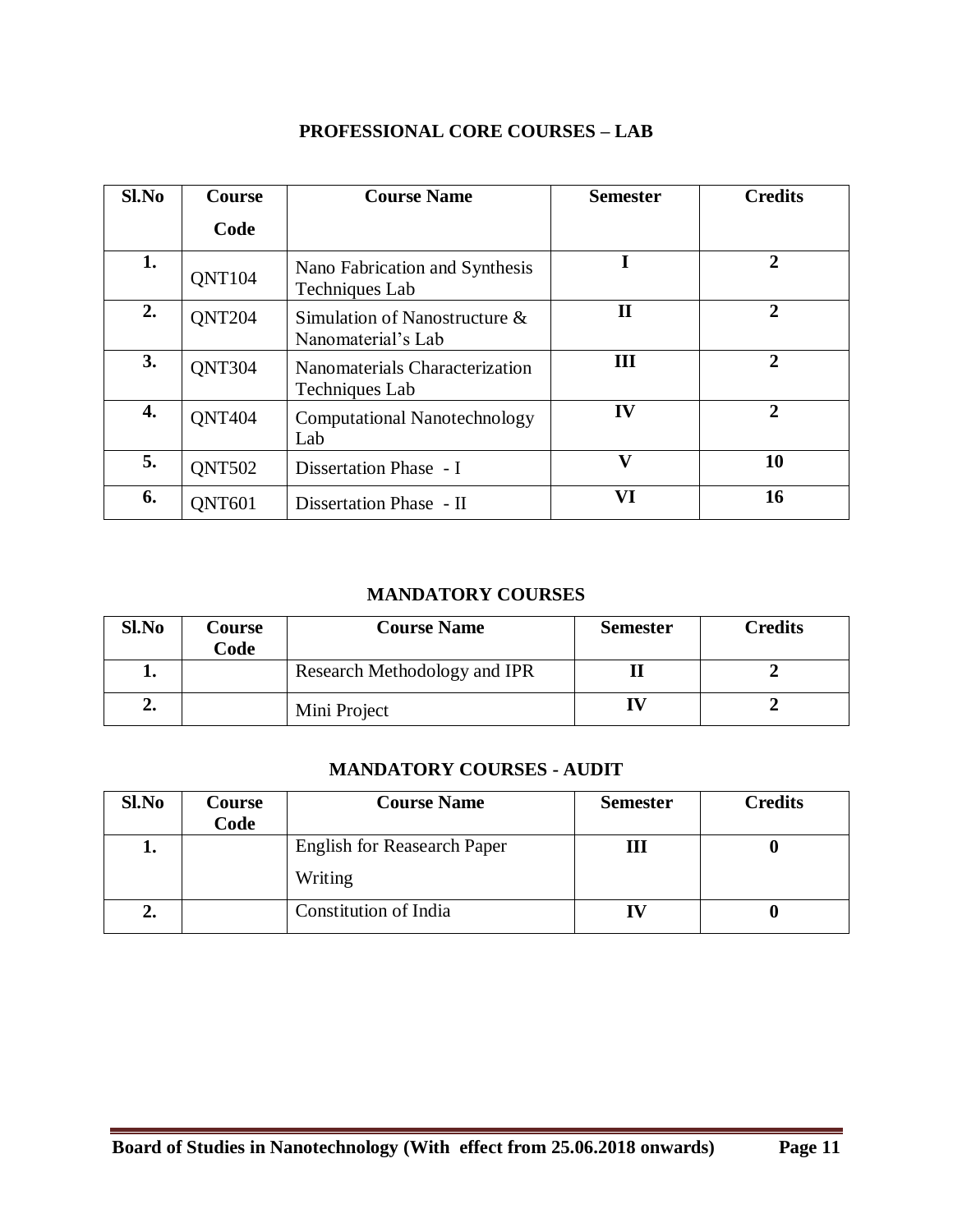# **REGULATION 2018**

# **SEMESTER I**

| <b>AICTE</b> | <b>Course</b> | <b>Course Title</b>                                 |                |                | <b>Credits</b> |              |          |          |          | <b>Hours</b> |              |
|--------------|---------------|-----------------------------------------------------|----------------|----------------|----------------|--------------|----------|----------|----------|--------------|--------------|
| Abbr         | code          |                                                     | L              | T              | P              | <b>Total</b> |          |          | P        | S.S          | <b>Total</b> |
| <b>PCC</b>   | <b>QNT101</b> | Fundamentals of<br>Nanotechnology                   | 3              | $\overline{0}$ | $\overline{0}$ | 3            | 3        | $\theta$ | $\cup$   | $\theta$     | 3            |
| <b>PCC</b>   | <b>QNT102</b> | Nano Fabrication and<br><b>Synthesis Techniques</b> | 3              | $\overline{0}$ | $\overline{0}$ | 3            | 3        | $\theta$ | $\theta$ |              | 4            |
| <b>PEC</b>   | QNT103*       | <b>Professional Elective</b><br>Course I            | 3              | $\theta$       | $\overline{0}$ | 3            | 3        | $\theta$ | $\Omega$ | $\theta$     | 3            |
| PCC-L        | <b>QNT104</b> | Nano Fabrication and<br>Synthesis Techniques Lab    | $\overline{0}$ | $\overline{0}$ | $\overline{2}$ | 2            | $\theta$ | $\theta$ | 4        | $\theta$     | 4            |
|              |               | <b>Total</b>                                        | 9              | $\bf{0}$       | $\overline{2}$ | 11           | 9        | 0        |          |              | 14           |

 **Total Credits – 11**

# **SEMESTER II**

| <b>AICTE</b> | <b>Course</b> | <b>Course Title</b>                                       | <b>Credits</b> |                |                |                |                |                | <b>Hours</b>   |                |                |  |
|--------------|---------------|-----------------------------------------------------------|----------------|----------------|----------------|----------------|----------------|----------------|----------------|----------------|----------------|--|
| Abbr         | Code          |                                                           | L              | T              | P              | <b>Total</b>   | L              | T              | ${\bf P}$      | S.S            | <b>Total</b>   |  |
| <b>PCC</b>   | <b>QNT201</b> | Nanomaterials<br>Characterization<br>Techniques           | 3              | $\overline{0}$ | $\theta$       | 3              | 3              | $\overline{0}$ | $\overline{0}$ | 1              | $\overline{4}$ |  |
| <b>PEC</b>   | QNT203*       | <b>Professional Elective</b><br>Course II                 | 3              | $\theta$       | $\theta$       | 3              | 3              | $\overline{0}$ | $\Omega$       | $\overline{0}$ | 3              |  |
| MC           |               | Research Methodology and<br><b>IPR</b>                    | $\overline{2}$ | $\overline{0}$ | $\theta$       | 2              | $\overline{2}$ | $\overline{0}$ | $\overline{0}$ | $\overline{0}$ | $\overline{2}$ |  |
| PCC-L        | <b>QNT204</b> | Simulation of<br>Nanostructure $\&$<br>Nanomaterial's Lab | $\overline{0}$ | $\theta$       | $\overline{2}$ | $\overline{2}$ | $\theta$       | $\theta$       | 4              | $\Omega$       | 4              |  |
|              |               | <b>Total</b>                                              | 8              | 0              | $\overline{2}$ | 10             |                | o              |                | 2              | 13             |  |

 **Total Credits – 10**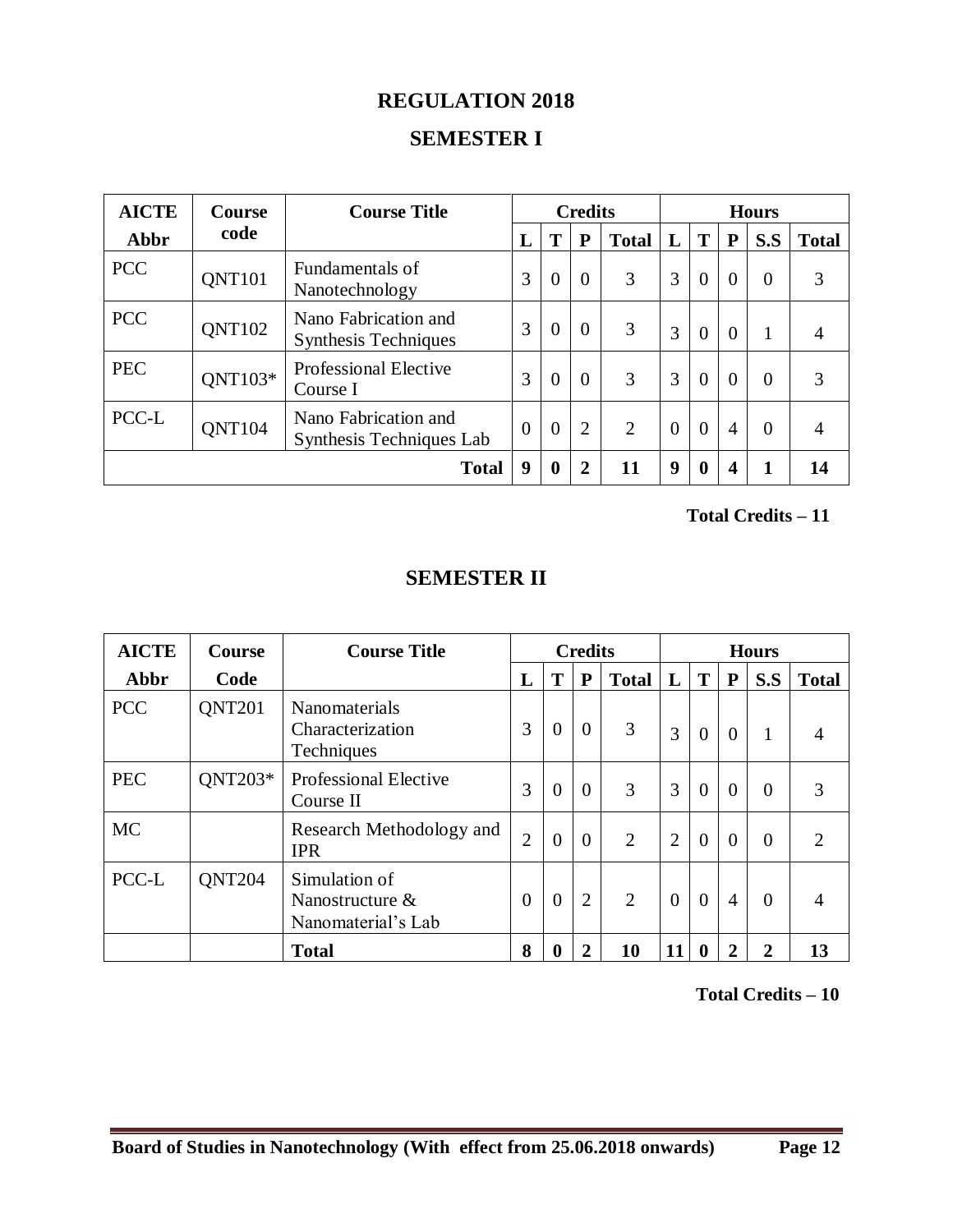# **SEMESTER III**

| <b>AICTE</b> | <b>Course</b> | <b>Course Title</b>                                        |          |                | <b>Credits</b> |                |          |                |          | <b>Hours</b>   |               |
|--------------|---------------|------------------------------------------------------------|----------|----------------|----------------|----------------|----------|----------------|----------|----------------|---------------|
| Abbr         | Code          |                                                            | L        | Т              | P              | <b>Total</b>   | L        | Т              | P        | S.S            | <b>Total</b>  |
| <b>PEC</b>   | QNT301*       | <b>Professional Elective</b><br>Course III                 | 3        | $\theta$       | $\theta$       | 3              | 3        | $\overline{0}$ | $\Omega$ | $\Omega$       | 3             |
| MC-<br>Audit |               | <b>English for Research Paper</b><br>Writing               | $\Omega$ | $\theta$       | $\theta$       | $\overline{0}$ | 3        | $\theta$       | $\Omega$ | $\overline{0}$ | 3             |
| <b>OEC</b>   |               | Open Elective                                              | 3        | $\overline{0}$ | $\theta$       | 3              | 3        | $\theta$       | $\Omega$ | $\overline{0}$ | 3             |
| PCC-L        | <b>QNT304</b> | <b>Nanomaterials</b><br>Characterization<br>Techniques Lab | $\theta$ | $\theta$       | $\overline{2}$ | $\overline{2}$ | $\Omega$ | $\theta$       | 4        | $\theta$       | $\mathcal{D}$ |
|              |               | <b>Total</b>                                               | 6        |                | 2              | 8              | 9        | $\mathbf 0$    |          | 0              | 13            |

 **Total Credits – 8**

| <b>AICTE</b> | <b>Course</b> | <b>Course Title</b>                       | <b>Credits</b> |                |                |                |                | <b>Hours</b>   |                |                  |                |  |  |
|--------------|---------------|-------------------------------------------|----------------|----------------|----------------|----------------|----------------|----------------|----------------|------------------|----------------|--|--|
| Abbr         | Code          |                                           | L              | T              | P              | <b>Total</b>   | L              | T              | $\mathbf P$    | S.S              | <b>Total</b>   |  |  |
| <b>PEC</b>   | $QNT401*$     | <b>Professional Elective Course</b><br>IV | 3              | $\overline{0}$ | $\overline{0}$ | 3              | 3              | $\overline{0}$ | $\Omega$       | $\theta$         | 3              |  |  |
| MC-<br>Audit |               | Constitution of India                     | $\overline{0}$ | $\overline{0}$ | $\theta$       | $\overline{0}$ | 3              | $\Omega$       | $\Omega$       | $\theta$         | 3              |  |  |
| <b>PCC</b>   | <b>QNT403</b> | Computational<br>Nanotechnology           | 3              | $\overline{0}$ | $\overline{0}$ | 3              | 3              | $\Omega$       | $\Omega$       | $\theta$         | 3              |  |  |
| PCC-L        | <b>QNT404</b> | Computational<br>Nanotechnology Lab       | $\overline{0}$ | $\overline{0}$ | $\overline{2}$ | $\overline{2}$ | $\Omega$       | $\Omega$       | $\overline{2}$ | $\theta$         | $\overline{2}$ |  |  |
| <b>PR</b>    | <b>ONT405</b> | Mini Project                              | $\overline{0}$ | $\theta$       | $\overline{2}$ | $\overline{2}$ | $\overline{0}$ | $\theta$       | 4              | $\theta$         | $\overline{4}$ |  |  |
|              |               | <b>Total</b>                              | 6              | 0              | 4              | 10             | 9              | $\bf{0}$       | 6              | $\boldsymbol{0}$ | 15             |  |  |

# **SEMESTER IV**

 **Total Credits - 10**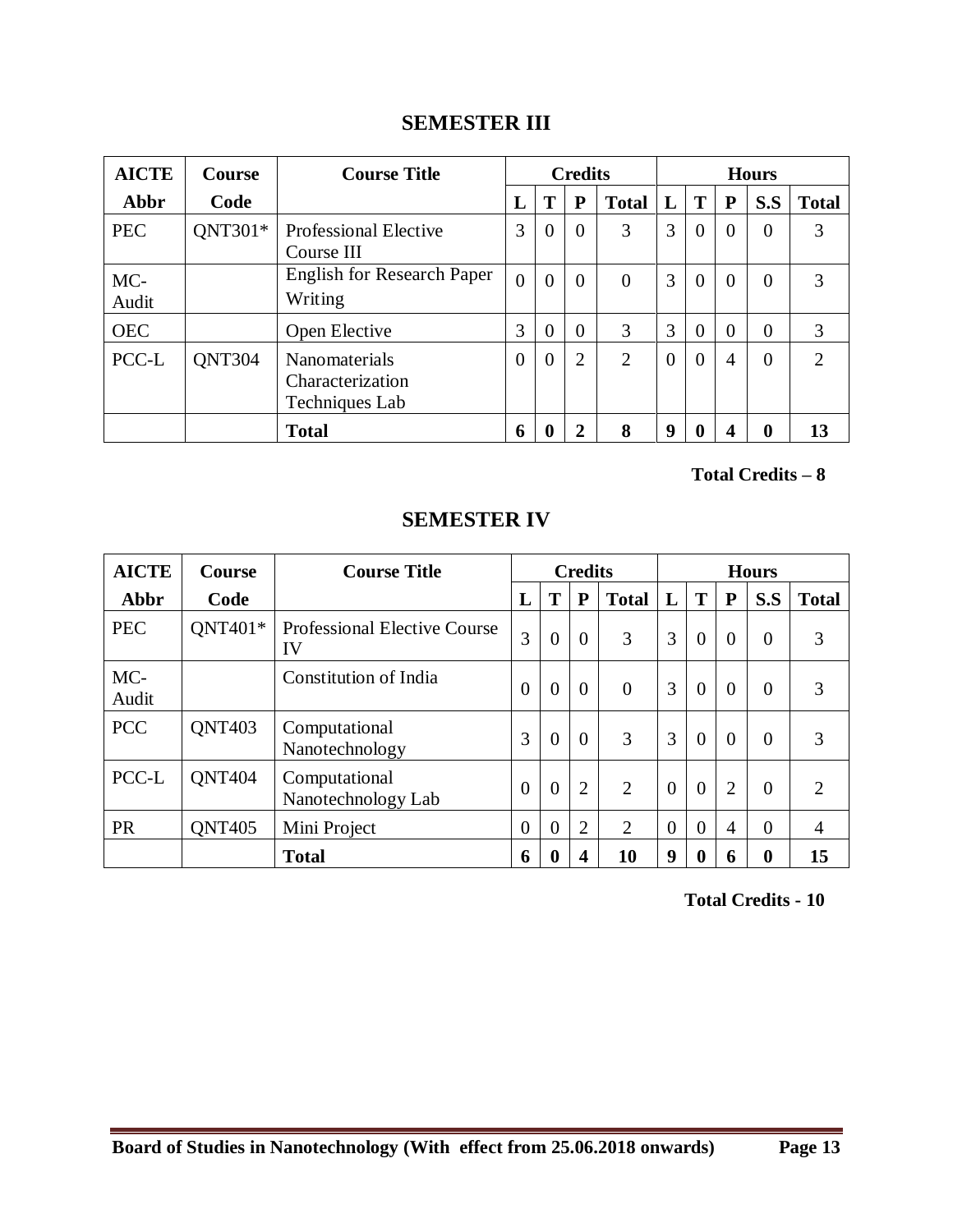# **SEMESTER V**

| <b>AICTE</b> | Course        | <b>Course Title</b>                      | <b>Credits</b> |  |    | <b>Hours</b> |          |   |                |          |              |
|--------------|---------------|------------------------------------------|----------------|--|----|--------------|----------|---|----------------|----------|--------------|
| Abbr         | Code          |                                          |                |  |    | <b>Total</b> |          | T | P              | S.S      | <b>Total</b> |
| <b>PEC</b>   | $QNT501*$     | <b>Professional Elective</b><br>Course V |                |  |    | 3            | 3        |   | $\overline{0}$ | $\theta$ | 3            |
| <b>PR</b>    | <b>QNT502</b> | Dissertation Phase - I                   |                |  | 10 | 10           | $\theta$ |   | 20             | 0        | 20           |
|              |               | <b>Total</b>                             |                |  |    | 13           | 2        |   | 20             | 0        | 23           |

 **Total Credits - 13**

# **SEMESTER VI**

| <b>AICTE</b> | Course        | <b>Course Title</b>     | <b>Credits</b> |   | <b>Hours</b> |              |   |          |     |              |
|--------------|---------------|-------------------------|----------------|---|--------------|--------------|---|----------|-----|--------------|
| Abbr         | Code          |                         |                | œ | D            | <b>Total</b> | m | P        | S.S | <b>Total</b> |
| PR           | <b>ONT601</b> | Dissertation Phase - II |                |   |              | 16           |   | $\Omega$ |     | 32           |
|              |               | <b>Total</b>            |                |   |              | 16           |   | $\cap$   |     | 32           |

 **Total Credits – 16**

| <b>Course</b>       | <b>Course Title</b>                                | <b>Credits</b> |                |                | <b>Hours</b> |   |          |          |          |              |
|---------------------|----------------------------------------------------|----------------|----------------|----------------|--------------|---|----------|----------|----------|--------------|
| Code                |                                                    | L              | T              | ${\bf P}$      | <b>Total</b> | L | T        | P        | S.S      | <b>Total</b> |
| QNTE0 1             | Societal Implications of<br>Nanotechnology         | 3              | $\overline{0}$ | $\Omega$       | 3            | 3 | $\Omega$ | $\Omega$ | $\theta$ | 3            |
| <b>ONTEO 2</b>      | Nanomedicine                                       | 3              | $\overline{0}$ | $\theta$       | 3            | 3 | $\Omega$ | $\theta$ | $\Omega$ | 3            |
| QNTE <sub>0</sub> 3 | Nanotechnology in Energy<br>Conversion and Storage | 3              | $\overline{0}$ | $\theta$       | 3            | 3 | $\Omega$ | $\Omega$ | $\theta$ | 3            |
| QNTE <sub>0</sub> 4 | Nanoscale Magnetic Materials and<br>Devices        | 3              | $\overline{0}$ | $\Omega$       | 3            | 3 | $\Omega$ | $\Omega$ | $\Omega$ | 3            |
| <b>ONTEO 5</b>      | <b>Metallopolymer Nanocomposites</b>               | 3              | $\overline{0}$ | $\theta$       | 3            | 3 | $\Omega$ | $\Omega$ | $\theta$ | 3            |
| QNTE <sub>0</sub> 6 | Nanotoxicology                                     | 3              | $\overline{0}$ | $\Omega$       | 3            | 3 | $\Omega$ | $\Omega$ | $\Omega$ | 3            |
| <b>ONTEO 7</b>      | <b>Green Manufacturing Technology</b>              | 3              | $\overline{0}$ | $\theta$       | 3            | 3 | $\theta$ | $\Omega$ | $\theta$ | 3            |
| QNTE <sub>0</sub> 8 | <b>Advanced Crystal Growth</b><br>Techniques       | 3              | $\overline{0}$ | $\overline{0}$ | 3            | 3 | $\Omega$ | $\Omega$ | $\Omega$ | 3            |

# **LIST OF PROFESSIONAL ELECTIVE COURSE**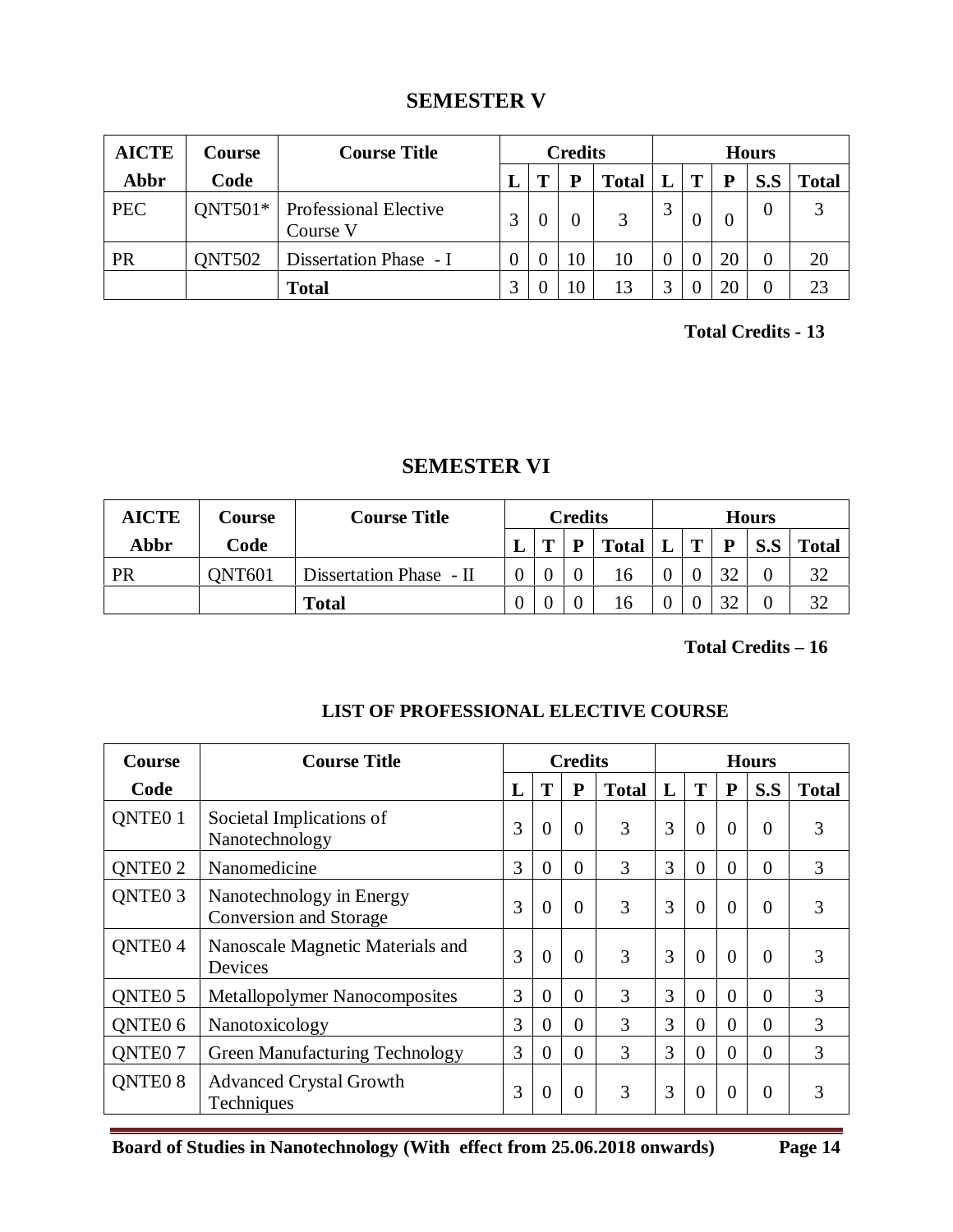| QNTE <sub>0</sub> 9 | Carbon Nanotube Electronics and<br>Devices                           | 3 | $\theta$       | $\theta$ | 3 | 3 | $\theta$       | $\theta$ | $\Omega$ | 3 |
|---------------------|----------------------------------------------------------------------|---|----------------|----------|---|---|----------------|----------|----------|---|
| QNTE <sub>10</sub>  | Nanoscale Integrated Computing                                       | 3 | $\overline{0}$ | $\Omega$ | 3 | 3 | $\Omega$       | $\theta$ | $\Omega$ | 3 |
| QNTE011             | Micro/Nano Devices and Sensors                                       | 3 | $\overline{0}$ | $\Omega$ | 3 | 3 | $\overline{0}$ | $\Omega$ | $\Omega$ | 3 |
| QNTE <sub>12</sub>  | Spectroscopic Techniques for<br>Nanomaterials                        | 3 | $\theta$       | $\theta$ | 3 | 3 | $\theta$       | $\Omega$ | $\Omega$ | 3 |
| ONTE13              | Nanochemistry                                                        | 3 | $\overline{0}$ | $\theta$ | 3 | 3 | $\overline{0}$ | $\theta$ | $\Omega$ | 3 |
| QNTE14              | Thin Film Science and Technology                                     | 3 | $\theta$       | $\Omega$ | 3 | 3 | $\Omega$       | $\theta$ | $\Omega$ | 3 |
| ONTE15              | Micro and Nano Emulsions                                             | 3 | $\overline{0}$ | $\theta$ | 3 | 3 | $\theta$       | $\Omega$ | $\Omega$ | 3 |
| QNTE16              | <b>Nanotechnology Business</b><br>Applications and Commercialization | 3 | $\Omega$       | $\Omega$ | 3 | 3 | $\Omega$       | $\Omega$ | $\Omega$ | 3 |
| QNTE17              | Nano – CMOS Circuit and Physical<br>Design                           | 3 | $\theta$       | $\theta$ | 3 | 3 | $\theta$       | $\Omega$ | $\Omega$ | 3 |
| QNTE18              | Properties of nanophase materials                                    | 3 | $\overline{0}$ | $\Omega$ | 3 | 3 | $\overline{0}$ | $\theta$ | $\Omega$ | 3 |
| ONTE <sub>19</sub>  | Nanomanipulation & Assembly                                          | 3 | $\theta$       | $\Omega$ | 3 | 3 | $\Omega$       |          | $\Omega$ | 3 |

# **LIST OF OPEN ELECTIVE COURSE**

| <b>Course</b> | <b>Course Title</b>                               | <b>Credits</b> |          |   | <b>Hours</b> |   |          |              |     |              |
|---------------|---------------------------------------------------|----------------|----------|---|--------------|---|----------|--------------|-----|--------------|
| Code          |                                                   | L              | Т        | P | <b>Total</b> |   | T        | P            | S.S | <b>Total</b> |
|               | <b>Business Analytics</b>                         | 3              | $\theta$ |   | 3            | 3 | $\theta$ | $\theta$     |     | 3            |
|               | <b>Industrial Safety</b>                          | 3              | $\Omega$ |   | 3            | 3 | $\theta$ | $\mathbf{U}$ | -0  | 3            |
|               | <b>Operations Research</b>                        | 3              | $\theta$ |   | 3            | 3 | $\theta$ | $\mathbf{U}$ | 0   | 3            |
|               | <b>Cost Management of Engineering</b><br>Projects | 3              | $\theta$ | 0 | 3            | 3 | 0        | O            | -0  | 3            |

# **Overall Credits – 68**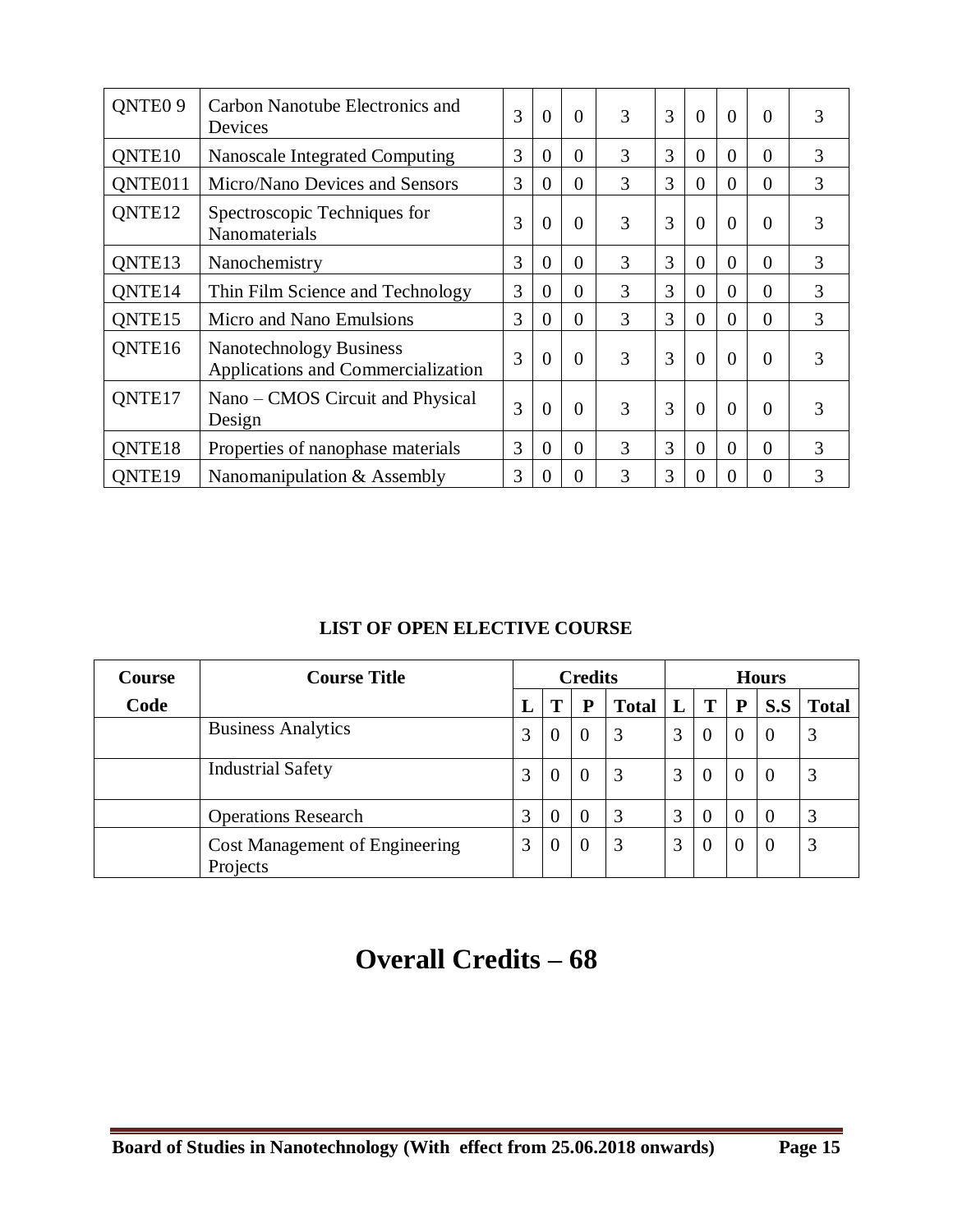# **SYLLABUS**

### **SEMESTER I**

| <b>COURSE CODE</b>   | <b>QNT101</b>                      |   | P |   |
|----------------------|------------------------------------|---|---|---|
| <b>COURSE NAME</b>   | <b>FUNDAMENTALS OF</b>             | 3 |   | 3 |
|                      | <b>NANOTECHNOLOGY</b>              |   |   |   |
| <b>PREREQUISITES</b> | <b>Physics, Chemisstry</b>         |   | P | H |
|                      |                                    | 3 |   | 3 |
| <b>UNIT I</b>        | <b>Emergence of Nanotechnology</b> |   |   | a |

Historical Development: ancient works on Nanomaterials; emergence of nanotechnology with special reference to Feynman. Size & Scales: definition of nanostructures; insight into the nano world; intervention into the nano world; building blocks of nanotechnology. Scientific revolutions; types of nanotechnology & nano machines; basic problems & limitations; opportunities at the nanoscale; time and length scale in structures; energy landscapes.

**UNIT II Nanoscale Phenomena 9**

Density of states; tunnelling; chemical bonds (types & strength). Intermolecular & inter-particle forces. Molecular & crystalline structures; particles & grain boundaries. Covalent & coulomb interactions; interactions involving polar molecules & polarization; weak intermolecular forces & total intermolecular pair potentials. Forces between solvation, hydration; polymers at surfaces; adhesion. Thermodynamics of self-assembly. Hierarchical structures & Functionality. Bulk to surface transition. Spatial & temporal scales; concept of confinement; role of surfaces in nanotechnology devices; surface reconstruction; dangling bonds  $\&$  surface states; interfaces  $\&$ Casmir force.

### **UNIT III Functional Nanomaterials 9**

Fullerenes, carbon nanotube, graphene. Monomers & polymers. Amorphous, crystalline, semicrystalline; crystals, polycrystals. Composite materials; ceramics, alloys, silicates. Quantum hetero-structures: quantum well, quantum wire, quantum dot, nanofossils, smart dust, porous & nonporous inorganic materials, hydro gel & aerosols.

Bio nanomaterials: bio mimetic systems, bio ceramics, dendrimers, micelles, liposome's, block copolymers. Nanomaterials for molecular electronics & optoelectronics: thin-film transistors, single-electron transistors, light-emitting devices, photovoltaic materials, nanomagnetic materials & nano superconductors.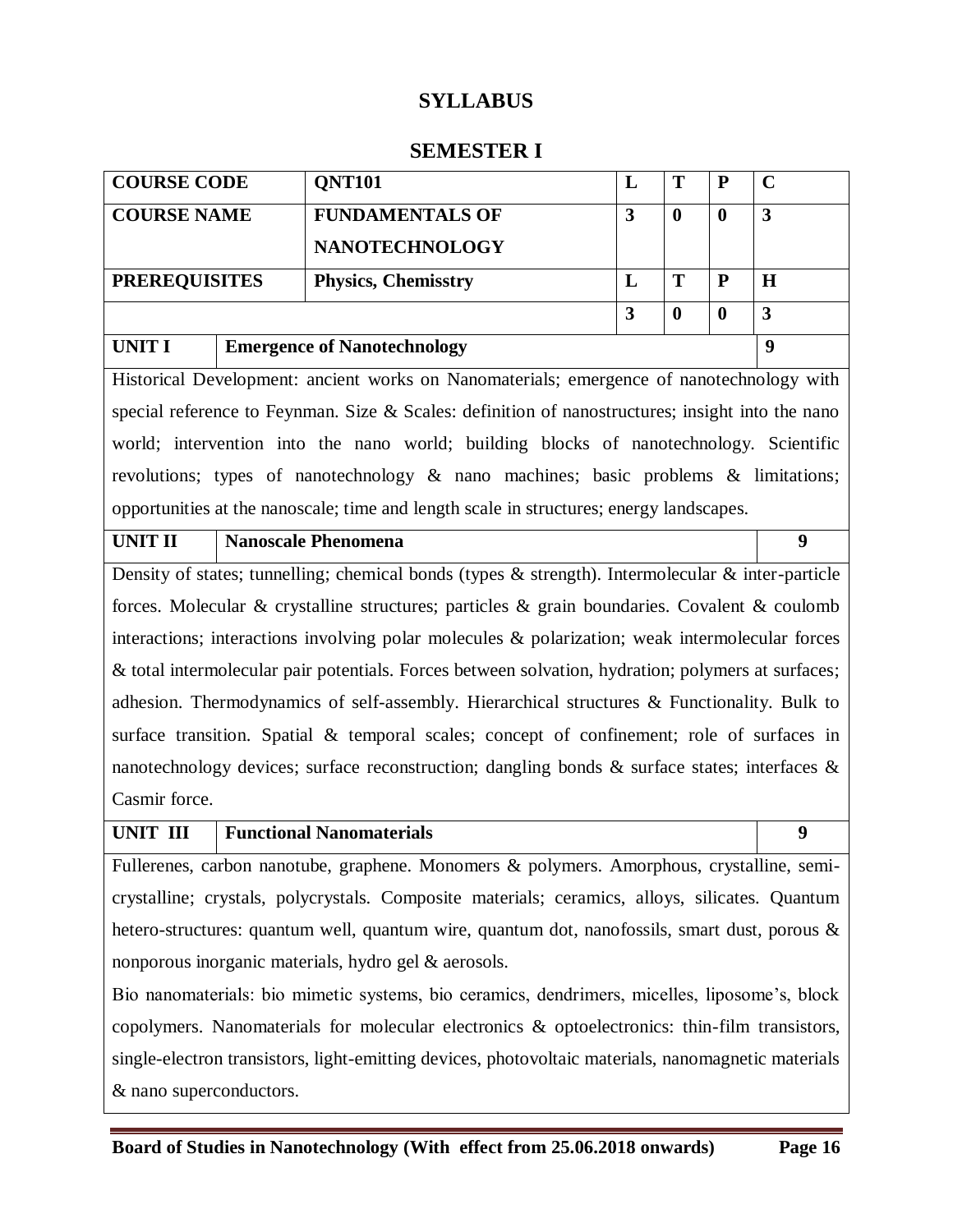| <b>UNIT IV</b>                                                                              |                                                                       | <b>Structures of Nanomaterials</b>                                   |                                                                                                         |  | 9            |  |  |  |  |
|---------------------------------------------------------------------------------------------|-----------------------------------------------------------------------|----------------------------------------------------------------------|---------------------------------------------------------------------------------------------------------|--|--------------|--|--|--|--|
|                                                                                             |                                                                       |                                                                      | Crystal structure: crystal planes, Miller indices, crystal orientation. Morphology of materials,        |  |              |  |  |  |  |
|                                                                                             |                                                                       |                                                                      | nanoparticles, nanowires, nanorods, nanoclusters, powders of nano crystalline materials, solid          |  |              |  |  |  |  |
|                                                                                             |                                                                       |                                                                      | disordered nanostructures. Imperfection in solids: dislocations in single crystals (linear defects $\&$ |  |              |  |  |  |  |
|                                                                                             | screw dislocation) and imperfection-dependent properties of crystals. |                                                                      |                                                                                                         |  |              |  |  |  |  |
| <b>UNIT V</b>                                                                               |                                                                       | <b>Applications of Nanomaterials</b>                                 |                                                                                                         |  | 9            |  |  |  |  |
| Applications of nanomaterials in electronics & communication, healthcare, sensors, clothes, |                                                                       |                                                                      |                                                                                                         |  |              |  |  |  |  |
|                                                                                             |                                                                       |                                                                      | paints and other industrial as well as consumer products. Energy and Environmental applications.        |  |              |  |  |  |  |
|                                                                                             |                                                                       |                                                                      | (This unit is aimed to provide an overview of various possible applications of nanomaterials).          |  |              |  |  |  |  |
| <b>LECTURE</b>                                                                              |                                                                       | <b>TUTORIAL</b>                                                      | <b>PRACTICAL</b>                                                                                        |  | <b>TOTAL</b> |  |  |  |  |
| 45                                                                                          |                                                                       | $\bf{0}$                                                             | $\bf{0}$                                                                                                |  | 45           |  |  |  |  |
| <b>TEXT</b>                                                                                 |                                                                       |                                                                      |                                                                                                         |  |              |  |  |  |  |
|                                                                                             |                                                                       |                                                                      | 1. "Nanotechnology: Basic Science & Emerging Technologies," Mick Wilson, Kamali                         |  |              |  |  |  |  |
|                                                                                             |                                                                       |                                                                      | Kannangara & Geoff Smith, Overseas Press India Private Limited, 2005.                                   |  |              |  |  |  |  |
| 2.                                                                                          |                                                                       |                                                                      | "Amorphous and Nanocrystalline Materials: Preparation, Properties and Applications," A.                 |  |              |  |  |  |  |
|                                                                                             |                                                                       | Inoue & K. Hashimoto (Eds.), Springer, 2001.3.                       | "                                                                                                       |  |              |  |  |  |  |
| <b>E REFERENCES</b>                                                                         |                                                                       |                                                                      |                                                                                                         |  |              |  |  |  |  |
|                                                                                             |                                                                       |                                                                      | http://nupex.eu/index.php?g=textcontent/materialuniverse/sizeofthings⟨=en                               |  |              |  |  |  |  |
|                                                                                             |                                                                       | http://www.slideshare.net/niraliakabari3/ppt-of-phynanophysics       |                                                                                                         |  |              |  |  |  |  |
|                                                                                             |                                                                       |                                                                      | http://www.nanoscienceworks.org/publications/books/4/9781420048056/instructors/ITN                      |  |              |  |  |  |  |
| S-Lecture-                                                                                  |                                                                       |                                                                      |                                                                                                         |  |              |  |  |  |  |
|                                                                                             |                                                                       | http://ipn2.epfl.ch/lns/lectures/nanoscience/lecturenotes/cour-1.pdf |                                                                                                         |  |              |  |  |  |  |
|                                                                                             |                                                                       | www.uniroma2.it/didattica/NANOSCIENZE/deposito/L1.ppt                |                                                                                                         |  |              |  |  |  |  |
| mp.misis.ru/docs/courses/17/Mats_Moscow_2.ppt                                               |                                                                       |                                                                      |                                                                                                         |  |              |  |  |  |  |
| http://uw.physics.wisc.edu/~himpsel/Nano/lectures.htm                                       |                                                                       |                                                                      |                                                                                                         |  |              |  |  |  |  |
| <b>E REFERENCES</b>                                                                         |                                                                       |                                                                      |                                                                                                         |  |              |  |  |  |  |
| www.nptel.ac.in                                                                             |                                                                       |                                                                      |                                                                                                         |  |              |  |  |  |  |
| www.mit.co.in                                                                               |                                                                       |                                                                      |                                                                                                         |  |              |  |  |  |  |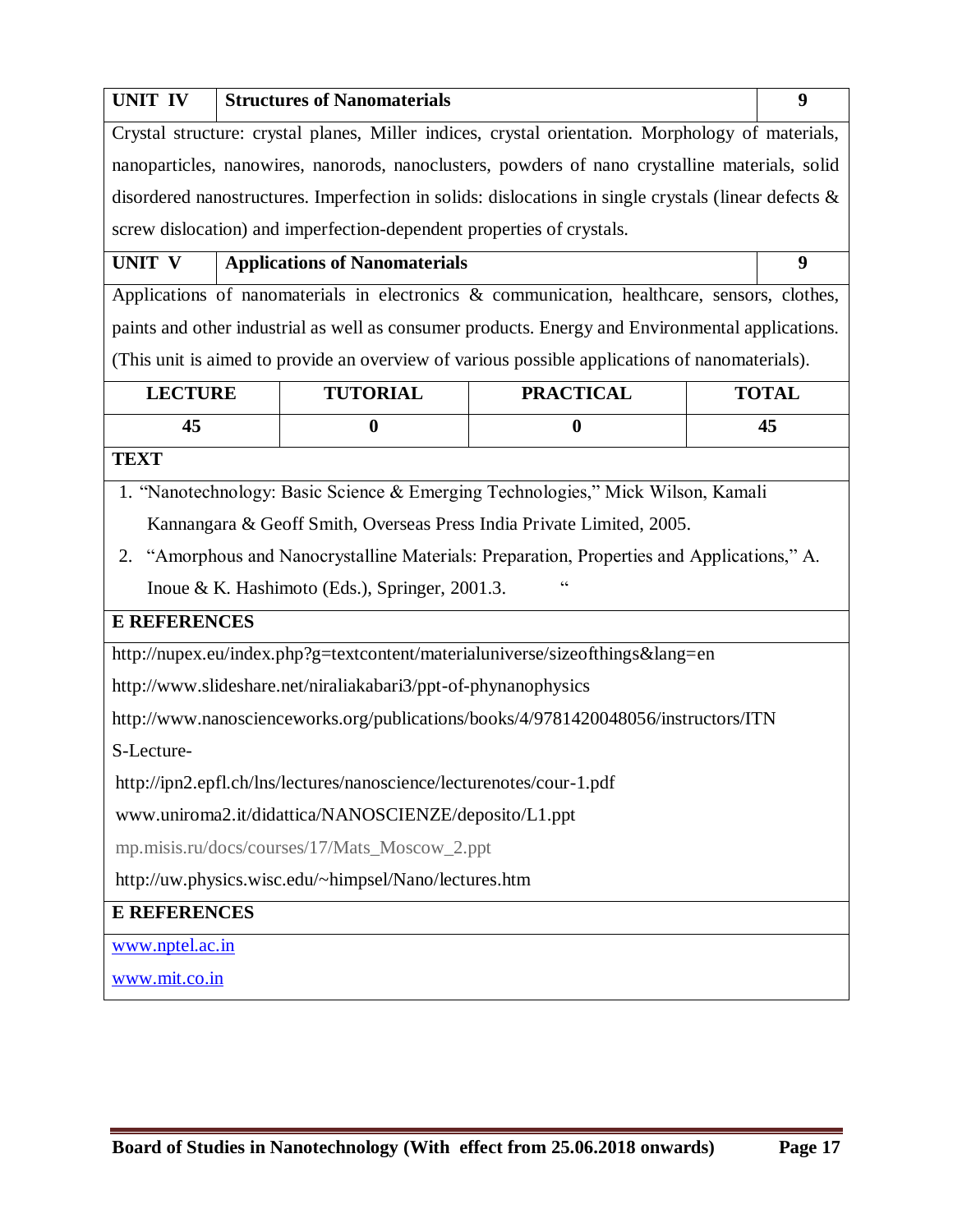| <b>COURSE CODE</b>   | <b>ONT102</b>                                              | L |   | $\mathbf P$      | $\mathbf C$ |
|----------------------|------------------------------------------------------------|---|---|------------------|-------------|
| <b>COURSE NAME</b>   | <b>NANO FABRICATION AND SYNTHESIS</b><br><b>TECHNIQUES</b> | 3 | 0 | $\bf{0}$         | 3           |
| <b>PREREQUISITES</b> | Physics, Chemistry and Fundamentals of<br>Nanotechnology   | L |   | P                | H           |
|                      |                                                            | 3 |   | $\boldsymbol{0}$ | 3           |
| UNIT I               | <b>Basic Concepts of Nano Fabrication</b>                  |   |   |                  | 9           |

Drexler-Smalley debate; realistic projections; outline of various preparation techniques; basic concepts of nano-structured materials; nucleation: surface nucleation, growth, grain size distribution; nano-particle transport in low density media; unnel nano phase thermodynamics; coagulation of nano particles; determination of grain size; aggregate formation; mass fractal morphologies. Requirements for an ideal semiconductor nano structure; clean room technology

#### UNIT II **Physical Techniques** 9

Physical processes in semiconductor nano structures. Introduction; thin film deposition methods; fundamentals of film deposition; thermal evaporation; spray pyrolysis; flame pyrolysis; molecular beam epitaxy; pulsed laser deposition; sputter deposition; different types sputtering processes; thermal forming processes; plasma processes; physical methods for the preparation of nano tubes; types of nano tubes; new forms of carbon nano tubes; properties of nano tubes; plasma arcing; laser methods; pyrolytic synthesis; zeolites & template powders; layered silicates; soft chemical & combustion methods. Laser fusion target fabrication techniques; inorganic capsule fabrication; and cluster formation by laser ablation

### **UNIT III Chemical Methods 9**

Chemical unnel deposition (CVD); plasma-enhanced CVD; low pressure plasma CVD; metalorganic CVD (MOCVD); photo-enhanced CVD; electron enhanced CVD; Laser induced CVD; atmospheric pressure CVD; reactive ion etching (RIE) molecular-beam epitaxy (MBE); chemical beam epitaxy (CBE); chemical bath deposition; electrochemical synthesis of nano structures. Sol-gel processing; fundamentals of sol-gel process; sol-gel synthesis methods for oxides; other inorganics and nano composites; the Pecheni method; silica gel; zirconia and Yttrium gel; aluminosilicate gel; polymer nano composites. Mechanochemistry: grinding and milling devices

**Board of Studies in Nanotechnology (With effect from 25.06.2018 onwards) Page 18**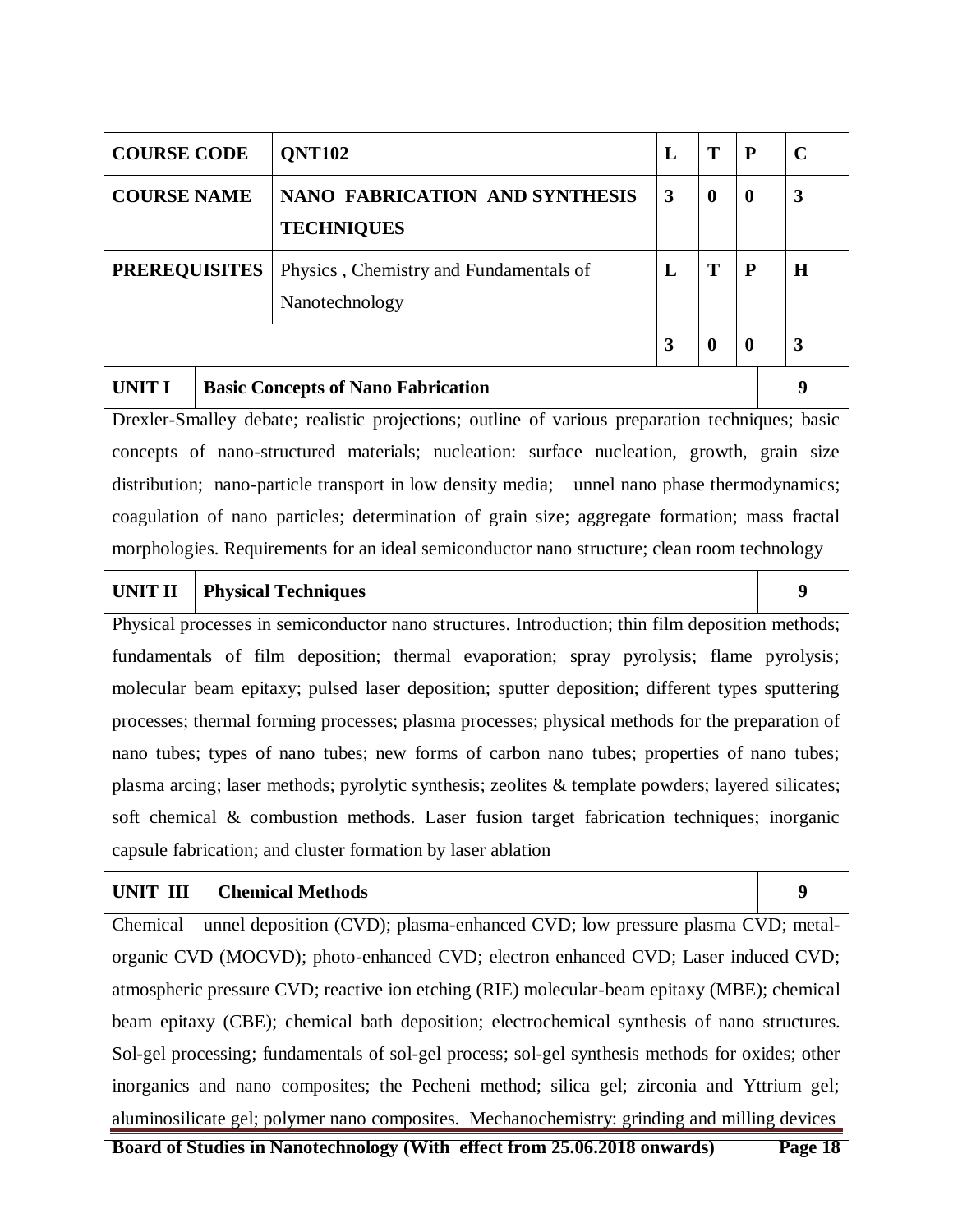| <b>UNIT IV</b>                                                                                 | <b>Self-Assembly</b>                                                                            | 9 |  |  |  |  |  |  |
|------------------------------------------------------------------------------------------------|-------------------------------------------------------------------------------------------------|---|--|--|--|--|--|--|
|                                                                                                | Bottom-up approach. Self-assembly; self-assembled mono layers; directed assembly; layer-by-     |   |  |  |  |  |  |  |
| layer assembly; spontaneous formation $\&$ ordering of nano structures; nano-fluidics to build |                                                                                                 |   |  |  |  |  |  |  |
|                                                                                                | silicon devices with features comparable in size to DNA, proteins & other biological molecules; |   |  |  |  |  |  |  |
|                                                                                                | control and manipulation of microfluidic and nanofluidic processes for lab-on-a-chip devices.   |   |  |  |  |  |  |  |
|                                                                                                | Langmuir Blodgett films; electrochemical self-assembly of oxide/dye composites. Self-           |   |  |  |  |  |  |  |
|                                                                                                | assembled nanobiomaterials; pattern definition; pallsin transfer; atomic & molecular            |   |  |  |  |  |  |  |
| manipulation; biomineralization; colloidal quantum dots; self-assembly techniques              |                                                                                                 |   |  |  |  |  |  |  |

## UNIT V | Lithographic Techniques 9

Top-down approach to nanolithography; immersion lithography, EUV photolithography; phase shifting masks; x-ray lithography, including plasma x-ray sources; e-beam and focused ion-beam lithography; photo resist technologies for the nano scale; metrology and defect inspection. Soft lithography; nano imprint lithography; wet etching, dry etching (isotropic, anisotropic), pattern growth techniques (polymerization, directed assembly). Proximal probe nano lithography; STM; AFM; resists & imaging layers for proximal probes

| <b>LECTURE</b> | <b>TUTORIAL</b> | <b>PRACTICAL</b> | <b>TOTAL</b> |
|----------------|-----------------|------------------|--------------|
| 43             |                 |                  | 43           |

**TEXT**

1. "Introduction to Nanotechnology," Frank J. Owens & Charles P. Poole, Wiley-IEEE, 2003.

2. "Encyclopedia of Nanoscience & Nanotechnology," H. S. Nalwa, American Scientific Publishers, 2004.

3. "The Powder Method," L.V. Azaroff & M. J. Buerger, McGraw-Hill, 1958

### **REFERENCES**

1."Introduction to Nanotechnology," Frank J. Owens & Charles P. Poole, Wiley-IEEE, 2003.

- 2. "Encyclopedia of Nanoscience & Nanotechnology," H. S. Nalwa, American Scientific Publishers, 2004.
- 2. "X-ray Diffraction Procedures," H. P. Klung & L. E. Alexander, John Wiley& Sons.
- 3. "The Powder Method," L.V. Azaroff & M. J. Buerger, McGraw-Hill, 1958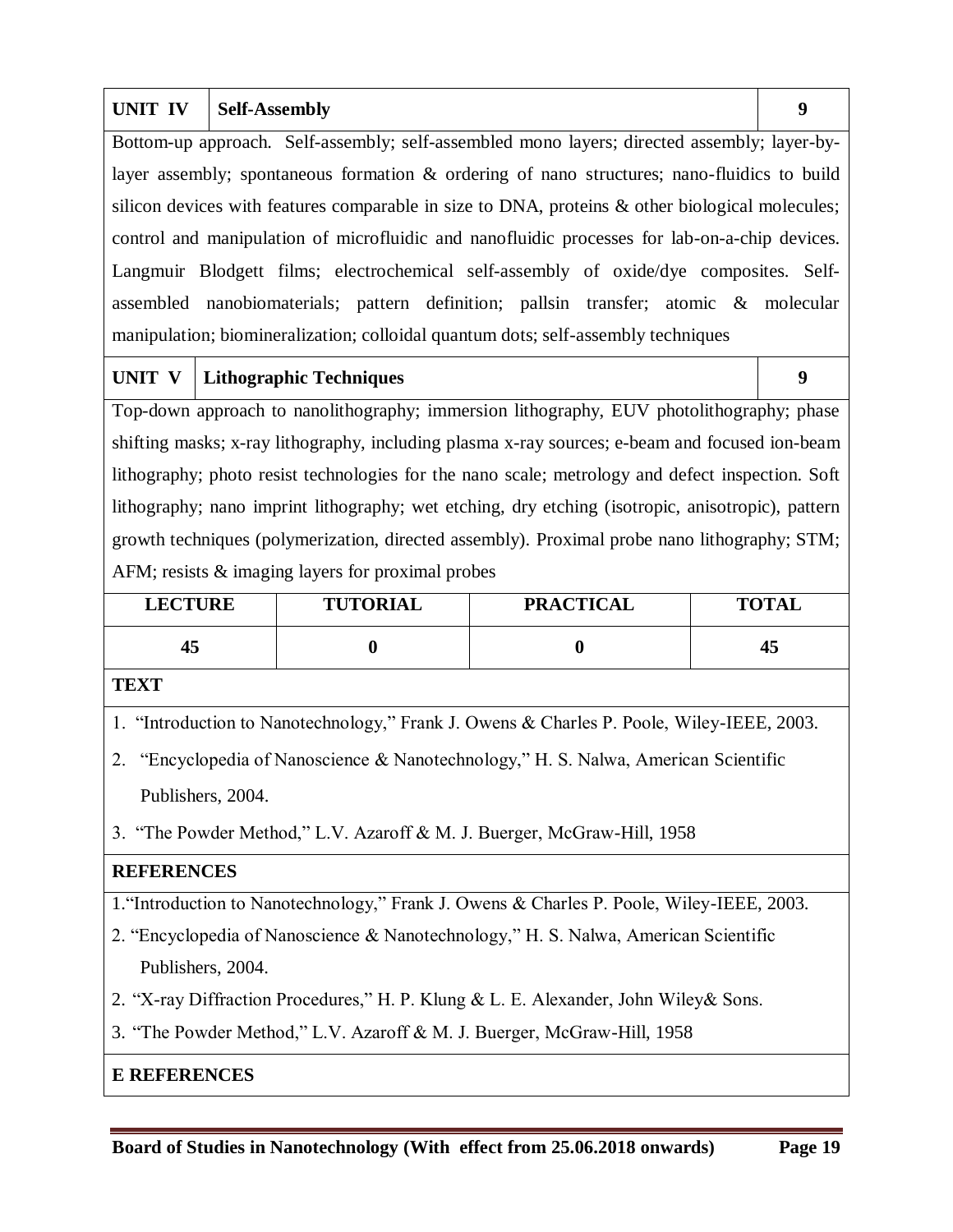- 1. www.nptel.ac.in
- 2. www.mit.co.in

| <b>COURSE CODE</b>   | <b>ONT104</b>                                                               |   | P |  |
|----------------------|-----------------------------------------------------------------------------|---|---|--|
| <b>COURSE NAME</b>   | <b>NANO FABRICATION AND</b><br><b>SYNTHESIS TECHNIQUES LAB</b>              | 0 |   |  |
| <b>PREREQUISITES</b> | Chemistry, Nanofabrication Techniques and<br>Fundamentals of nanotechnology | T | P |  |
|                      |                                                                             | O |   |  |

# **List of Experiments**

### **Any Twelve Experiments :**

- 1. Synthesis of zno nanoparticles by Wet Chemical Precipitation
- 2. Synthesis of zero valent iron nanoparticles( $fe^{3+}$ ) by Wet Chemical Precipitation
- 3. Synthesis of Polymerosomes by Water Oil emulsification Technique
- 4. Synthesis of cadmium sulphide nanoparticles by Sol-Gel Method
- 5. Synthesis of pva/peg film by Spin Coating
- 6. ZnO thin film fabrication by Dip Coating Method
- 7. Synthesis of silver nanoparticles
- 8. Synthesis of zns nanoparticles
- 9. Fabrication of copper nanoparticles by Electrodeposition Techniques
- 10. Synthesis of cu/pva nanofibers by Electrospinning
- 11. Nanoarray Fabrication by Oxide Dot Fabrication
- 12. Synthesis of silver nanofibers
- 13. Herbal nanopowder fabrication by Ball Milling
- 14. Circuit fabrication by Manual Lithography Techniques
- 15. Thin film Fabrication by Spray Pyrolysis
- 16. Thin film fabrication By Physical Vapour Deposition
- 17. Nanopowder fabrication by Chemical Vapour Deposition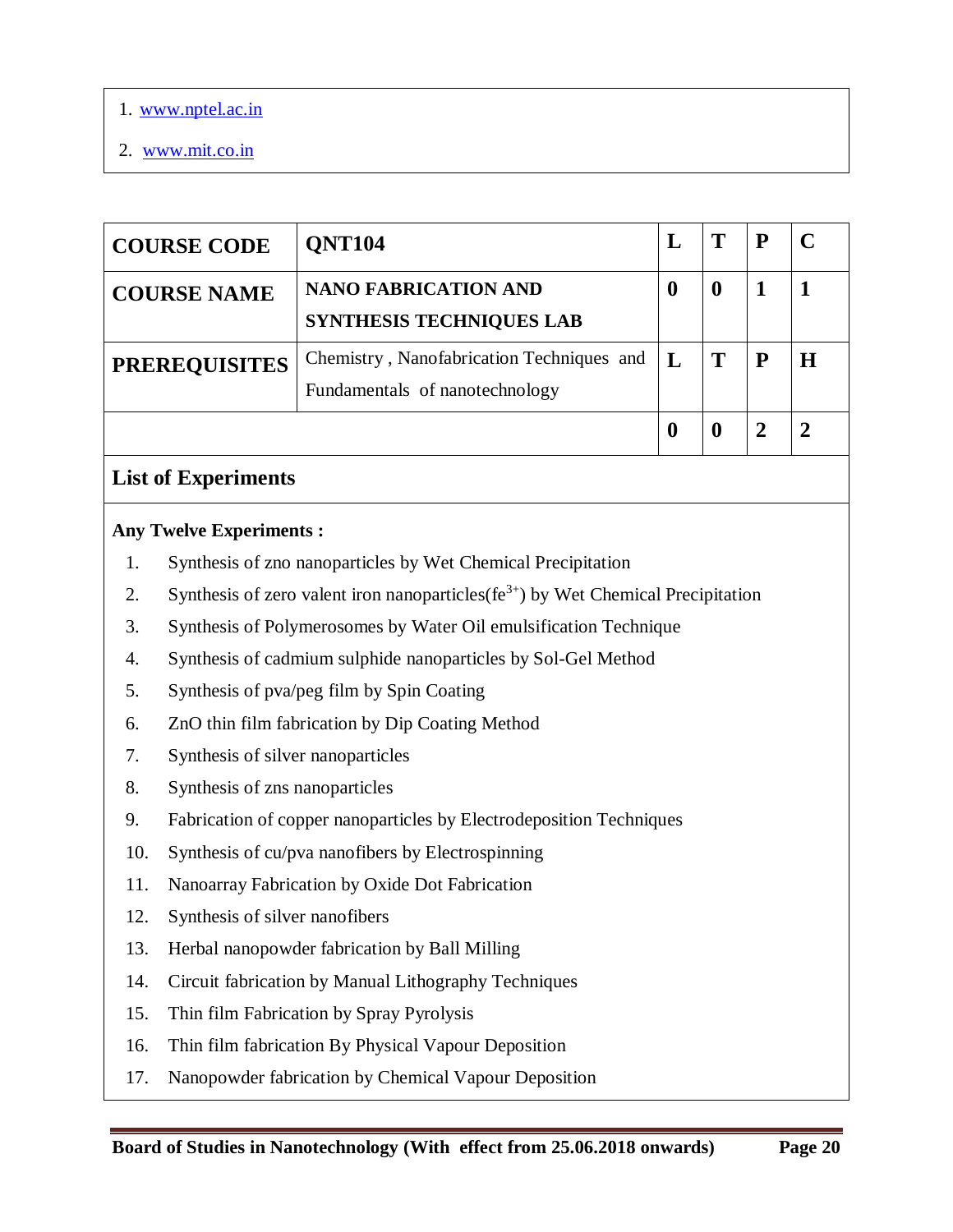# **SEMESTER II**

| <b>COURSE CODE</b>   |                                                                                                    | <b>QNT201</b>                                                                                                 | L | T                | ${\bf P}$ | $\mathbf C$             |  |  |  |
|----------------------|----------------------------------------------------------------------------------------------------|---------------------------------------------------------------------------------------------------------------|---|------------------|-----------|-------------------------|--|--|--|
| <b>COURSE NAME</b>   |                                                                                                    | NANOMATERIALS CHARACTERIZATION                                                                                | 3 | $\bf{0}$         | $\bf{0}$  | $\overline{\mathbf{3}}$ |  |  |  |
|                      |                                                                                                    | <b>TECHNIQUES</b>                                                                                             |   |                  |           |                         |  |  |  |
| <b>PREREQUISITES</b> |                                                                                                    | Material Science, Chemistry and Physics                                                                       | L | T                | ${\bf P}$ | $\bf H$                 |  |  |  |
|                      |                                                                                                    |                                                                                                               | 3 | $\boldsymbol{0}$ | $\bf{0}$  | 3                       |  |  |  |
| <b>UNIT I</b>        |                                                                                                    | <b>Introduction to spectroscopy</b>                                                                           |   |                  |           | 9                       |  |  |  |
|                      |                                                                                                    | Basic principles and applications of UV-Vis-NIR, FTIR, FT-Raman, Photoluminescence, NMR, ESR and              |   |                  |           |                         |  |  |  |
|                      | Light Scattering methods.                                                                          |                                                                                                               |   |                  |           |                         |  |  |  |
| <b>UNIT II</b>       | $X - ray$ techniques                                                                               |                                                                                                               |   |                  |           | 9                       |  |  |  |
|                      | X-ray powder diffraction -Quantitative determination of phases; Structure analysis, single crystal |                                                                                                               |   |                  |           |                         |  |  |  |
|                      |                                                                                                    | diffraction techniques - Determination of accurate lattice parameters - structure analysis-profile analysis - |   |                  |           |                         |  |  |  |
|                      |                                                                                                    | particle size analysis using Scherer formula- Particle Size Analyzer- Ellipsometry- thickness                 |   |                  |           |                         |  |  |  |
| measurements         |                                                                                                    |                                                                                                               |   |                  |           |                         |  |  |  |
| <b>UNIT</b>          |                                                                                                    | <b>Electron Spectroscopy</b>                                                                                  |   |                  |           | 9                       |  |  |  |
| III                  |                                                                                                    |                                                                                                               |   |                  |           |                         |  |  |  |
| X-Ray                |                                                                                                    | Photoelectron Spectroscopy, Auger Electron Spectroscopy, X-Ray Characterization                               |   |                  |           | of                      |  |  |  |
|                      |                                                                                                    | Nanomaterials – EDAX and WDA analysis – EPMA - Applications to nanomaterials characterization                 |   |                  |           |                         |  |  |  |
| <b>UNIT</b>          |                                                                                                    | Mechanical, Magnetic and electrical properties measurement                                                    |   |                  |           | 9                       |  |  |  |
| IV                   |                                                                                                    |                                                                                                               |   |                  |           |                         |  |  |  |
|                      |                                                                                                    | Nanoindentation principles- elastic and plastic deformation -mechanical properties of materials               |   |                  |           |                         |  |  |  |
|                      |                                                                                                    | in small dimensions- models for interpretation of Nanoindentation loaddisplacement curves-                    |   |                  |           |                         |  |  |  |
|                      |                                                                                                    | Nanoindentation data analysis methods-Hardness testing of thin films and coatings- MD                         |   |                  |           |                         |  |  |  |
|                      |                                                                                                    | simulation of nanoindentation. Vibration Sample Magnetometer, Impedance Spectroscopy-                         |   |                  |           |                         |  |  |  |
|                      | PPMS, - Measurement of Magnetic and electrical properties of nanomaterials.                        |                                                                                                               |   |                  |           |                         |  |  |  |
| UNIT V               |                                                                                                    | <b>Electrometric Methods of Analysis</b>                                                                      |   |                  |           | 9                       |  |  |  |
|                      |                                                                                                    | Types of electrochemical cells; electrode potentials. Hall measurement; Quantum Hall                          |   |                  |           |                         |  |  |  |
|                      |                                                                                                    | Measurement; Dynamic and static Current-Voltage (I-V) characteristics; capacitance; voltage                   |   |                  |           |                         |  |  |  |
|                      |                                                                                                    | measurements; I-V analysis by AFM and STM (STS); electron beam induced current                                |   |                  |           |                         |  |  |  |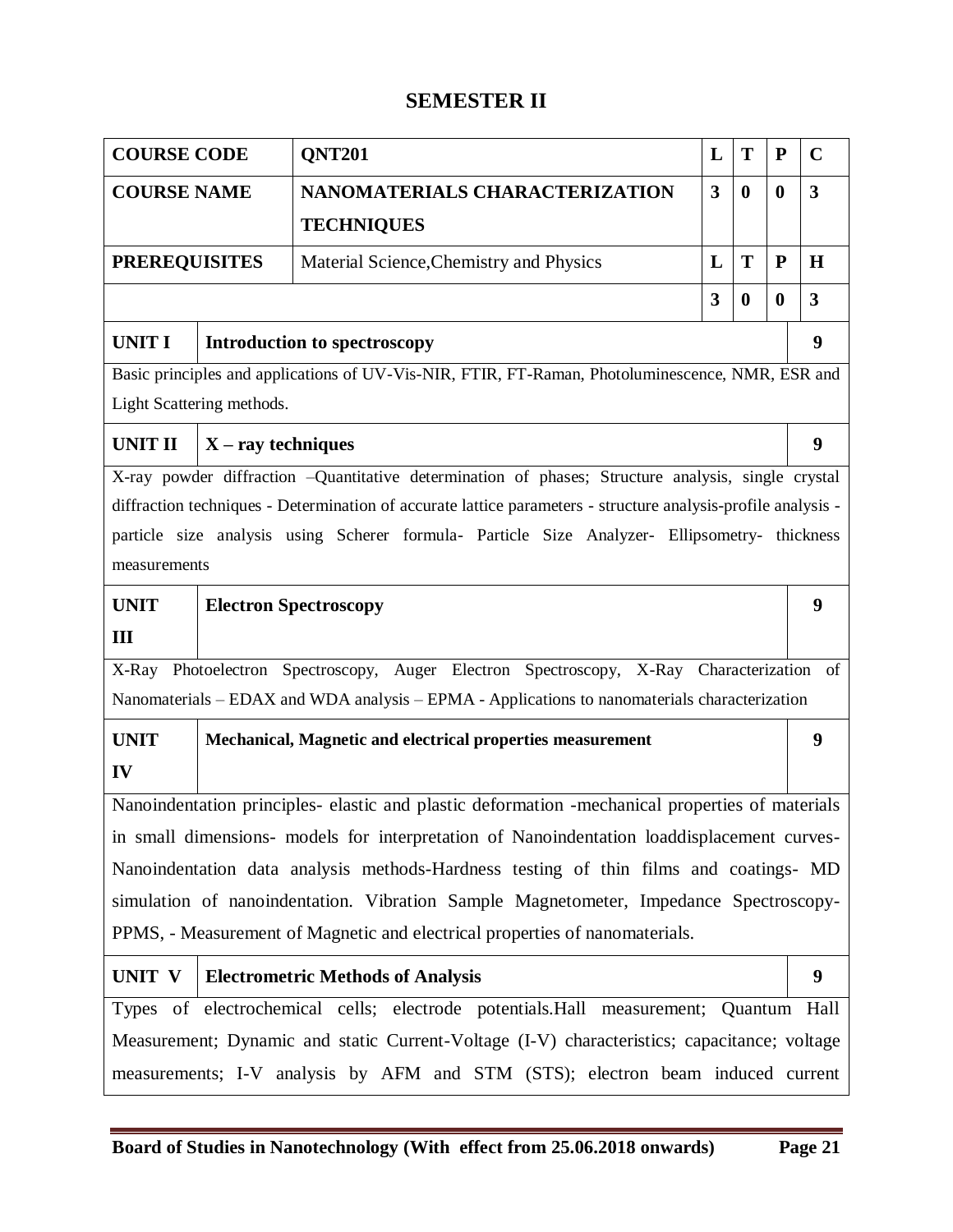|             | measurement (EBIC)                                                                |                |                  |                  |              |
|-------------|-----------------------------------------------------------------------------------|----------------|------------------|------------------|--------------|
|             |                                                                                   | <b>LECTURE</b> | <b>TUTORIAL</b>  | <b>PRACTICAL</b> | <b>TOTAL</b> |
|             |                                                                                   | 45             | $\boldsymbol{0}$ | $\boldsymbol{0}$ | 45           |
|             |                                                                                   |                |                  |                  |              |
| <b>TEXT</b> |                                                                                   |                |                  |                  |              |
| 1.          | Skoog, Holler, Nieman "Principles of Instrumental Analysis"                       |                |                  |                  |              |
| 2.          | Rainer Waser "Nanoscale Calibratin Standards" Wiley-VCH                           |                |                  |                  |              |
| 3.          | Rainer Waser "Nanometrology" Wiley-VCH                                            |                |                  |                  |              |
|             | <b>REFERENCES</b>                                                                 |                |                  |                  |              |
| 1.          | "Handbook of Nanostructured Materials and Nanotechnology," vols. 1-5,             |                |                  |                  |              |
|             | H. S. Nalwa (Ed.), Academic Press, 2000.                                          |                |                  |                  |              |
| 2.          | "Electron Microscopy and Analysis," P. J. Goodhews & F. J. Humphreys,             |                |                  |                  |              |
|             | Taylor and Francis.                                                               |                |                  |                  |              |
| 3.          | "Modern Techniques of Surface Science," D. P. Woodruff & T. A. Delchar,           |                |                  |                  |              |
|             | Cambridge Solid State Science.                                                    |                |                  |                  |              |
| 4.          | "Electronic Structure of Materials," A. P. Sutton, Oxford University Press, 1993. |                |                  |                  |              |
| 5.          | "Semiconductor Materials & Device Characterization," D. K. Schroder,              |                |                  |                  |              |
|             | John Willy & Sons                                                                 |                |                  |                  |              |
|             | <b>E REFERENCES</b>                                                               |                |                  |                  |              |
|             | 1. www.nptel.ac.in                                                                |                |                  |                  |              |
|             |                                                                                   |                |                  |                  |              |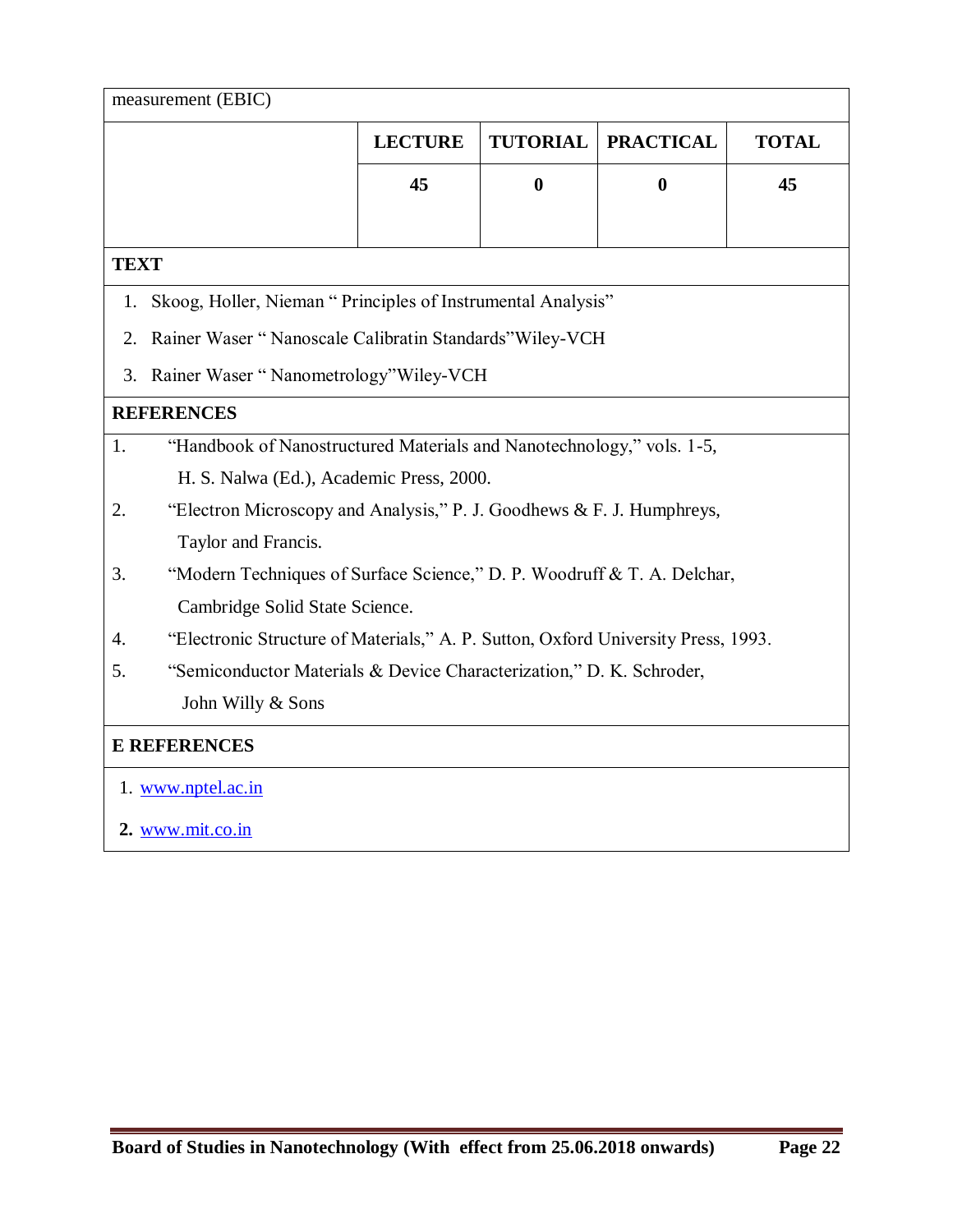| <b>COURSE CODE</b>   | <b>ONT 204</b>                                                                              | Т     |   |
|----------------------|---------------------------------------------------------------------------------------------|-------|---|
| <b>COURSE NAME</b>   | <b>SIMULATION OF NANOSTRUCTURE &amp;</b><br><b>NANOMATERIALS LAB</b>                        |       |   |
| <b>PREREQUISITES</b> | Applied Physics, Applied Chemistry, Introduction to<br>nanotechnology and Materials Science | T   P | H |
|                      |                                                                                             |       |   |

### **List of Experiments**

- 1. Calculate the band structure of a crystal
- 2. Transport calculations with ATK
- 3. Phonon Band structure, Electrical and Heat Transport of a Graphene Nanoribbon
- 4. Electron-phonon coupling properties of a Graphene Nanoribbon
- 5. Optical Properties of Silicon
- 6. Study of  $NiSi<sub>2</sub>-Si$  interface
- 7. Study of Bi<sub>2</sub>Se<sub>3</sub> topological insulator
- 8. Study of Effective band structure of random alloy InGaAs
- 9. Study of Li-air battery interface
- 10. Study of Li-ion diffusion in LiFePO<sub>4</sub> for battery applications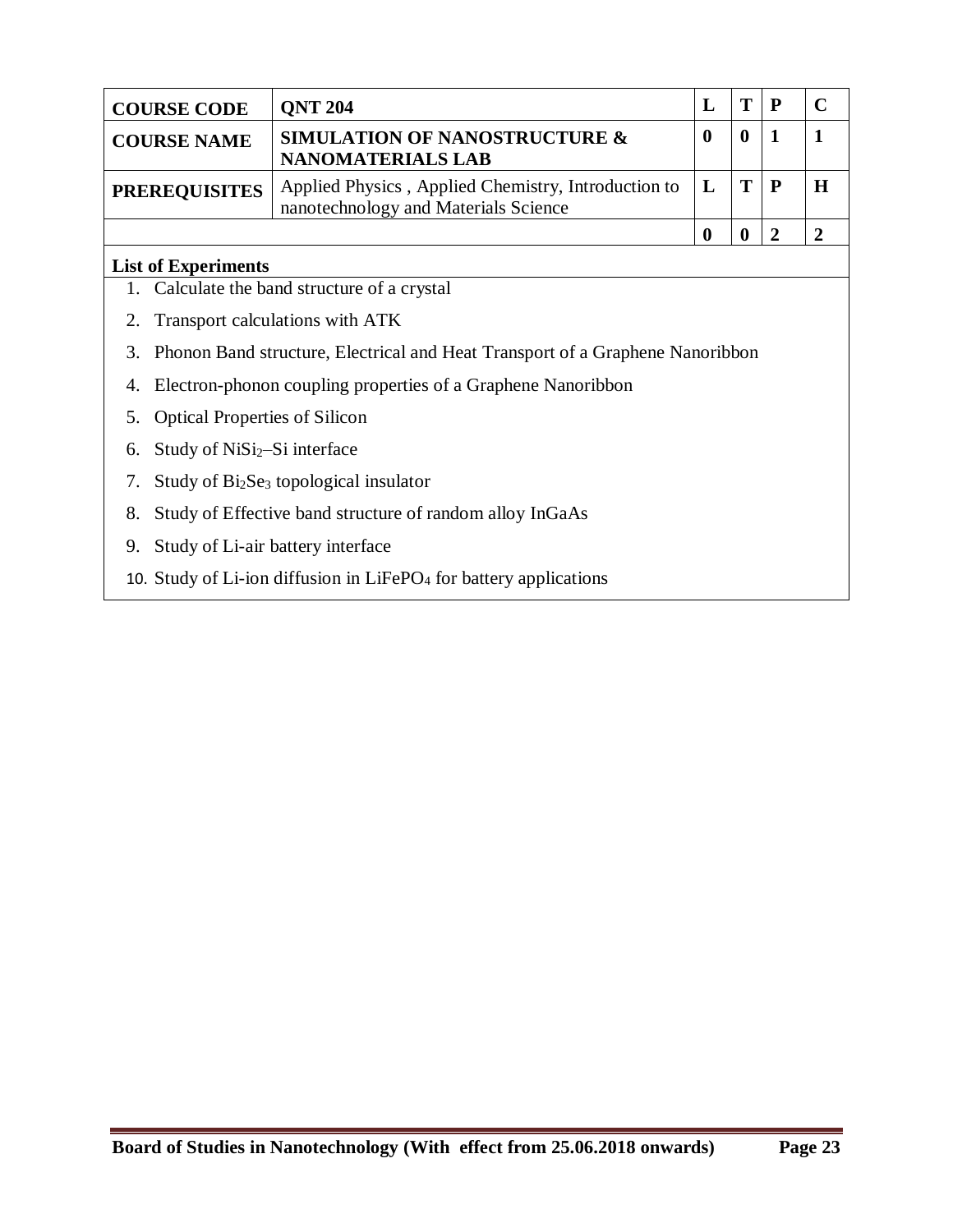# **SEMESTER III**

| <b>COURSE CODE</b>   |                              | <b>QNT304</b>                                                                                       | L                       | T                | $\mathbf P$ | $\mathbf C$  |
|----------------------|------------------------------|-----------------------------------------------------------------------------------------------------|-------------------------|------------------|-------------|--------------|
| <b>COURSE NAME</b>   |                              | NANOMATERIALS CHARACTERIZATION                                                                      | $\overline{\mathbf{3}}$ | $\bf{0}$         | $\bf{0}$    | 3            |
|                      |                              | <b>TECHNIQUES</b>                                                                                   |                         |                  |             |              |
| <b>PREREQUISITES</b> |                              |                                                                                                     | L                       | T                | ${\bf P}$   | H            |
|                      |                              |                                                                                                     | 3                       | $\boldsymbol{0}$ | $\bf{0}$    | $\mathbf{3}$ |
| <b>UNIT I</b>        |                              | <b>Introduction to spectroscopy</b>                                                                 |                         |                  |             | 9            |
|                      |                              | Basic principles and applications of UV-Vis-NIR, FTIR, FT-Raman, Photoluminescence, NMR,            |                         |                  |             |              |
|                      |                              | ESR and Light Scattering methods.                                                                   |                         |                  |             |              |
| <b>UNIT II</b>       |                              | $X - ray$ techniques                                                                                |                         |                  |             | 9            |
|                      |                              | X-ray powder diffraction -Quantitative determination of phases; Structure analysis, single          |                         |                  |             |              |
|                      |                              | crystal diffraction techniques - Determination of accurate lattice parameters - structure analysis- |                         |                  |             |              |
|                      |                              | profile analysis - particle size analysis using Scherer formula- Particle Size Analyzer-            |                         |                  |             |              |
|                      |                              | Ellipsometry-thickness measurements                                                                 |                         |                  |             |              |
| <b>UNIT</b>          | <b>Electron Spectroscopy</b> |                                                                                                     |                         |                  |             |              |
| III                  |                              |                                                                                                     |                         |                  |             |              |
|                      |                              | X-Ray Photoelectron Spectroscopy, Auger Electron Spectroscopy, X-Ray Characterization of            |                         |                  |             |              |
|                      |                              | Nanomaterials - EDAX and WDA analysis - EPMA - Applications to nanomaterials                        |                         |                  |             |              |
| characterization     |                              |                                                                                                     |                         |                  |             |              |
| <b>UNIT IV</b>       |                              | Mechanical, Magnetic and electrical properties measurement                                          |                         |                  |             | 9            |
|                      |                              | Nanoindentation principles- elastic and plastic deformation -mechanical properties of materials     |                         |                  |             |              |
|                      |                              | in small dimensions- models for interpretation of Nan indentation load displacement curves- Nan     |                         |                  |             |              |
|                      |                              | indentation data analysis methods-Hardness testing of thin films and coatings- MD simulation of     |                         |                  |             |              |
|                      |                              | nanoindentation. Vibration Sample Magnetometer, Impedance Spectroscopy- PPMS, -                     |                         |                  |             |              |
|                      |                              | Measurement of Magnetic and electrical properties of nanomaterials.                                 |                         |                  |             |              |
| <b>UNIT V</b>        |                              | <b>Electrometric Methods of Analysis</b>                                                            |                         |                  |             | 9            |
|                      |                              | Types of electrochemical cells; electrode potentials. Hall measurement; Quantum Hall                |                         |                  |             |              |
|                      |                              | Measurement; Dynamic and static Current-Voltage (I-V) characteristics; capacitance; voltage         |                         |                  |             |              |
|                      |                              | measurements; I-V analysis by AFM and STM (STS); electron beam induced current                      |                         |                  |             |              |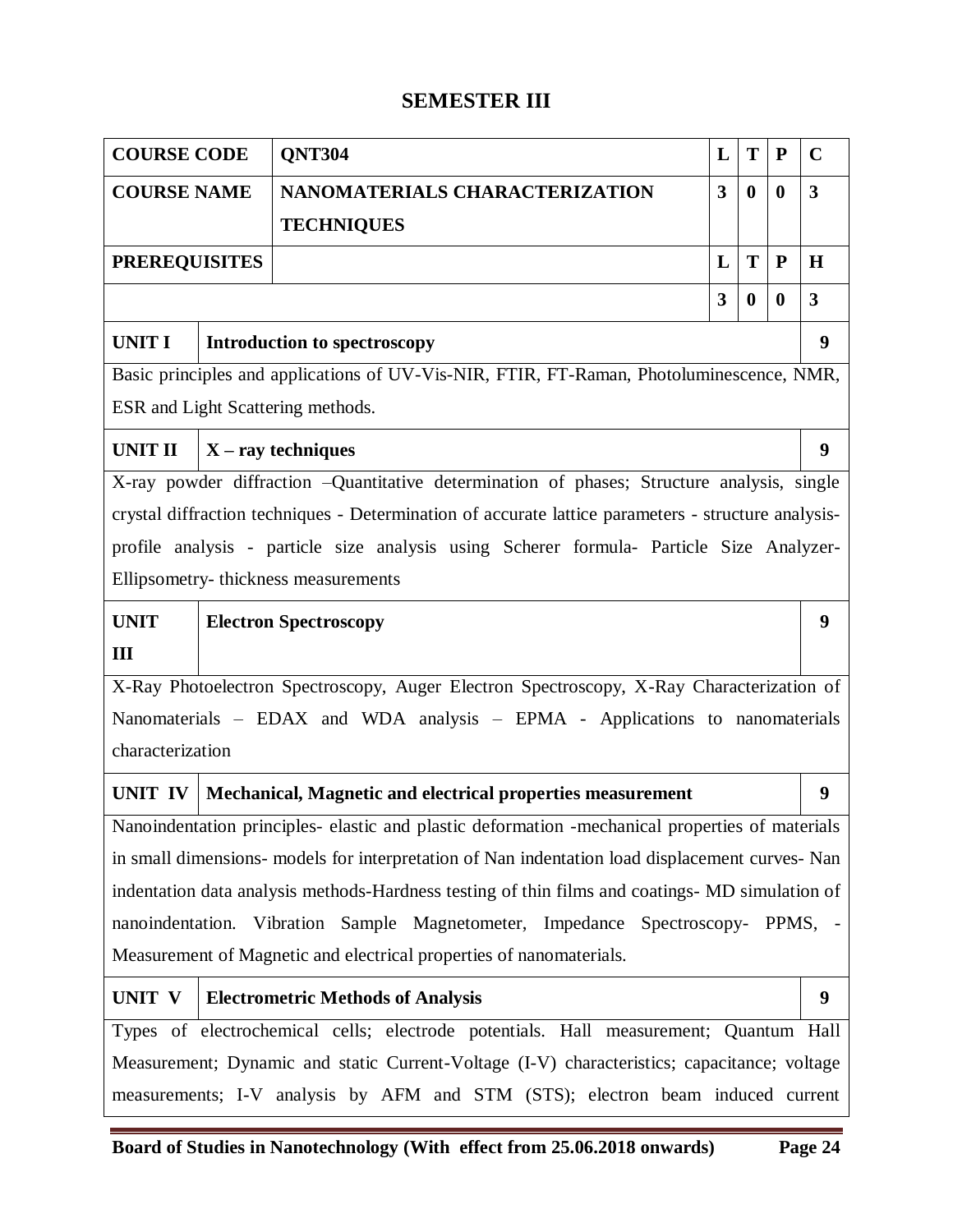|             | measurement (EBIC)                                                                |                |                  |                  |              |  |  |  |
|-------------|-----------------------------------------------------------------------------------|----------------|------------------|------------------|--------------|--|--|--|
|             |                                                                                   | <b>LECTURE</b> | <b>TUTORIAL</b>  | <b>PRACTICAL</b> | <b>TOTAL</b> |  |  |  |
|             |                                                                                   | 45             | $\boldsymbol{0}$ | $\boldsymbol{0}$ | 45           |  |  |  |
| <b>TEXT</b> |                                                                                   |                |                  |                  |              |  |  |  |
| 4.          | Skoog, Holler, Nieman "Principles of Instrumental Analysis"                       |                |                  |                  |              |  |  |  |
| 5.          | Rainer Waser "Nanoscale Calibratin Standards" Wiley-VCH                           |                |                  |                  |              |  |  |  |
| 6.          | Rainer Waser "Nanometrology" Wiley-VCH                                            |                |                  |                  |              |  |  |  |
|             | <b>REFERENCES</b>                                                                 |                |                  |                  |              |  |  |  |
| 1.          | "Handbook of Nanostructured Materials and Nanotechnology," vols. 1-5,             |                |                  |                  |              |  |  |  |
|             | H. S. Nalwa (Ed.), Academic Press, 2000.                                          |                |                  |                  |              |  |  |  |
| 2.          | "Electron Microscopy and Analysis," P. J. Goodhews & F. J. Humphreys,             |                |                  |                  |              |  |  |  |
|             | Taylor and Francis.                                                               |                |                  |                  |              |  |  |  |
| 3.          | "Modern Techniques of Surface Science," D. P. Woodruff & T. A. Delchar,           |                |                  |                  |              |  |  |  |
|             | Cambridge Solid State Science.                                                    |                |                  |                  |              |  |  |  |
| 4.          | "Electronic Structure of Materials," A. P. Sutton, Oxford University Press, 1993. |                |                  |                  |              |  |  |  |
| 5.          | "Semiconductor Materials & Device Characterization," D. K. Schroder,              |                |                  |                  |              |  |  |  |
|             | John Willy & Sons                                                                 |                |                  |                  |              |  |  |  |
|             | <b>E REFERENCES</b>                                                               |                |                  |                  |              |  |  |  |
|             | 3. www.nptel.ac.in                                                                |                |                  |                  |              |  |  |  |
|             | 4. www.mit.co.in                                                                  |                |                  |                  |              |  |  |  |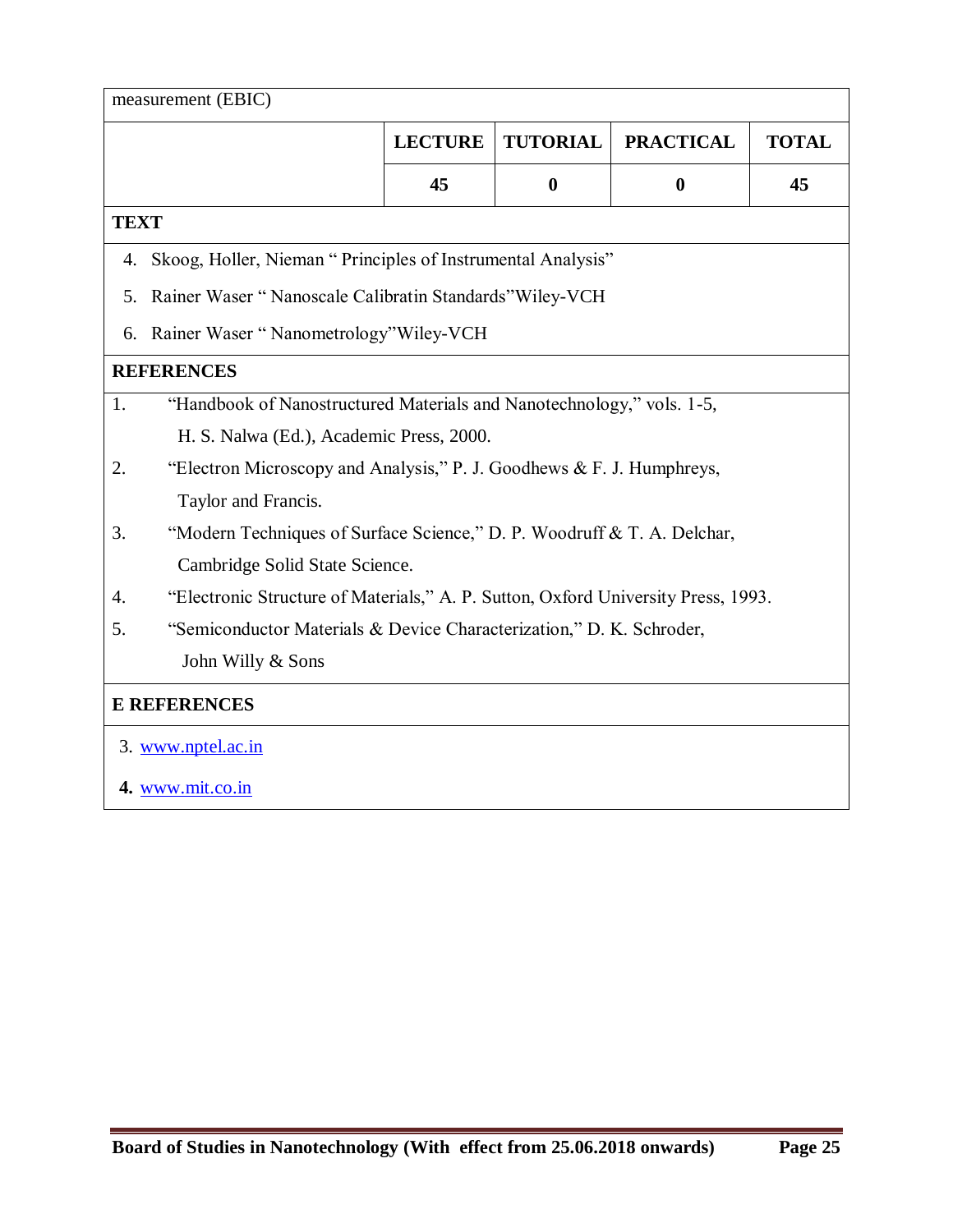| <b>COURSE CODE</b>   | <b>ONT 304</b>                                                                              |  |  |
|----------------------|---------------------------------------------------------------------------------------------|--|--|
| <b>COURSE NAME</b>   | NANOMATERIALS CHARACTERIZATION<br><b>TECHNIQUES LAB</b>                                     |  |  |
| <b>PREREQUISITES</b> | Applied Physics, Applied Chemistry, Introduction<br>to nanotechnology and Materials Science |  |  |
|                      |                                                                                             |  |  |

### **List of Experiments**

- 1. UV/VIS Spectroscopy and Spectrophotometry: Spectrophotometric Analysis of Potassium Permanganate Solutions.
- 2. Determination of Food Quality by UV Spectroscopic Methods.
- 3. Experimental studies on Thermal and Electrical properties of NiO2 thin film using SEM
- 4. Experimental setup for the measurement of the electrical resistivity and thermopower of thin films and bulk materials
- 5. Measuring Magnetization by Induction method
- 6. To determine the composition of a piece of tire tread using thermogravimetric analysis (TGA).
- 7. Analysis of the Thermal Properties of Ammonium Nitrate and Polystyrene by Differential Scanning Calorimetry (DSC)
- 8. Nanomechanical Measurements On Different Materials using Contact Mode AFM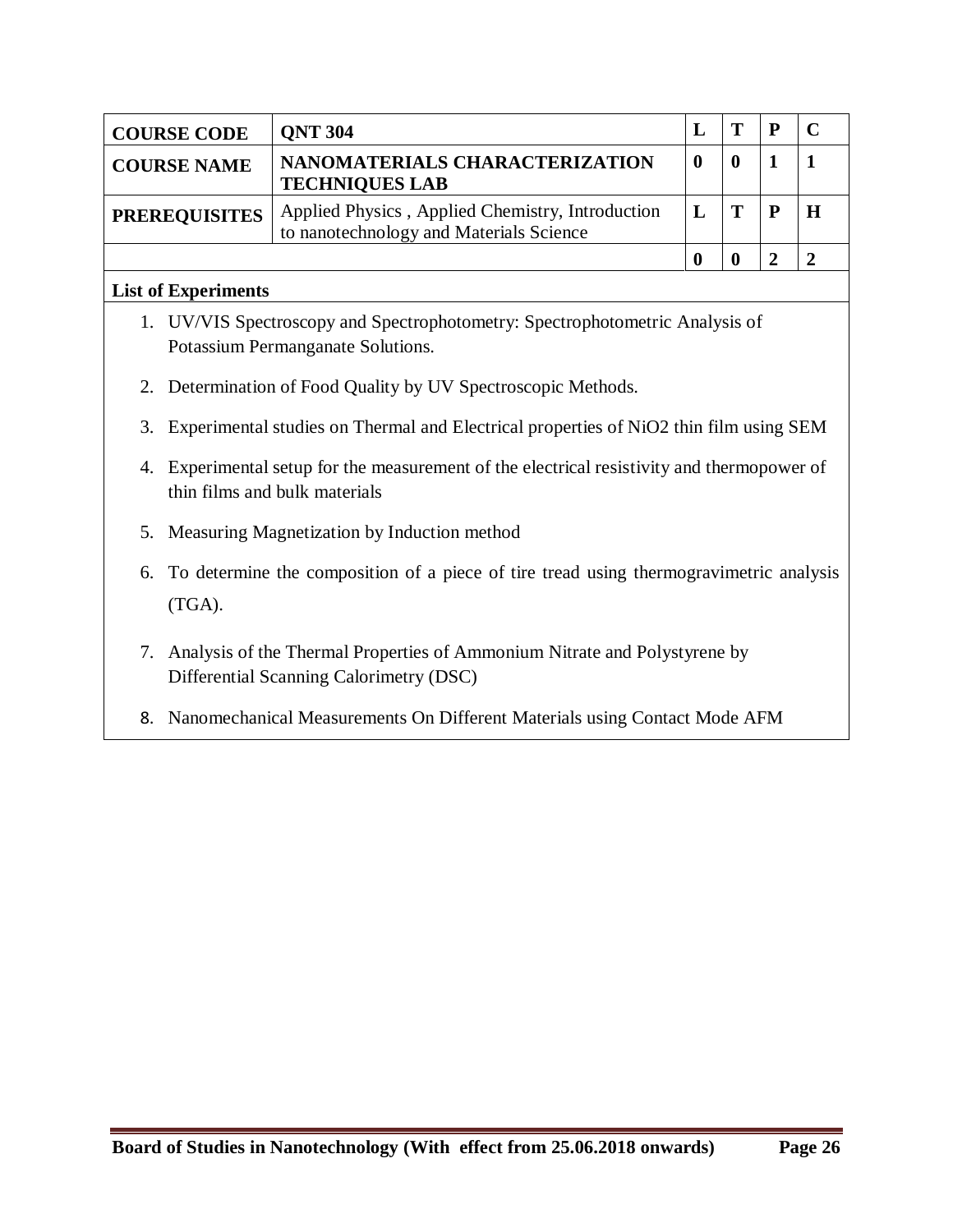# **SEMESTER IV**

| <b>COURSE CODE</b>                 |                           | <b>YNT403</b> |                                                          |                                                                                                     |                  | L            | T        | ${\bf P}$        | $\mathbf C$             |
|------------------------------------|---------------------------|---------------|----------------------------------------------------------|-----------------------------------------------------------------------------------------------------|------------------|--------------|----------|------------------|-------------------------|
| <b>COURSE NAME</b>                 |                           |               |                                                          | <b>COMPUTATIONAL NANOTECHNOLOGY</b>                                                                 |                  | $\mathbf{3}$ | $\bf{0}$ | $\bf{0}$         | $\overline{\mathbf{3}}$ |
| <b>PREREQUISITES</b>               |                           |               |                                                          |                                                                                                     |                  | L            | T        | ${\bf P}$        | $\mathbf H$             |
|                                    |                           |               |                                                          |                                                                                                     |                  | $\mathbf{3}$ | $\bf{0}$ | $\boldsymbol{0}$ | $\overline{\mathbf{3}}$ |
| UNIT I                             | <b>Physical Modeling</b>  |               |                                                          |                                                                                                     |                  |              |          |                  | 9                       |
|                                    |                           |               |                                                          | Basics of simulation and modeling - Role of simulation in model evaluation and studies -            |                  |              |          |                  |                         |
|                                    |                           |               |                                                          | principles used in modeling - Concept of system and environment - continuous and discrete           |                  |              |          |                  |                         |
|                                    |                           |               |                                                          | system - linear and nonlinear system - stochastic activities - static and dynamic models -          |                  |              |          |                  |                         |
|                                    |                           |               | Advantages and Disadvantages of simulation.              |                                                                                                     |                  |              |          |                  |                         |
| <b>UNIT II</b>                     |                           |               | <b>Computation Based Simulation</b>                      |                                                                                                     |                  |              |          |                  | 9                       |
|                                    |                           |               |                                                          | Technique of simulation - calumnious system models - experimental nature of simulation -            |                  |              |          |                  |                         |
|                                    |                           |               |                                                          | numerical computation techniques - Monte Carlo method - analog and hybrid simulation -              |                  |              |          |                  |                         |
| feedback systems.                  |                           |               |                                                          |                                                                                                     |                  |              |          |                  |                         |
| UNIT III                           |                           |               | <b>Probability Concepts in Simulation</b>                |                                                                                                     |                  |              |          |                  | 9                       |
|                                    |                           |               |                                                          | Stochastic variables - discrete and continuous probability functions - random numbers -             |                  |              |          |                  |                         |
|                                    |                           |               |                                                          | generation of random numbers - variance reduction techniques - determination of the length of       |                  |              |          |                  |                         |
| simulation runs - Output analysis. |                           |               |                                                          |                                                                                                     |                  |              |          |                  |                         |
| UNIT IV                            | <b>Molecular Modeling</b> |               |                                                          |                                                                                                     |                  |              |          |                  | 9                       |
|                                    |                           |               |                                                          | Introduction to molecular modeling - molecular mechanics- molecular dynamics basic principles       |                  |              |          |                  |                         |
|                                    |                           |               |                                                          | - Computing transport in materials - Simulation of crystals with chemical disorder at lattice sites |                  |              |          |                  |                         |
|                                    |                           |               |                                                          | - Design of compound semiconductor alloys using molecular simulations - Optical, electrical         |                  |              |          |                  |                         |
|                                    |                           |               | and structural property by first principle calculations. |                                                                                                     |                  |              |          |                  |                         |
| <b>UNIT V</b>                      |                           |               | <b>Micro and Nanostructure Modeling</b>                  |                                                                                                     |                  |              |          |                  | 9                       |
|                                    |                           |               |                                                          | Studies on microstructure systems using atomistic and mesoscale simulations – Solid liquid          |                  |              |          |                  |                         |
|                                    |                           |               |                                                          | phase transition under confinement – Modeling of metals - Simulation protocol – Semiemprical        |                  |              |          |                  |                         |
|                                    |                           |               |                                                          | methods - Density functional theory mehods (DFT) - Visualization and analysis.                      |                  |              |          |                  |                         |
|                                    |                           |               | <b>LECTURE</b>                                           | <b>TUTORIAL</b>                                                                                     | <b>PRACTICAL</b> |              |          | <b>TOTAL</b>     |                         |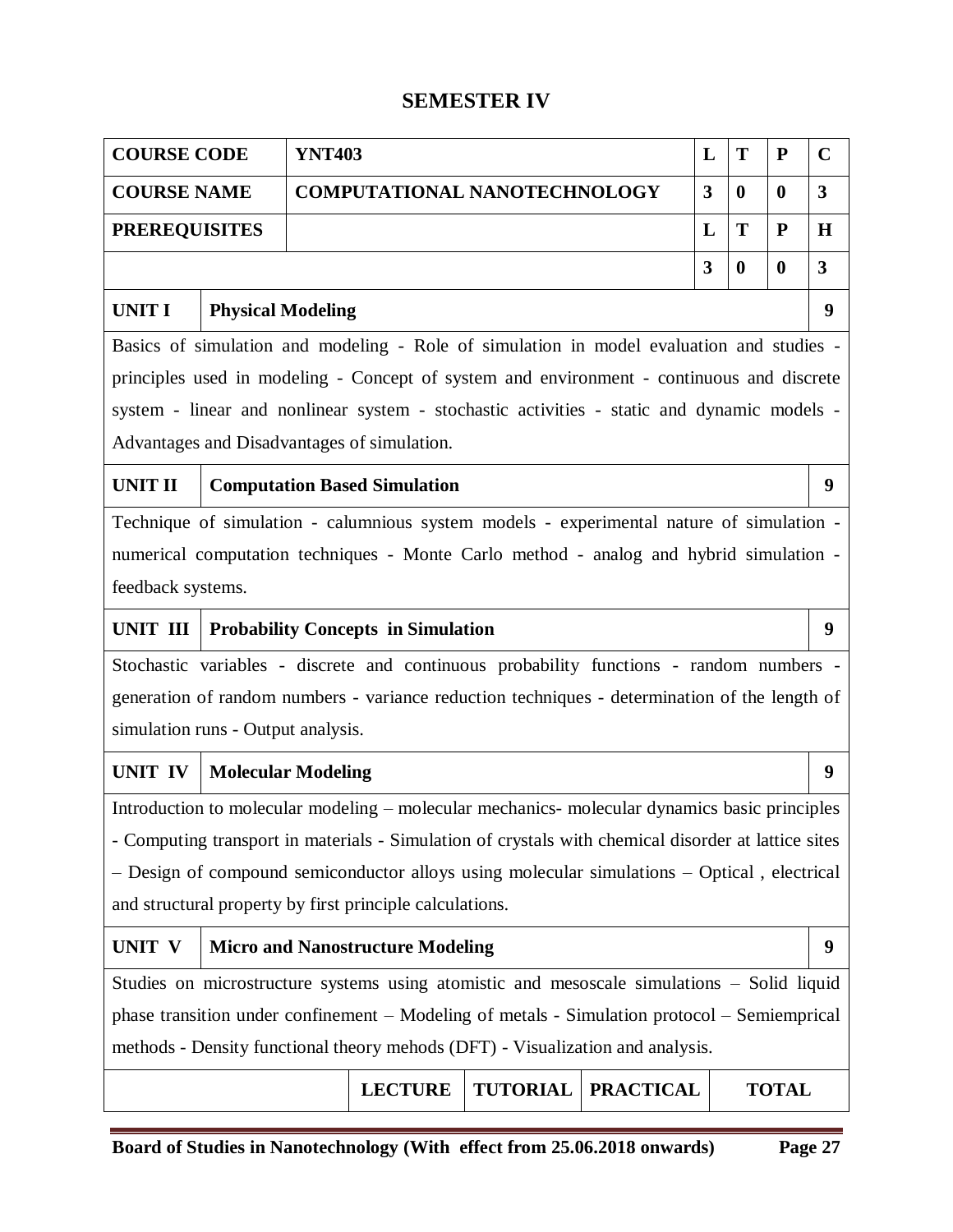|                                                                                                   | 45                                                                                      | $\boldsymbol{0}$ | $\boldsymbol{0}$ | 45 |  |  |  |  |  |
|---------------------------------------------------------------------------------------------------|-----------------------------------------------------------------------------------------|------------------|------------------|----|--|--|--|--|--|
| <b>TEXT</b>                                                                                       |                                                                                         |                  |                  |    |  |  |  |  |  |
| 1. Erwin Kreyzig, "Advanced Engineering Mathematics", John Wiley & Sons, 2004                     |                                                                                         |                  |                  |    |  |  |  |  |  |
| <b>REFERENCES</b>                                                                                 |                                                                                         |                  |                  |    |  |  |  |  |  |
| 1. Ramachandran K.I., G. Deepa, K.Namboori "Computational chemistry and molecular<br>$modeling -$ |                                                                                         |                  |                  |    |  |  |  |  |  |
| Principles and applications", Springer, 2008.                                                     |                                                                                         |                  |                  |    |  |  |  |  |  |
| 2. BeenaRai, "Molecular modeling for the design of Novel performance chemicals and<br>materials", |                                                                                         |                  |                  |    |  |  |  |  |  |
| Taylor & Francis group, 2012.                                                                     |                                                                                         |                  |                  |    |  |  |  |  |  |
| 3.<br>wiley & sons 2004.                                                                          | Chistopher.J. Cramer "Essentials of Computational Chemistry- Theories and models". John |                  |                  |    |  |  |  |  |  |
| <b>E REFERENCES</b>                                                                               |                                                                                         |                  |                  |    |  |  |  |  |  |
| 1. www.nptel.ac.in                                                                                |                                                                                         |                  |                  |    |  |  |  |  |  |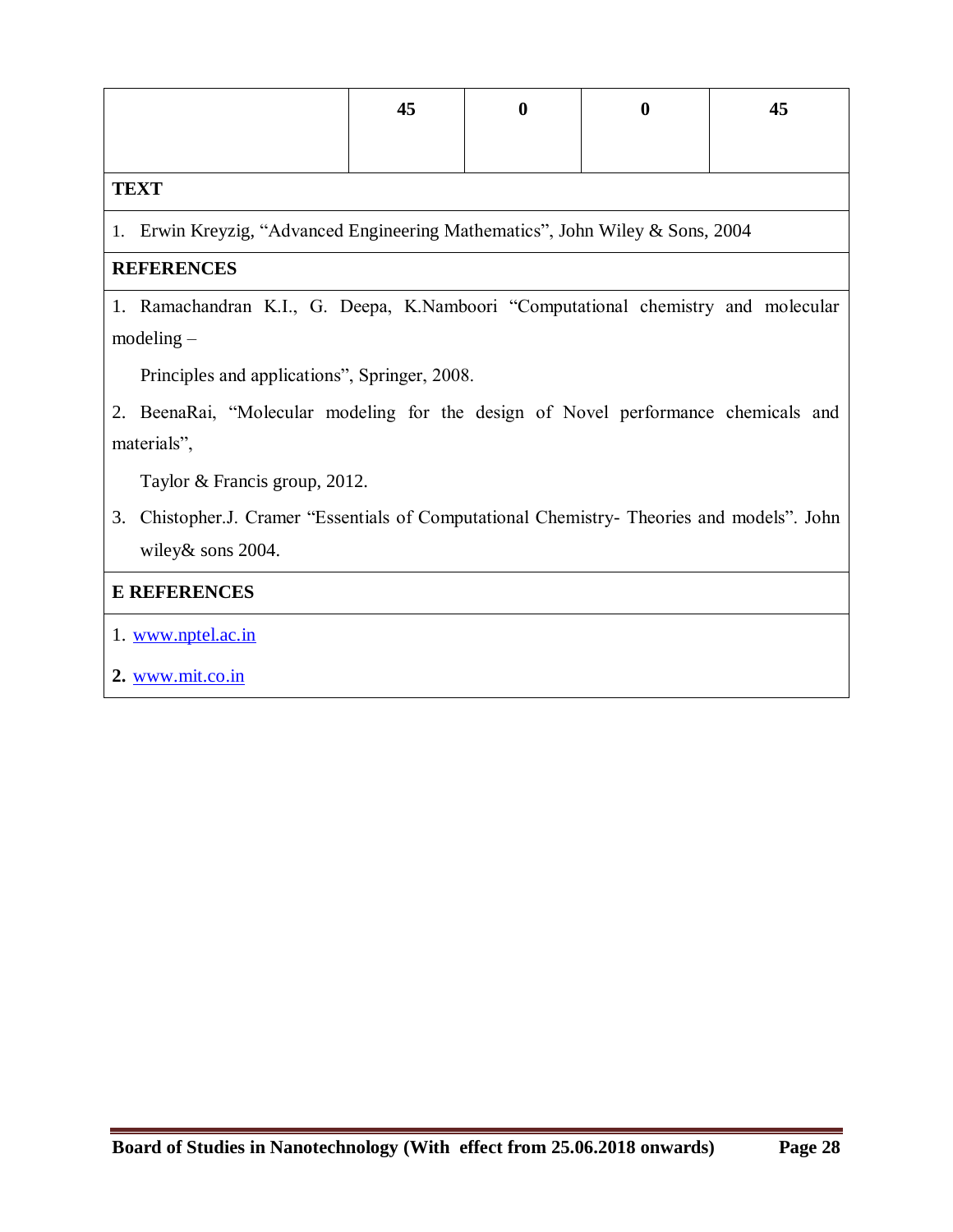| <b>COURSE CODE</b>   | <b>ONT 404</b>                                      |                  | Т            | $\mathbf{P}$ |   |
|----------------------|-----------------------------------------------------|------------------|--------------|--------------|---|
| <b>COURSE NAME</b>   | <b>COMPUTATIONAL NANOTECHNOLOGY</b>                 | $\boldsymbol{0}$ | $\mathbf 0$  | 2            | 7 |
|                      | <b>LAB</b>                                          |                  |              |              |   |
| <b>PREREQUISITES</b> | Applied Physics, Applied Chemistry, Introduction to | $\bf{L}$         | $\mathbf{T}$ | $\mathbf{P}$ | Н |
|                      | nanotechnology and Materials Science                |                  |              |              |   |
|                      |                                                     | $\boldsymbol{0}$ |              |              |   |

## **List of Experiments**

- 1. Simulation and modeling of simple molecular structures.
- 2. Prediction of crystals structure and properties using nanomaterials modeling methods.
- 3. Simulation and modeling of various nanostructures.
- 4. Simulation and modeling of metals nanoparticles and their studies.
- 5. Development of simulation protocols for the study of nanofilms and nanosurfaces.
- 6. Simulation and modeling study of nanomaterials and their optical property studies.
- 7. Simulation and modeling of nanomaterials and their electronic property studies.
- 8. Modeling of nanomaterials and their interaction studies with other molecules.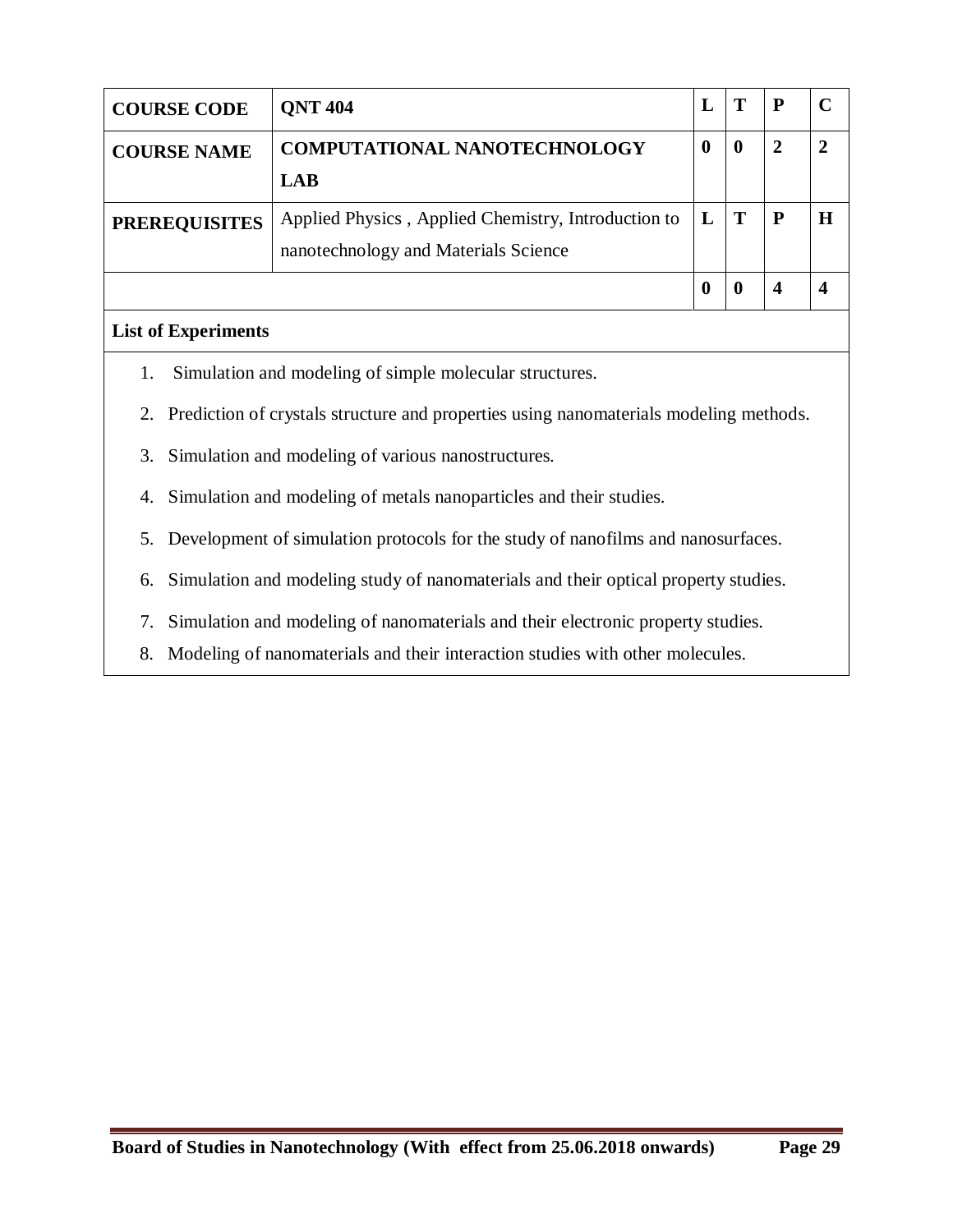| <b>COURSE CODE</b>   |                                                                                     | QNTE01                                                                                          | L | T        | ${\bf P}$ | $\mathbf C$    |  |  |
|----------------------|-------------------------------------------------------------------------------------|-------------------------------------------------------------------------------------------------|---|----------|-----------|----------------|--|--|
| <b>COURSE NAME</b>   |                                                                                     | <b>SOCIETAL IMPLICATIONS OF</b>                                                                 | 3 | $\bf{0}$ | $\bf{0}$  | $\mathbf{3}$   |  |  |
|                      |                                                                                     | <b>NANOTECHNOLOGY</b>                                                                           |   |          |           |                |  |  |
| <b>PREREQUISITES</b> |                                                                                     |                                                                                                 | L | T        | ${\bf P}$ | $\mathbf H$    |  |  |
|                      | 3<br>$\boldsymbol{0}$<br>$\boldsymbol{0}$                                           |                                                                                                 |   |          |           |                |  |  |
| <b>UNIT I</b>        |                                                                                     | <b>Economic Impact of Nanotechnology</b>                                                        |   |          |           | 9              |  |  |
|                      |                                                                                     | Socio-Economic Impact of Nanoscale Science - Managing the Nanotechnology Revolution:            |   |          |           |                |  |  |
|                      |                                                                                     | Consider the Malcolm Baldrige National Quality Criteria - The Emerging Nano Economy: Key        |   |          |           |                |  |  |
|                      |                                                                                     | Drivers, Ch\allenges, and Opportunities -Transcending Moore's Law with Molecular Electronics    |   |          |           |                |  |  |
| and                  |                                                                                     | Nanotechnology -Semiconductor Scaling<br>Model<br>for<br>as<br>a                                |   |          |           | Nanotechnology |  |  |
|                      |                                                                                     | Commercialization - Sustaining the Impact of Nanotechnology on Productivity, Sustainability,    |   |          |           |                |  |  |
| and Equity           |                                                                                     |                                                                                                 |   |          |           |                |  |  |
| <b>UNIT II</b>       | <b>Social Scenarios</b>                                                             |                                                                                                 |   |          |           | 9              |  |  |
|                      |                                                                                     | Navigating Nanotechnology Through Society - Nanotechnology, Surveillance, and Society:          |   |          |           |                |  |  |
|                      |                                                                                     | Methodological Issues and Innovations for Social Research - Nanotechnology: Societal            |   |          |           |                |  |  |
|                      |                                                                                     | Implications: Individual Perspectives -Nanotechnology and Social Trends - Five Nanotech         |   |          |           |                |  |  |
|                      |                                                                                     | Social Scenarios-Technological Revolutions and the Limits of Ethics in an Age of                |   |          |           |                |  |  |
|                      |                                                                                     | Commercialization - Vision, Innovation, and Policy                                              |   |          |           |                |  |  |
| UNIT III             |                                                                                     | <b>Converging Technology and Governance</b>                                                     |   |          |           | 9              |  |  |
|                      |                                                                                     | Nanotechnology's Implications for the Quality of Life<br>Management of Innovation for<br>$\sim$ |   |          |           |                |  |  |
|                      |                                                                                     | Convergent Technologies - The "Integration/Penetration Model:" - The Use of Analogies for       |   |          |           |                |  |  |
|                      |                                                                                     | Interdisciplinary Research in the Convergence of Nano-, Bio-, and Information Technology -      |   |          |           |                |  |  |
|                      |                                                                                     | Converging Technologies: Innovation, Legal Risks, and Society Governance- Problems of           |   |          |           |                |  |  |
|                      |                                                                                     | Governance of Nanotechnology -Institutional Impacts of Government Science Initiatives -         |   |          |           |                |  |  |
|                      |                                                                                     | Nanotechnology for National Security                                                            |   |          |           |                |  |  |
| UNIT IV              | <b>Ethics and Law</b>                                                               |                                                                                                 |   |          |           | 9              |  |  |
|                      |                                                                                     | Ethics and Law - Ethical Issues in Nanoscience and Nanotechnology: Reflections and              |   |          |           |                |  |  |
|                      | Suggestions - Ethics and Nano: A Survey - Law in a New Frontier - An Exploration of |                                                                                                 |   |          |           |                |  |  |
|                      |                                                                                     | Patent Matters Associated with Nanotechnology -The Ethics of Ethics - Negotiations over         |   |          |           |                |  |  |
|                      |                                                                                     |                                                                                                 |   |          |           |                |  |  |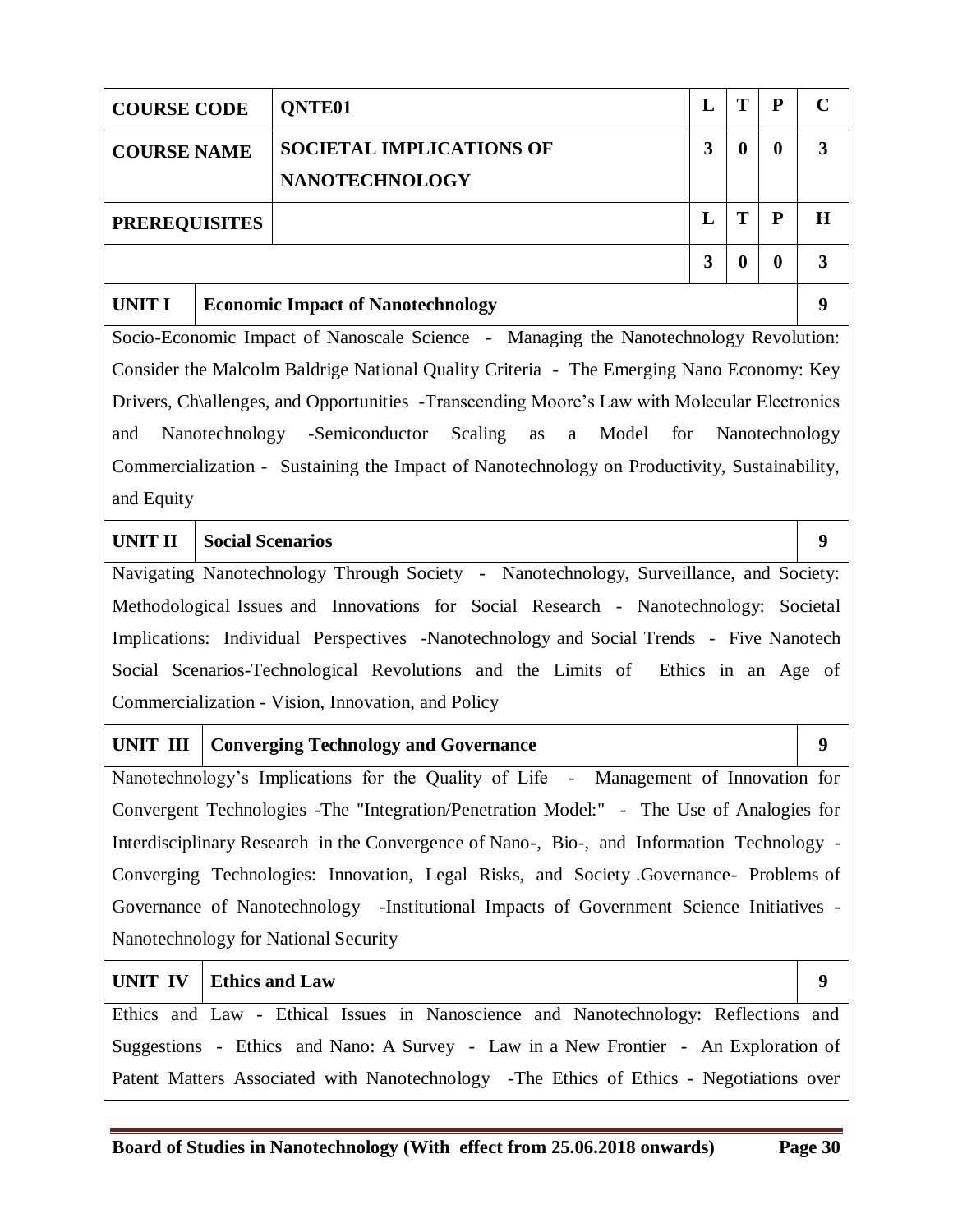Quality of Life in the Nanotechnology Initiative.

|                                                                                     | UNIT $V$   Public Perception and Participation                                        | 9 |  |  |  |  |  |
|-------------------------------------------------------------------------------------|---------------------------------------------------------------------------------------|---|--|--|--|--|--|
| Public Interaction Research - Communicating Nanotechnological Risks - A Proposal to |                                                                                       |   |  |  |  |  |  |
|                                                                                     | Advance Understanding of Nanotechnology's Social Impacts - Nanotechnology in the      |   |  |  |  |  |  |
|                                                                                     | Media: A Preliminary Analysis - Public Engagement with Nanoscale Science and          |   |  |  |  |  |  |
|                                                                                     | Engineering - Nanotechnology: Moving Beyond Risk - Communication Streams and          |   |  |  |  |  |  |
|                                                                                     | Nanotechnology: The (Re)Interpretation of a New Technology - Nanotechnology: Societal |   |  |  |  |  |  |
|                                                                                     | Implications — Individual Perspectives.                                               |   |  |  |  |  |  |

| <b>LECTURE</b> | <b>TUTORIAL</b> | <b>PRACTICAL</b> | <b>TOTAL</b> |
|----------------|-----------------|------------------|--------------|
| 43             |                 |                  | 43           |

**TEXT**

1. Mihail C. Roco and William Sims Bainbridge ―Nanotechnology: Societal Implications II-Individual Perspectives‖, Springer (2007)

#### **REFERENCES**

- 1. Geoffrey Hunt and Michael D. Mehta ―Nanotechnology: Risk, Ethics and Law‖, Earthscan/James & James publication (2006).
- 2. Jurgen Schulte ―Nanotechnology: Global Strategies, Industry Trends and Applications‖, John Wiley & Sons Ltd (2005).
- 3. Mark. R. Weisner and Jean-Yves Bottero ―Environmental Nanotechnology applications and impact of nanomaterial‖, The McGraw-Hill Companies (2007).

- 1. www.nptel.ac.in
- 2. www.mit.co.in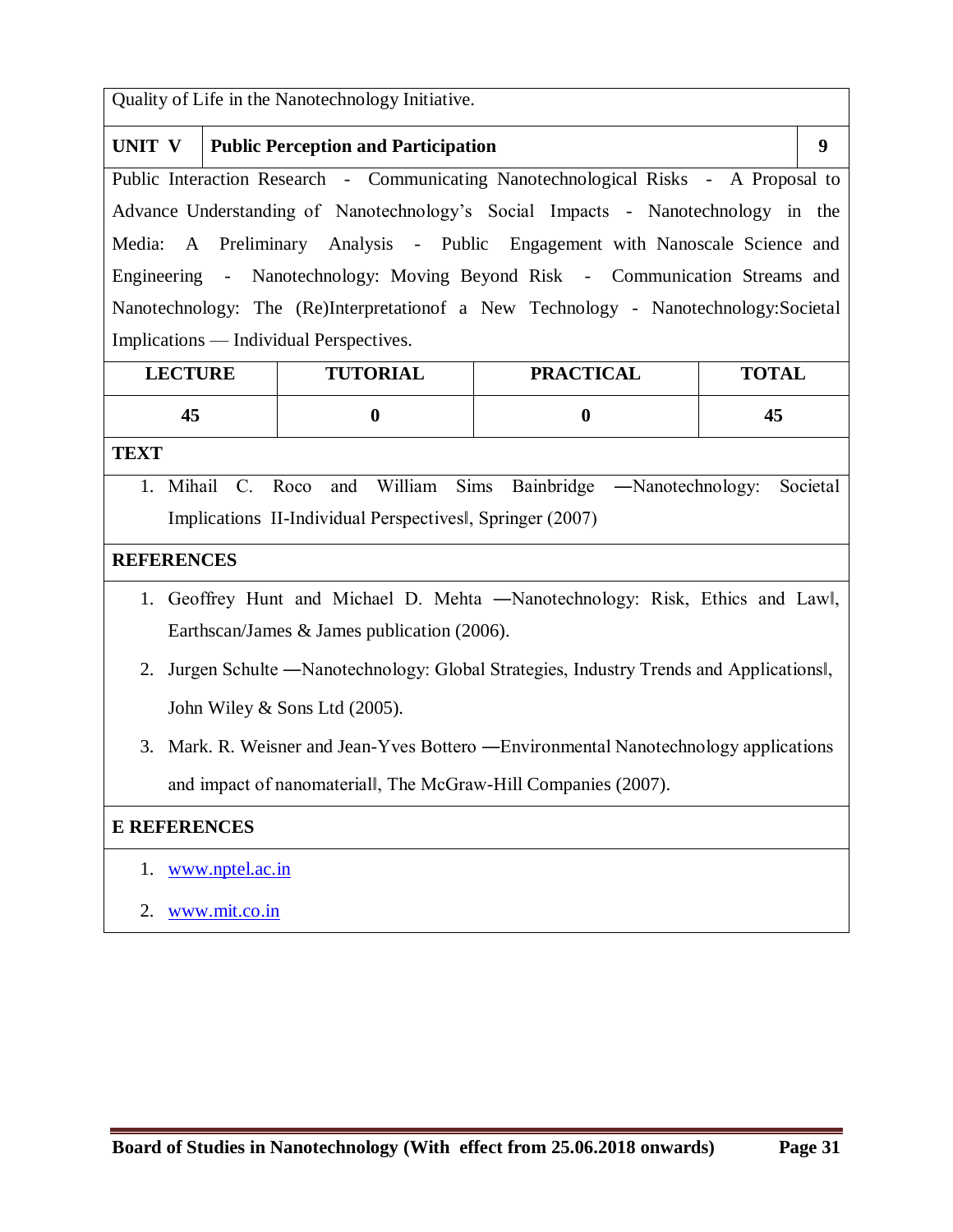|                 | <b>COURSE CODE</b>   | QNTE <sub>02</sub>                           |                                                                                                 | L | T                | P                | $\mathbf C$      |  |
|-----------------|----------------------|----------------------------------------------|-------------------------------------------------------------------------------------------------|---|------------------|------------------|------------------|--|
|                 | <b>COURSE NAME</b>   | <b>NANOMEDICINE</b>                          |                                                                                                 | 3 | $\boldsymbol{0}$ | $\bf{0}$         | 3                |  |
|                 | <b>PREREQUISITES</b> |                                              |                                                                                                 | L | Т                | ${\bf P}$        | H                |  |
|                 |                      |                                              |                                                                                                 | 3 | $\boldsymbol{0}$ | $\boldsymbol{0}$ | $\overline{3}$   |  |
| <b>UNIT I</b>   |                      | PROSPECT OF NANO-MEDICINE                    |                                                                                                 |   |                  |                  | $\boldsymbol{9}$ |  |
|                 |                      |                                              | History of the idea – The Biological and Mechanical Traditions – Nano-medicine – Taxonomy –     |   |                  |                  |                  |  |
|                 |                      |                                              | Bio-Pharmaceuticals - Implantable Materials - Implantable Devices - Surgical Aids -             |   |                  |                  |                  |  |
|                 |                      |                                              | Diagnostic Tools - Genetic Testing - Imaging - Nanoparticles Probe - Case Analysis - 1)         |   |                  |                  |                  |  |
|                 |                      |                                              | Resiprocytes – Mechanical Artificial Red Cells – 2) Using DNA as a construction medium          |   |                  |                  |                  |  |
| <b>UNIT II</b>  |                      | NANOCARRIERS FOR DRUG DELIVERY               |                                                                                                 |   |                  |                  | 9                |  |
|                 |                      |                                              | Fundamentals and rationale of sustained / controlled/ targeted drug delivery - Factors          |   |                  |                  |                  |  |
|                 |                      |                                              | influencing the design and performance of sustained release / controlled / targeted release     |   |                  |                  |                  |  |
|                 |                      |                                              | products – Needs and Requirements of nanocarriers – Nanoparticle Flow: Implications for Drug    |   |                  |                  |                  |  |
|                 |                      |                                              | Delivery – Polymeric Nanoparticles as Drug Carriers and Controlled Release Implant Devices.     |   |                  |                  |                  |  |
| <b>UNIT III</b> |                      |                                              | NANOPARTICULATE SYSTEMS FOR DRUG DELIVERY                                                       |   |                  |                  | 9                |  |
|                 |                      |                                              | Polymer used for the formulation of controlled drug delivery systems - Classification and       |   |                  |                  |                  |  |
|                 |                      |                                              | applications of polymers - Polymeric Micelles as Drug Carriers - Dendrimers as Nanoparticulate  |   |                  |                  |                  |  |
|                 |                      |                                              | Drug Carriers – Nanocapsules preparation, Characterization and Therapeutic Applications         |   |                  |                  |                  |  |
| <b>UNIT IV</b>  |                      | <b>LIPID BASED NANOCARRIERS</b>              |                                                                                                 |   |                  |                  | 9                |  |
|                 |                      |                                              | Liposomes for Genetic Vaccines and cancer therapy - Recent Advances in Microemulsions as        |   |                  |                  |                  |  |
|                 |                      |                                              | Drug Delivery Vehicles - Lipoproteins as Pharmaceutical Carriers - Solid Lipid Nanoparticles    |   |                  |                  |                  |  |
|                 |                      | as Drug Carriers - Lipidic core nanocapsules |                                                                                                 |   |                  |                  |                  |  |
| UNIT V          |                      | NANO CARRIERS AS DRUG TARGETING TOOLS        |                                                                                                 |   |                  |                  | 9                |  |
|                 |                      |                                              | Nanoparticulate Drug Delivery systems for the delivery of drugs to the Gastro-Intestinal Tract, |   |                  |                  |                  |  |
|                 |                      |                                              | Reticuloendothelial System, Cardiovascular System, lungs, Brain, and Lymphatic                  |   |                  |                  |                  |  |
| <b>LECTURE</b>  |                      | <b>TUTORIAL</b>                              | <b>PRACTICAL</b>                                                                                |   |                  | <b>TOTAL</b>     |                  |  |
| 45              |                      | $\boldsymbol{0}$                             | $\boldsymbol{0}$                                                                                |   |                  | 45               |                  |  |
|                 | <b>TEXTBOOK</b>      |                                              |                                                                                                 |   |                  |                  |                  |  |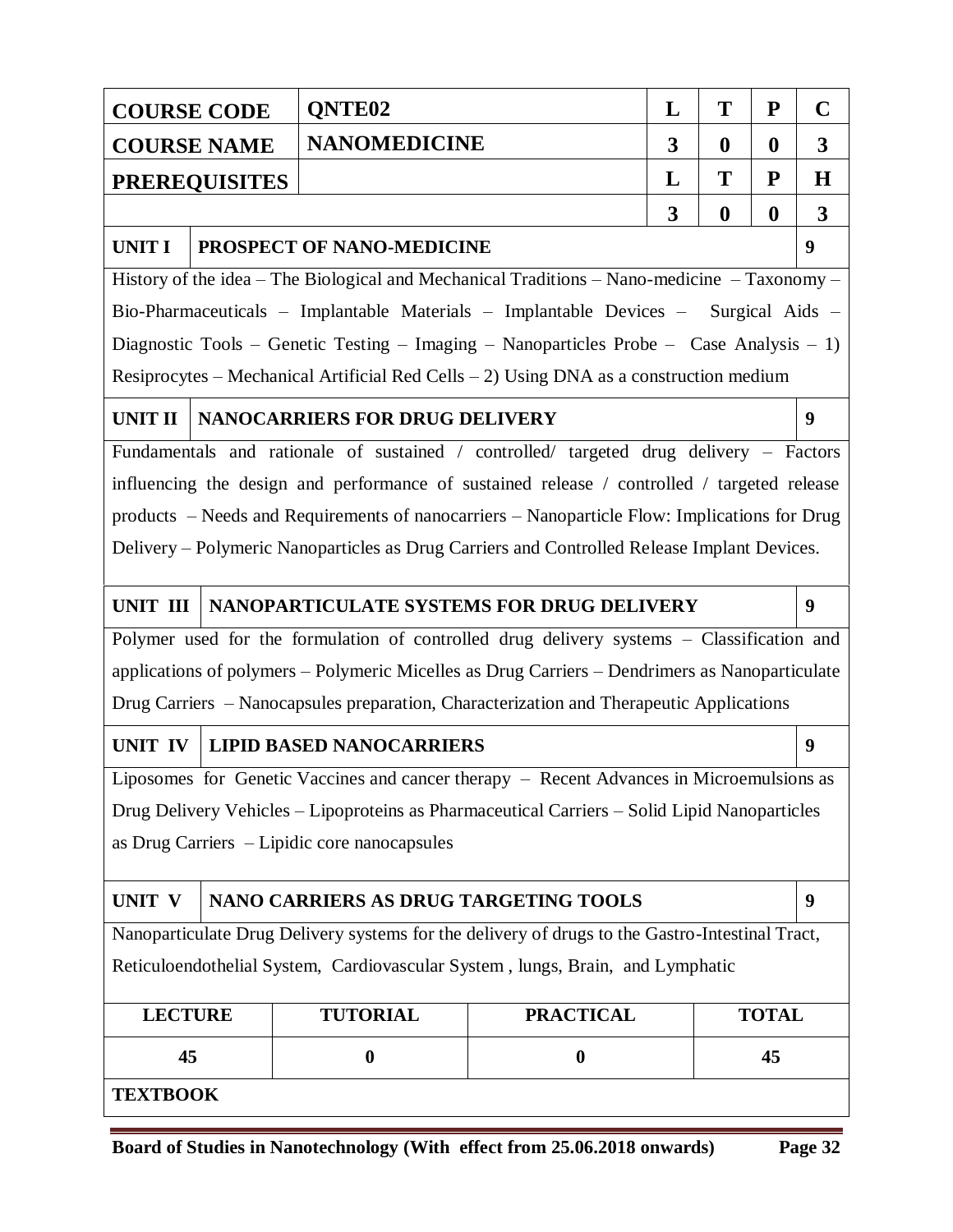- 1. Parag D., and Ashish., "Nano Medicines", Pentagon Press, 2006.
- 2. Vladimir P.T., "Nanoparticulates as Drug Carriers", Imperial College Press, 2006

#### **REFERENCES**

1. Reza.A., Kentus. L., "Smart Nanoparticles in Nanomedicine ", Voume 8, Kentus Books, 2005

- 1. www.nptel.ac.in
- 2. www.mit.co.in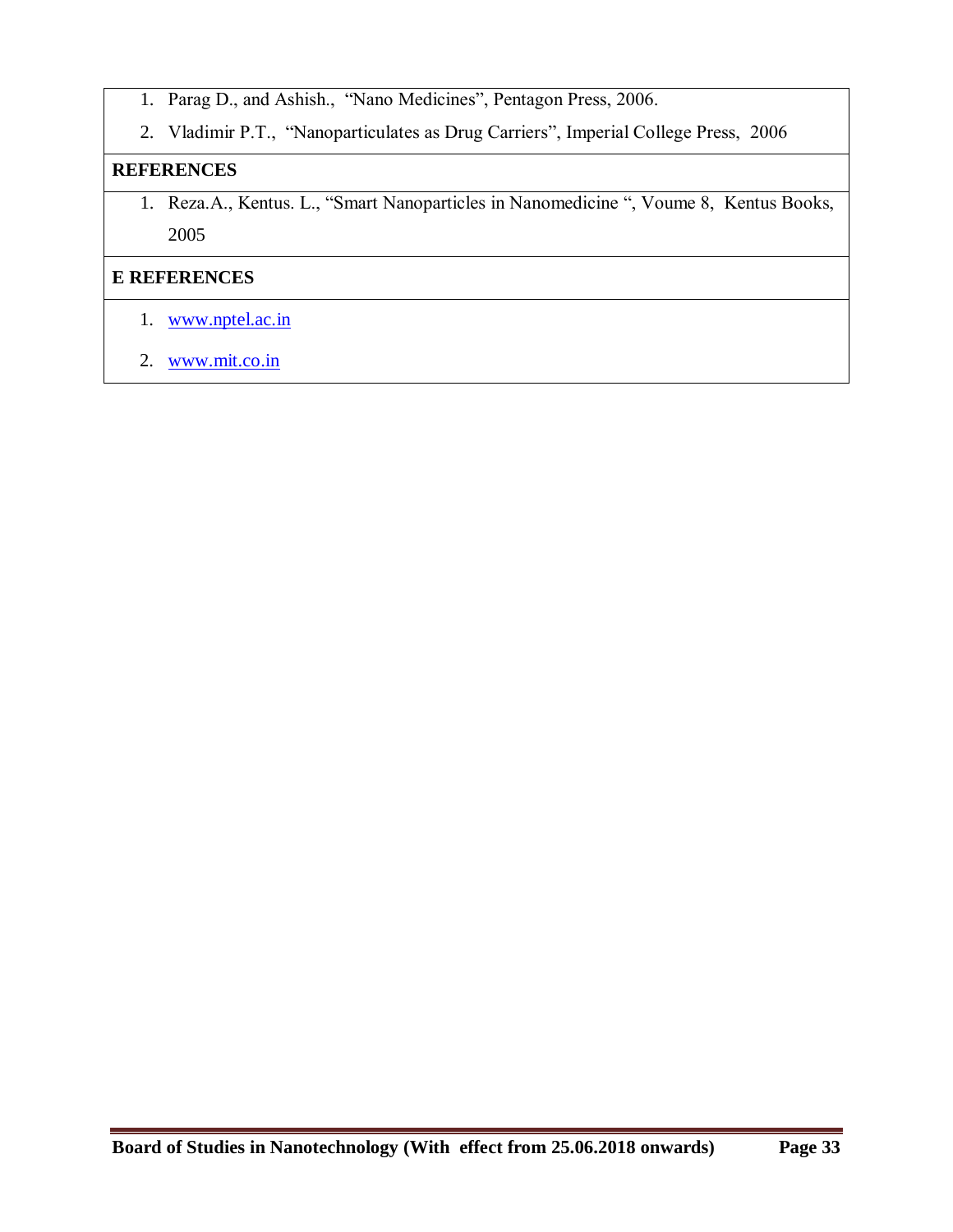| <b>COURSE CODE</b>                            |                     | QNTE03                                                                                         |    |                                       | L              | T                | ${\bf P}$        | $\mathbf C$  |
|-----------------------------------------------|---------------------|------------------------------------------------------------------------------------------------|----|---------------------------------------|----------------|------------------|------------------|--------------|
| <b>COURSE NAME</b>                            |                     | <b>NANOTECHNOLOGY</b><br><b>CONVERSION AND STORAGE</b>                                         | IN | <b>ENERGY</b>                         | $\overline{3}$ | $\bf{0}$         | $\boldsymbol{0}$ | 3            |
| <b>PREREQUISITES</b>                          |                     |                                                                                                |    |                                       | L              | T                | ${\bf P}$        | $\bf H$      |
|                                               |                     |                                                                                                |    |                                       | 3              | $\boldsymbol{0}$ | $\boldsymbol{0}$ | $\mathbf{3}$ |
| <b>UNIT I</b>                                 | <b>Introduction</b> |                                                                                                |    |                                       |                |                  | 9                |              |
|                                               |                     | Nanotechnology for sustainable energy- Energy conversion process, indirect and direct energy   |    |                                       |                |                  |                  |              |
|                                               |                     | conversion-Materials for light emitting diodes-batteries-advanced turbines-catalytic reactors- |    |                                       |                |                  |                  |              |
| capacitors-fuel cells                         |                     |                                                                                                |    |                                       |                |                  |                  |              |
| <b>UNIT II</b>                                |                     | <b>Renewable Energy Technology</b>                                                             |    |                                       |                |                  |                  | 9            |
|                                               |                     | Energy challenges, development and implementation of renewable energy technologies             |    |                                       |                |                  |                  |              |
|                                               |                     | nanotechnology enabled renewable energy technologies -Energy transport, conversion and         |    |                                       |                |                  |                  |              |
|                                               |                     | storage- Nano, micro, and poly crystalline and amorphous Si for solar cells, Nano-micro Si-    |    |                                       |                |                  |                  |              |
|                                               |                     | composite structure, various techniques of Si deposition.                                      |    |                                       |                |                  |                  |              |
|                                               |                     |                                                                                                |    |                                       |                |                  |                  |              |
| UNIT III<br><b>Micro Fuel Cell Technology</b> |                     |                                                                                                |    |                                       |                | 9                |                  |              |
|                                               |                     | Micro-fuel cell technologies, integration and performance for micro-fuel cell systems -        |    |                                       |                |                  |                  |              |
|                                               |                     | thin film and microfabrication methods - design methodologies - micro-fuel cell power source   |    |                                       |                |                  |                  |              |
| UNIT IV                                       |                     | <b>Microfluidic Systems</b>                                                                    |    |                                       |                |                  |                  | 9            |
|                                               |                     | Nano-electromechanical systems                                                                 |    | and novel microfluidic devices - nano |                |                  | engines          |              |
|                                               |                     | drivingmechanisms - power generation - microchannel battery - micro heat engine (MHE)          |    |                                       |                |                  |                  |              |
|                                               |                     | fabrication - thermocapillary forces -Thermocapillary pumping (TCP) - piezoelectric membrane   |    |                                       |                |                  |                  |              |
| UNIT V                                        |                     | <b>Hydrogen Storage Methods</b>                                                                |    |                                       |                |                  |                  | 9            |
|                                               |                     | Hydrogen storage methods - metal hydrides - size effects - hydrogen storage capacity -         |    |                                       |                |                  |                  |              |
|                                               |                     | hydrogen reaction kinetics -carbon-free cycle-gravimetric and volumetric storage capacities -  |    |                                       |                |                  |                  |              |
|                                               |                     | hydriding/dehydriding kinetics -high enthalpy of formation - and thermal management during     |    |                                       |                |                  |                  |              |
| the hydriding reaction.                       |                     |                                                                                                |    |                                       |                |                  |                  |              |
| <b>LECTURE</b>                                |                     | <b>TUTORIAL</b>                                                                                |    | <b>PRACTICAL</b>                      |                |                  | <b>TOTAL</b>     |              |
| 45                                            |                     | $\boldsymbol{0}$                                                                               |    | $\boldsymbol{0}$                      |                |                  | 45               |              |
| <b>TEXT</b>                                   |                     |                                                                                                |    |                                       |                |                  |                  |              |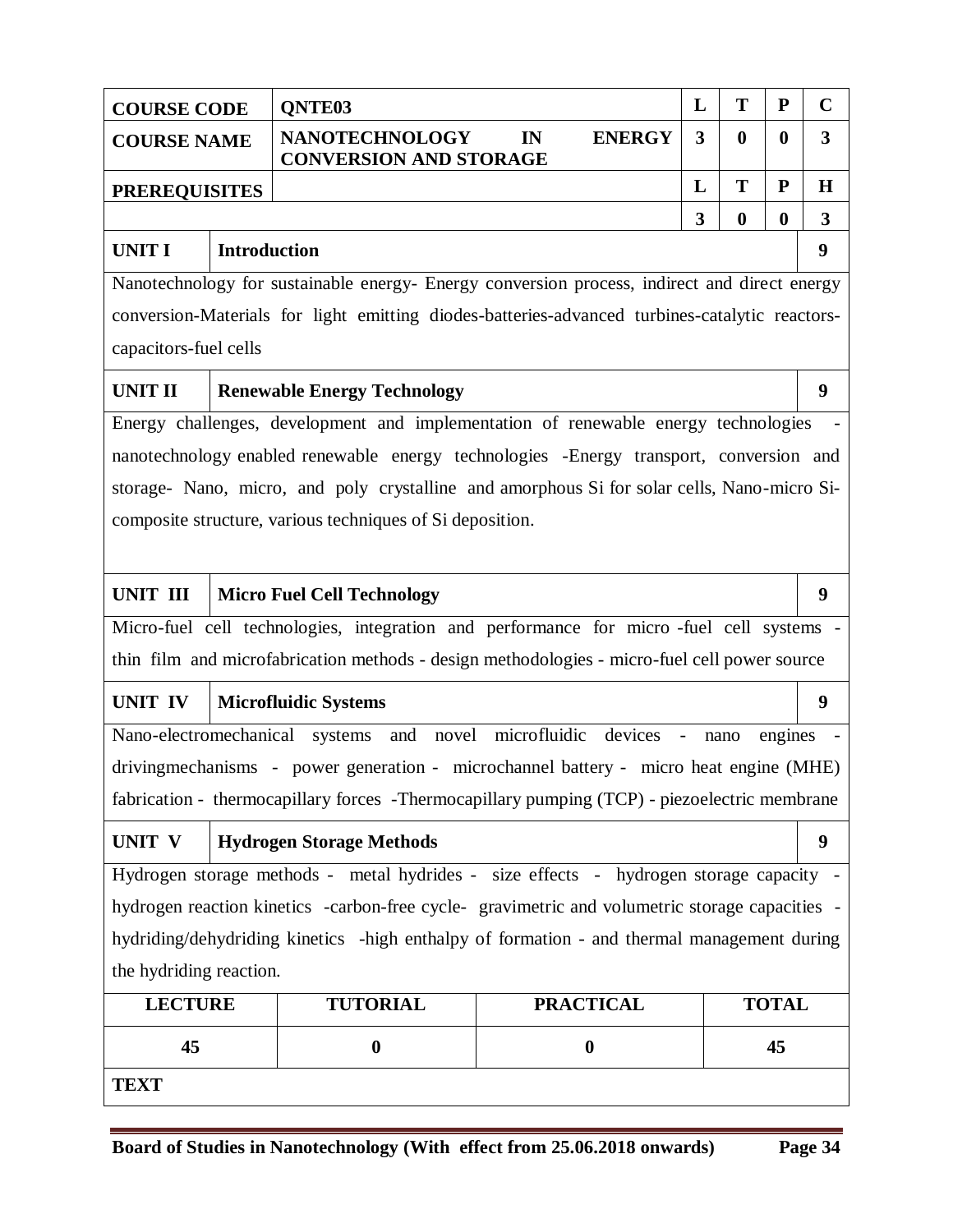- 1. M.A. Kettani , Direct energy conversion, Addision Wesley Reading, (1970).
- 2. Linden , Hand book of Batteries and fuel cells, Mc Graw Hill, (1984).
- 3. Hoogers , Fuel cell technology handbook. CRC Press, (2003).
- 4. Vielstich, Handbook of fuel cells: Fuel cell technology and applications, Wiley, CRC Press, (2003)

## **REFERENCES**

- 1. J. Twidell and T. Weir, Renewable Energy Resources, E & F N Spon Ltd, London, (1986).
- 2. Martin A Green, Solar cells: Operating principles, technology and system applications,

Prentice Hall Inc,Englewood Cliffs, NJ, USA, (1981).

- 3. H J Moller, Semiconductor for solar cells, Artech House Inc, MA, USA, (1993).
- 4. Ben G Streetman, Solis state electronic device, Prentice Hall of India Pvt Ltd., New Delhi

(1995)

- 1. www.nptel.ac.in
- 2. www.mit.co.in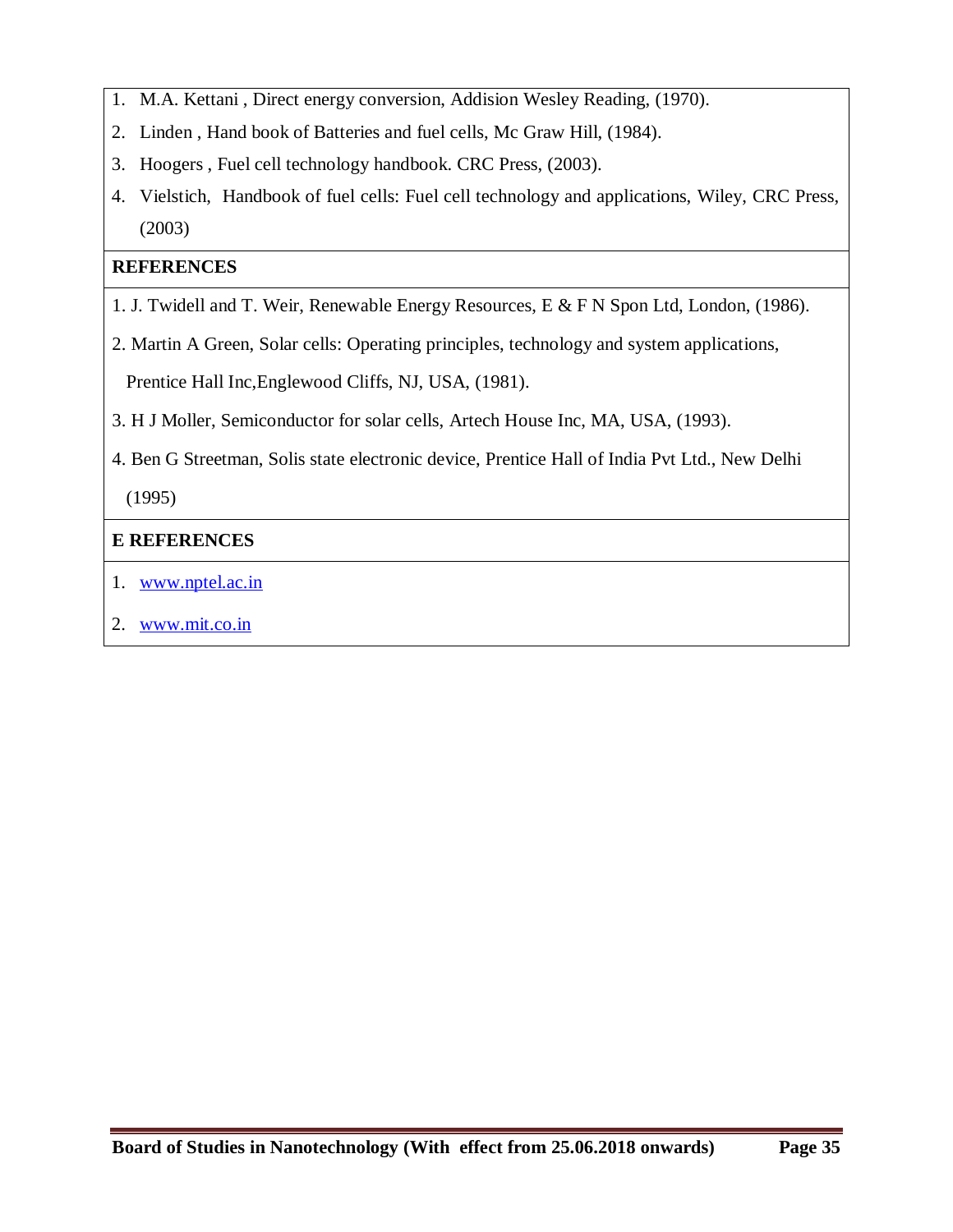|                                                                                         | T<br>${\bf P}$<br>L<br>QNTE <sub>04</sub><br><b>COURSE CODE</b>                |                                                                                                |   |                  |                  |   |  |  |
|-----------------------------------------------------------------------------------------|--------------------------------------------------------------------------------|------------------------------------------------------------------------------------------------|---|------------------|------------------|---|--|--|
| <b>COURSE NAME</b>                                                                      |                                                                                | NANOSCALE MAGNETIC MATERIALS<br><b>AND DEVICES</b>                                             | 3 | $\boldsymbol{0}$ | $\boldsymbol{0}$ | 3 |  |  |
| T<br>L<br><b>PREREQUISITES</b>                                                          |                                                                                |                                                                                                |   |                  |                  |   |  |  |
|                                                                                         |                                                                                |                                                                                                | 3 | $\bf{0}$         | $\bf{0}$         | 3 |  |  |
| <b>UNIT I</b>                                                                           | <b>Introduction</b>                                                            |                                                                                                |   |                  |                  | 9 |  |  |
|                                                                                         |                                                                                | Magnetic fundamentals -Antiferromagnetic materials - Domains and the magnetization process     |   |                  |                  |   |  |  |
|                                                                                         |                                                                                | - Coercivity of fine particles - Super paramagnetism in fine particles - Exchange              |   |                  |                  |   |  |  |
|                                                                                         |                                                                                | anisotropy - Induced anisotropy in thin films -Electron transport in magnetic multi-layers     |   |                  |                  |   |  |  |
|                                                                                         |                                                                                | - Spin polarized electron tunneling - Interlayer exchange coupling -Spin relaxation in         |   |                  |                  |   |  |  |
|                                                                                         |                                                                                | magnetic metallic layers and multi-layers - Non-equilibrium spin dynamics in laterally defined |   |                  |                  |   |  |  |
| magnetic structures                                                                     |                                                                                |                                                                                                |   |                  |                  |   |  |  |
| <b>UNIT II</b>                                                                          | <b>Nanomagnetism</b>                                                           |                                                                                                |   |                  |                  | 9 |  |  |
|                                                                                         |                                                                                | Two-spin channel model - Two terminal spin electronics - Three terminal spin electronics -     |   |                  |                  |   |  |  |
|                                                                                         |                                                                                | Spin tunneling - Study of ferromagnetic and antiferromagnet interfaces - Photoemission         |   |                  |                  |   |  |  |
|                                                                                         |                                                                                | Electron Microscopy - X-ray Absorption Spectroscopy - X-ray Magnetic Linear Dichroism          |   |                  |                  |   |  |  |
|                                                                                         |                                                                                | (XMLD) - X-ray Magnetic Circular Dichroism (XMCD) -Temperature dependence of X-ray             |   |                  |                  |   |  |  |
| Magnetic Dichroism.                                                                     |                                                                                |                                                                                                |   |                  |                  |   |  |  |
| <b>UNIT</b>                                                                             |                                                                                | <b>Fabrication and Imaging</b>                                                                 |   |                  |                  | 9 |  |  |
| Ш                                                                                       |                                                                                |                                                                                                |   |                  |                  |   |  |  |
|                                                                                         |                                                                                | Molecular nanomagnets - Mesoscopic magnetism - Particulate nanomagnets - Geometrical           |   |                  |                  |   |  |  |
|                                                                                         |                                                                                | nanomagnets -Fabrication techniques scaling - Characterization using various techniques -      |   |                  |                  |   |  |  |
|                                                                                         |                                                                                | Imaging magnetic microspectroscopy - Optical Imaging - Lorentz Microscopy - Electron           |   |                  |                  |   |  |  |
|                                                                                         |                                                                                | Holography of Magnetic Nanostructures -Magnetic Force Microscopy                               |   |                  |                  |   |  |  |
| <b>Magnetic Data Storage and Recording</b><br>UNIT IV                                   |                                                                                |                                                                                                |   |                  |                  | 9 |  |  |
| Magnetic data storage - Disk formatting - Partitioning - Hard disk features - Hard disk |                                                                                |                                                                                                |   |                  |                  |   |  |  |
|                                                                                         | data transfer modes -Programmed I/O - Direct memory access - Ultra DMA - Data  |                                                                                                |   |                  |                  |   |  |  |
|                                                                                         | addressing - Standard CHS addressing - Extended CHS addressing - Logical Block |                                                                                                |   |                  |                  |   |  |  |
| Addressing – Magnetic recording - Principles of magnetic recording - Magnetic digital   |                                                                                |                                                                                                |   |                  |                  |   |  |  |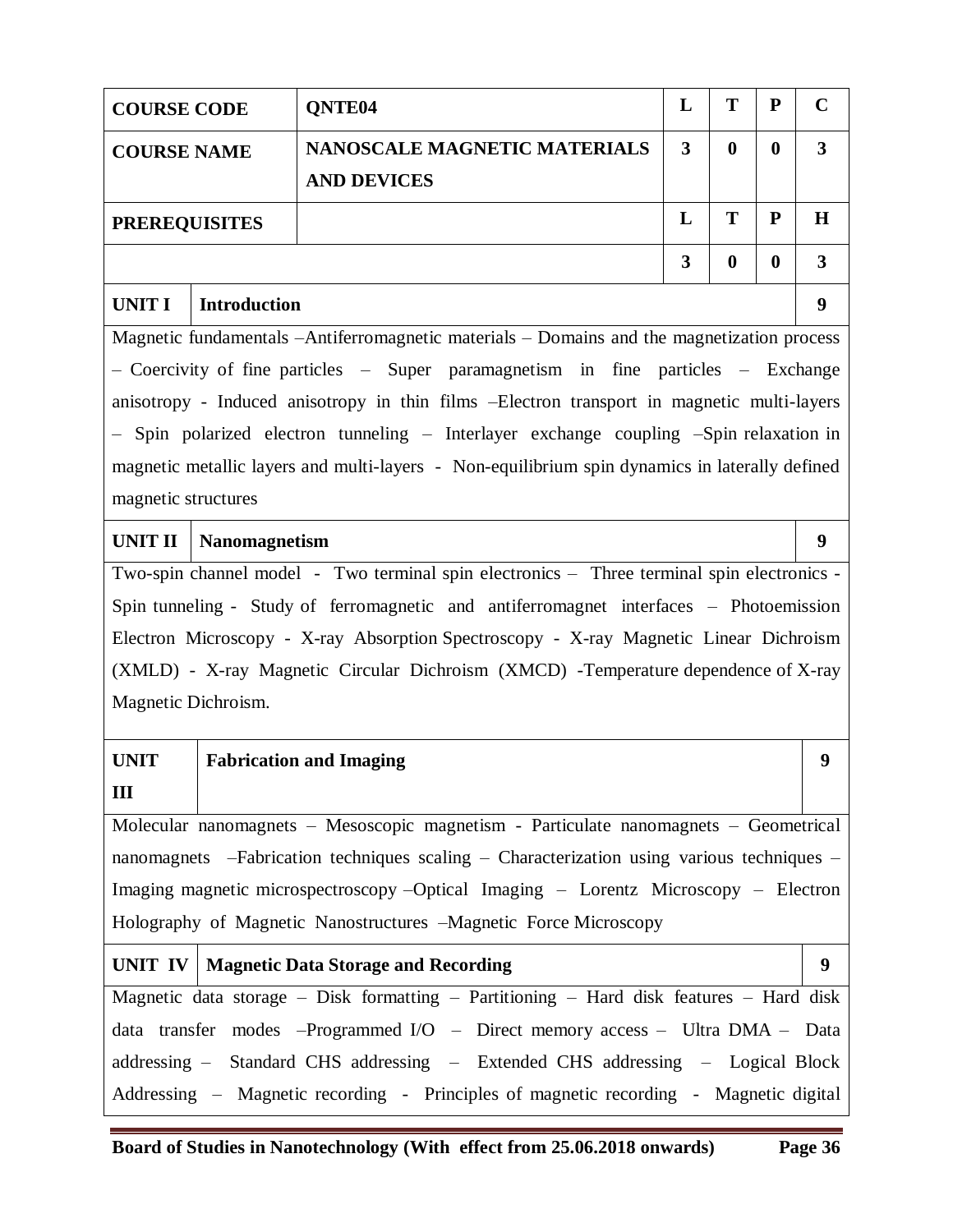recording - Perpendicular recording - Magneto-Optic recording - Magnetic media – Kerr effect – Faraday effect.

|                                                                                                 | <b>UNIT V   Magnetic Structures and Applications</b>                                  |  |  |  |  |  |
|-------------------------------------------------------------------------------------------------|---------------------------------------------------------------------------------------|--|--|--|--|--|
|                                                                                                 | Magnetic sensors and Giant Magnetoresistance - Optically transparent materials - Soft |  |  |  |  |  |
|                                                                                                 | ferrites - Nanocomposite magnets - Magnetic refrigerant – High TC superconductor –    |  |  |  |  |  |
| Ferro/biofluids – Biomedical applications of magnetic nanoparticles - Diagnostic applications - |                                                                                       |  |  |  |  |  |
| Therapeutic applications - Physiological aspects - Toxic effects.                               |                                                                                       |  |  |  |  |  |

| <b>LECTURE</b> | <b>TUTORIAL</b> | <b>PRACTICAL</b> | <b>TOTAL</b> |
|----------------|-----------------|------------------|--------------|
| 43             |                 |                  | 45           |

**TEXT**

1. Hans P.O., and Hopster H., ―Magnetic Microscopy of Nanostructures‖, Springer (2004)

### **REFERENCES**

- 1. Bland J.A.C., and B. Heinrich.B., ―Ultra thin Magnetic Structures III Fundamentals of Nanomagnetism‖, Springer (2004).
- 2. Nicola A.S., ―Magnetic Materials: Fundamentals and Device Applications‖, Cambridge University Press (2003).

- 1. www.nptel.ac.in
- 2. www.mit.co.in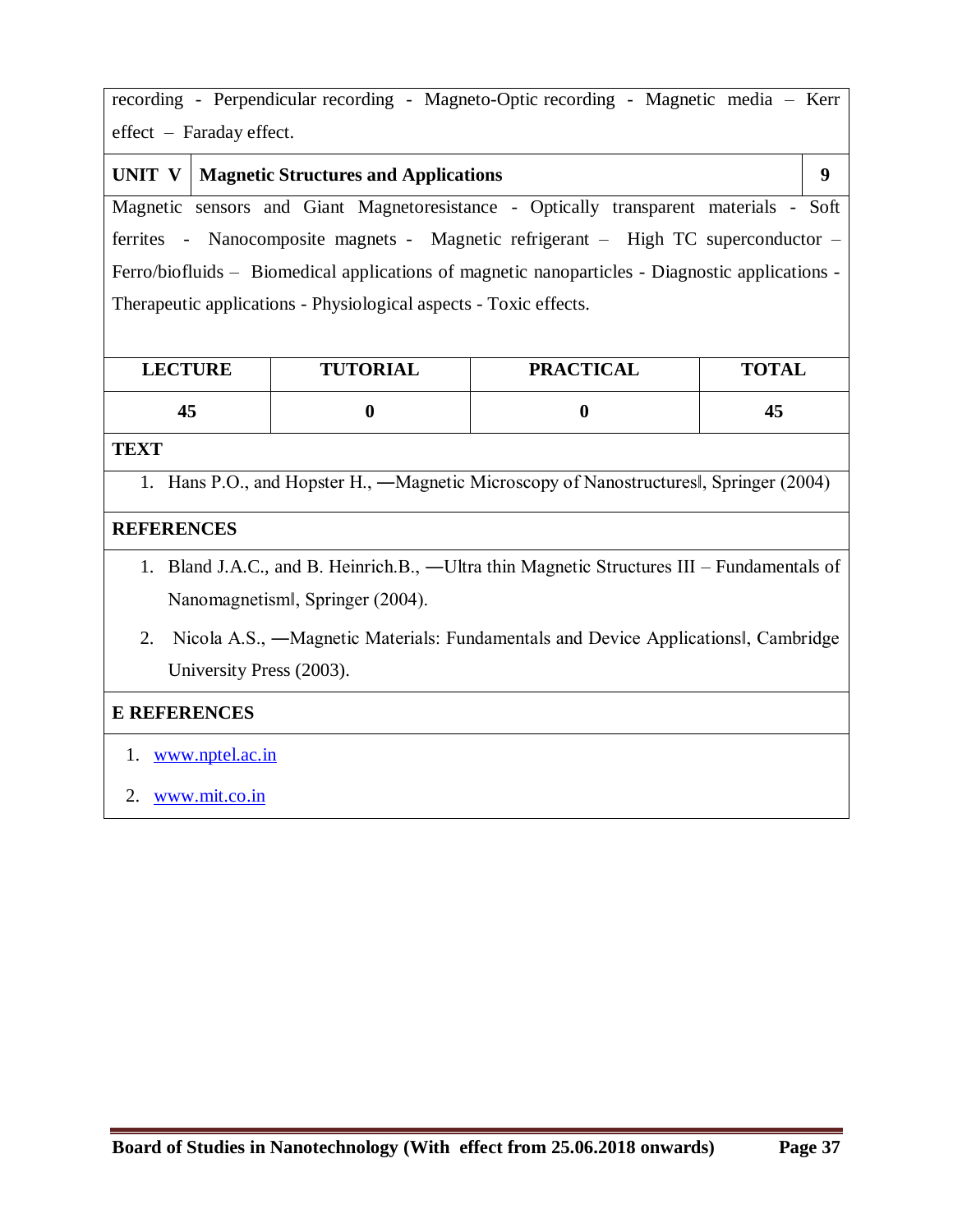| <b>COURSE CODE</b>                                                                           |                                                                          | QNTE <sub>05</sub>                                                                             | L                                           | T        | ${\bf P}$        | $\mathbf C$      |  |
|----------------------------------------------------------------------------------------------|--------------------------------------------------------------------------|------------------------------------------------------------------------------------------------|---------------------------------------------|----------|------------------|------------------|--|
| <b>COURSE NAME</b>                                                                           |                                                                          | <b>METALLOPOLYMER</b>                                                                          | $\overline{\mathbf{3}}$<br>$\boldsymbol{0}$ |          |                  |                  |  |
|                                                                                              |                                                                          | <b>NANOCOMPOSITES</b>                                                                          |                                             |          |                  |                  |  |
| <b>PREREQUISITES</b>                                                                         |                                                                          |                                                                                                | L                                           | T        | ${\bf P}$        | $\bf H$          |  |
|                                                                                              |                                                                          |                                                                                                | $\overline{\mathbf{3}}$                     | $\bf{0}$ | $\boldsymbol{0}$ | $\mathbf{3}$     |  |
| <b>UNIT I</b>                                                                                |                                                                          | Nanoparticles In Materials Chemistry And In The Natural Sciences                               |                                             |          |                  | $\boldsymbol{9}$ |  |
|                                                                                              |                                                                          | Classification of nanoparticles by size - Structural organization of nanoparticles             |                                             |          |                  |                  |  |
|                                                                                              |                                                                          | Dimensional phenomena in the chemistry and physics of nanoparticles – nanoparticles and        |                                             |          |                  |                  |  |
|                                                                                              |                                                                          | materials on their base characteristic features of nanoparticles nucleation – Kinetic features |                                             |          |                  |                  |  |
|                                                                                              |                                                                          | of new phase formation – Phase formation in chemical reactions – Self organization of metal    |                                             |          |                  |                  |  |
|                                                                                              |                                                                          | containing nanoparticles (Fractal structures) – Brief account of major production methods of   |                                             |          |                  |                  |  |
|                                                                                              |                                                                          | metal containing nanoparticles – Metal clusters as nanoparticles with fixed dimensions.        |                                             |          |                  |                  |  |
| <b>UNIT II</b>                                                                               |                                                                          | Principles and Mechanisms of Nanoparticle Stabilization by Polymers                            |                                             |          |                  | $\boldsymbol{9}$ |  |
|                                                                                              |                                                                          | Stability of nanoparticles in solutions - Stabilizing capability characteristics of polymers - |                                             |          |                  |                  |  |
|                                                                                              |                                                                          | Characteristics of polymer absorption on metal surfaces specifics of polymer surfactants as    |                                             |          |                  |                  |  |
|                                                                                              |                                                                          | stabilizers - Mechanism of nanoparticles stabilization by polymers - Stabilization of          |                                             |          |                  |                  |  |
|                                                                                              |                                                                          | nanoparticles by electrolytes – Surface proofing as a method of stabilizing nanoparticles by   |                                             |          |                  |                  |  |
|                                                                                              |                                                                          | polymers on the problem of matrix confinement                                                  |                                             |          |                  |                  |  |
| <b>UNIT</b>                                                                                  |                                                                          | <b>Synthetic Methods for Metallo-Polymer</b>                                                   |                                             |          |                  | $\boldsymbol{9}$ |  |
| Ш                                                                                            |                                                                          |                                                                                                |                                             |          |                  |                  |  |
|                                                                                              |                                                                          | Nanocomposite preparation - Physical methods of incorporating nanoparticles into polymers      |                                             |          |                  |                  |  |
| - Mechanochemical dispersion of precursors jointly with polymers - Microencapsulation        |                                                                          |                                                                                                |                                             |          |                  |                  |  |
| of nanoparticles into polymers – Physical deposition of metal nanoparticles on polymers –    |                                                                          |                                                                                                |                                             |          |                  |                  |  |
| Formation of 2D nanostructures on polymers - Formation of metal nanoparticles in polymer     |                                                                          |                                                                                                |                                             |          |                  |                  |  |
| matrix voids (pores) – Physical modification and filling of polymers with metal reduction of |                                                                          |                                                                                                |                                             |          |                  |                  |  |
| polymer - Bound metal complexes - Nanocomposites formation by metal containing               |                                                                          |                                                                                                |                                             |          |                  |                  |  |
| precursor                                                                                    | -Nanocomposite formation in monomer - Polymer matrices in<br>thermolysis |                                                                                                |                                             |          |                  |                  |  |
| thermolysis – Nanocomposites on the base of polymer – Immobilized metalloclusters            |                                                                          |                                                                                                |                                             |          |                  |                  |  |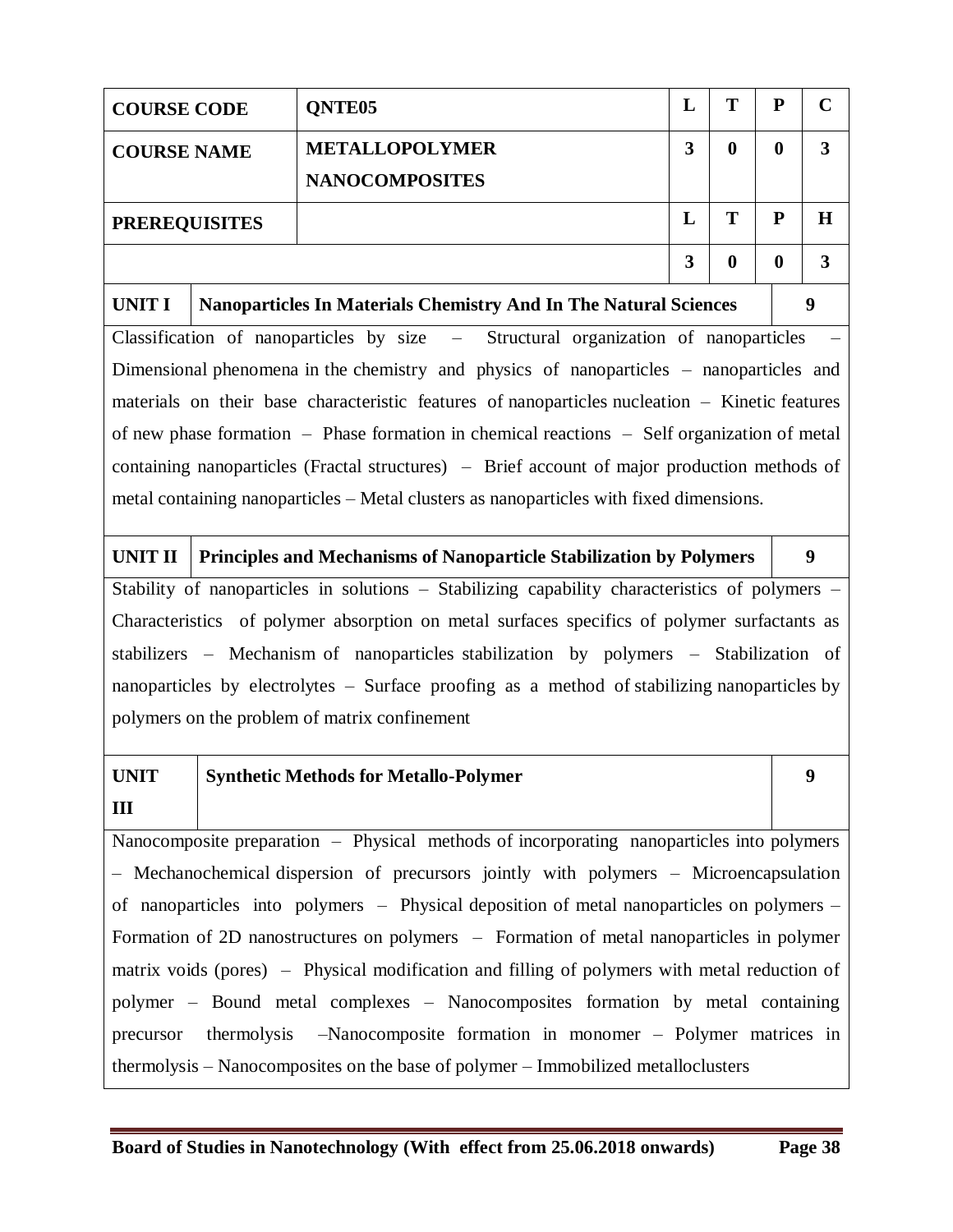# **UNIT IV Physico-Chemical Methods for Metallo-Polymer Nanocomposite Production**

Cryochemical methods of atomic metal deposition on polymers – Metal evaporation methods on polymers localized at room temperature – Synthesis of nanocomposites in a plasma-chemical process – Radiolysis in polymer solutions – Photolysis of metal-polymer systems as means of obtaining nanocomposites – Electrochemical methods of nanocomposite formation – General characteristics of sol-gel reactions – A combination of polymerization reactions and in situ sol-gel synthesis of nanocomposites – Sol-gel synthesis in the presence of polymers – Morphology and fractal model of Hybrid nanocomposites – Nanocomposites incorporating multi-metallic ceramics – Intercalation process – Polymerization into the basal space – Macromolecules introduction into the layered host lattices –Intercalation nanocomposites of polymer/metal chalcogenide type – Langmuir-Blodgett metallopolymers films as self organized hybrid nanocomposites.

### **UNIT V Nanobiocomposites 9**

Basic notion of metal containing protein systems – Metal nanoparticles in Immunochemistry, Cytochemistry and Medicine – Biosorption, selective heterocoagulation and bacterial concentration of metal nanoparticles – Sol-gel process as a way of template – Synthesized nanobioceramics – Biomineralization and bioinorganic nanocomposites – Control of physicmechanical properties of nanocomposites – Peculiarity of nanocomposites synthesized by solgel methods – Polyolefin based nanocomposites – Polymer matrix structurization in nanocomposites – Physical and mechanical properties of metallopolymer nanocomposites – Nanocomposites in adhesion compounds and Tribopolymers – New trends in Material science connected with metallopolymeric nanocomposites

| <b>LECTURE</b>                                                                           | <b>TUTORIAL</b> | <b>PRACTICAL</b> | <b>TOTAL</b> |  |  |  |  |  |
|------------------------------------------------------------------------------------------|-----------------|------------------|--------------|--|--|--|--|--|
| 45                                                                                       |                 |                  | 45           |  |  |  |  |  |
| <b>TEXT</b>                                                                              |                 |                  |              |  |  |  |  |  |
| 1. C. F. Candau and R. H. Ottewill, —An introduction to polymer colloids Springer Berlin |                 |                  |              |  |  |  |  |  |
| Heidelberg, New York, (2005)                                                             |                 |                  |              |  |  |  |  |  |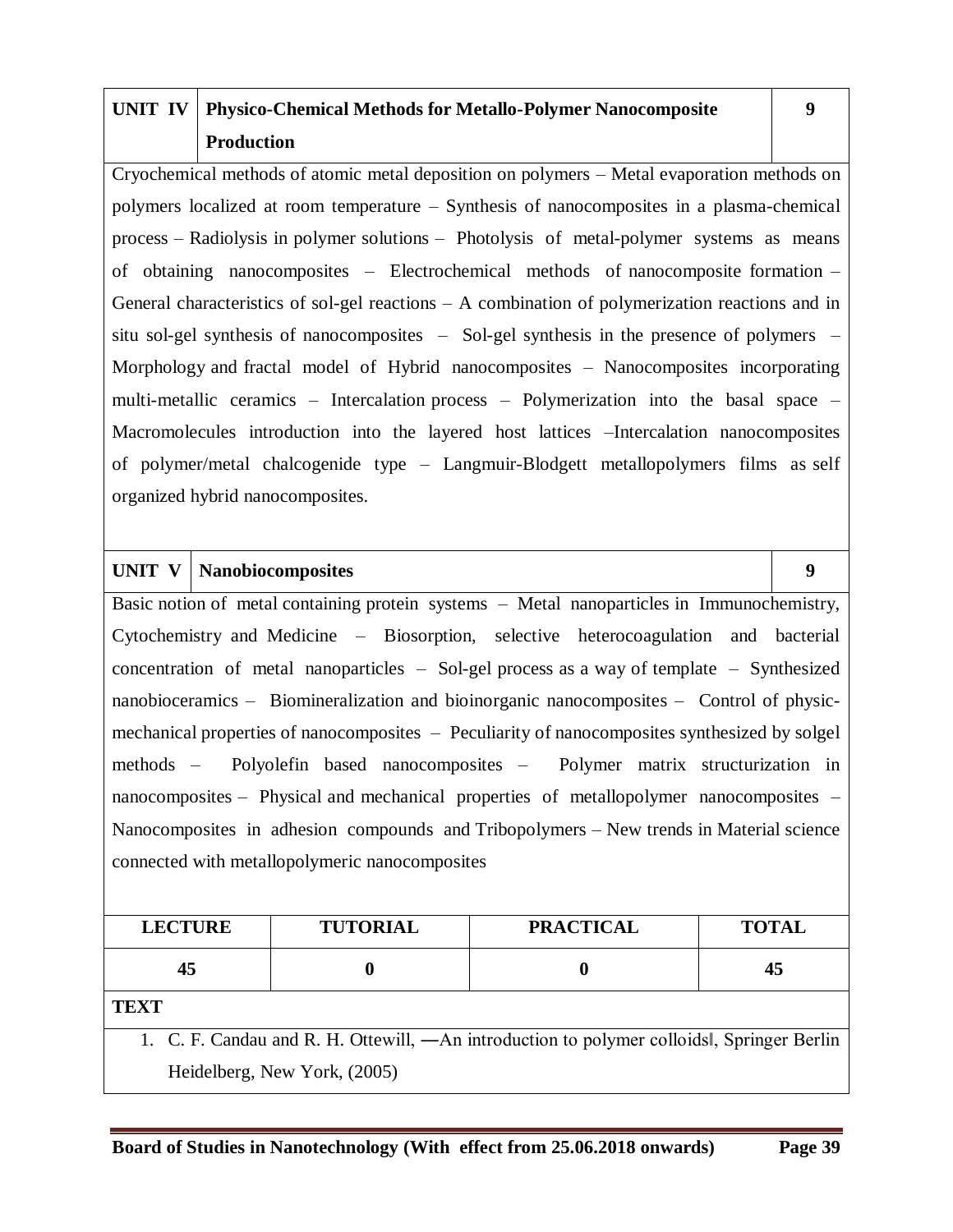### **REFERENCES**

1. A. D. Pomogailo and V. S. Savostyanov, ―Synthesis and polymerization of metal containing monomers‖ CRC press, (1994).

- 1. www.nptel.ac.in
- 2. www.mit.co.in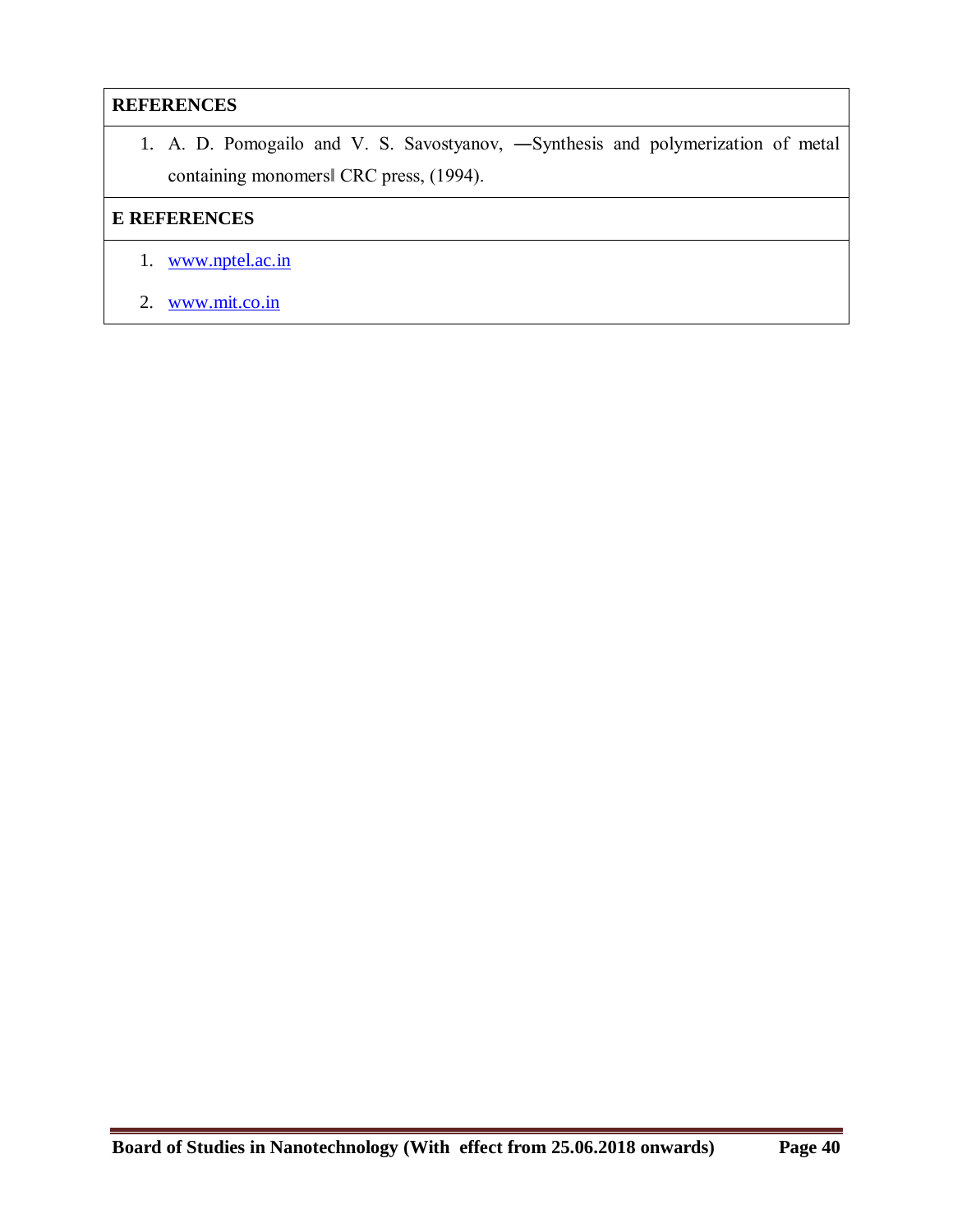| <b>COURSE CODE</b>                                                                       |                              | <b>ONTE06</b>         | L | т | P           |   |  |
|------------------------------------------------------------------------------------------|------------------------------|-----------------------|---|---|-------------|---|--|
| <b>COURSE NAME</b>                                                                       |                              | <b>NANOTOXICOLOGY</b> | 3 |   | $\mathbf 0$ |   |  |
| <b>PREREQUISITES</b>                                                                     |                              |                       |   | т | P           | H |  |
|                                                                                          | 3<br>$\bf{0}$<br>$\mathbf 0$ |                       |   |   |             |   |  |
| <b>UNIT I</b><br><b>Possible Health Impact of Nanomaterials</b>                          |                              |                       |   |   |             |   |  |
| Sources of Nanoparticles; Epidemiological Evidence; Entry Routes into the Human Body     |                              |                       |   |   |             |   |  |
| Lung Integrinal Treat Claim: Nano negriela Giza Curbece and Dady Distribution: Effect of |                              |                       |   |   |             |   |  |

Lung, Intestinal Tract, Skin; Nano particle Size - Surface and Body Distribution; Effect of Size and Surface Charges; Nanoparticles, Thrombosis and Lung Inflammation ;Nanoparticles and Cellular Uptake; Nanoparticles and the Blood-Brain Barrier

**UNIT II Nanomaterials for Environmental Remediation 9** Introduction- Nanoparticle-based Remediation Materials - Acid-Base Chemistry - Redox Chemistry - Field Deployments of ZVI - Absorption Chemistry - Hybrid Nanostructured Remediation Materials - Self-assembled Monolayers on Mesoporous Supports (SAMMS) - Functional CNTs .

#### **UNIT III Biotoxicity of Metal Oxide Nanoparticles and Carbon Nanotubes 9**

Introduction; Nanoparticles in the Environment; Nanoparticles in Mammalian Systems; Health Threats; Nanomaterials and Biotoxicity; Iron Oxide; Titanium Dioxide; Dark Studies; UV Irradiation Studies;Other Metal Oxides; Toxicological Studies and Toxicity of Manufactured CNTs- case study; Toxicity of CNTs and Occupational Exposure Risk; Toxicity of MWCNTs/SWCNTs and Impact on Environmental Health

# **UNIT IV Toxicology of Nanopartiles in Environmental Pollution 9**

Air Pollution; Introduction to Air Pollution Particles; Adverse Effects of PM in Epidemiological Studies; Role of Nanopartides in Mediating the Adverse Pulmonary Effects of PM; Effects of Nanopartides on the Cardiovascular System; Nanopartide Translocation and Direct Vascular Effects; Endothelial Dysfunction and Endogenous Fibrinolysis; Coagulation and Thrombosis; Cardiac Autonomie Dysfunction; Effects of Nanopartides on the Liver and Gastrointestinal Tract; Effects of NP on the Nervous System.

**UNIT V Dosimetry, Epidemiology and Toxicology of Nanoparticles 9**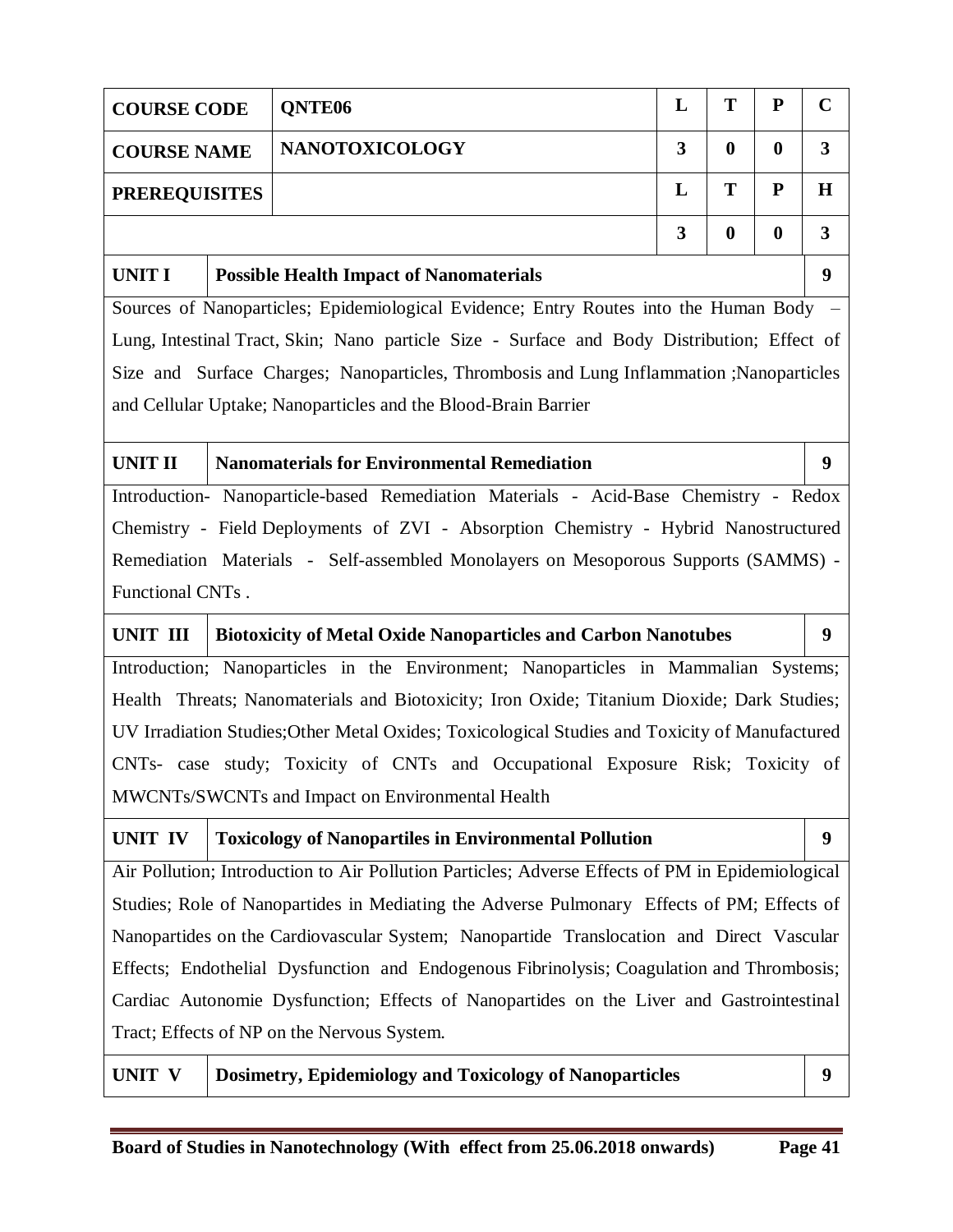Epidemiological Evidence for Health Effect Associations with Ambient Particulate Matter; Toxicological Evidence for Ambient Particulate Matter Induced Adverse Health Effects; Inhaled Nanoparticle Dosimetry; Toxicological Plausibility of Health Effects Caused by Nanoparticles;Integrated Concept of Risk Assessment of Nanoparticles

| <b>LECTURE</b> |    |  | <b>TUTORIAL</b> |                                     | <b>PRACTICAL</b> | <b>TOTAL</b> |  |                                                                               |
|----------------|----|--|-----------------|-------------------------------------|------------------|--------------|--|-------------------------------------------------------------------------------|
|                | 45 |  |                 |                                     |                  |              |  | 45                                                                            |
| <b>TEXT</b>    |    |  |                 |                                     |                  |              |  |                                                                               |
|                |    |  |                 |                                     |                  |              |  | 1. Challa S. S. R. Kumar, —Nanomaterials - Toxicity, Health and Environmental |
|                |    |  |                 | Issues, Wiley-VCH publisher (2006). |                  |              |  |                                                                               |

2. Nancy A. Monteiro-Riviere, C. Lang Tran, ―Nanotoxicology: Characterization, Dosing and Health Effects‖, Informa healthcare (2007)

#### **REFERENCES**

- 1. D. Drobne, ―Nanotoxicology for safe and Sustainable Nanotechnology‖, Dominant publisher (2007).
- 2. M. Zafar Nyamadzi, ―A Reference handbook of nanotoxicology‖, Dominant publisher (2008).

### **E REFERENCES**

www.nptel.ac.in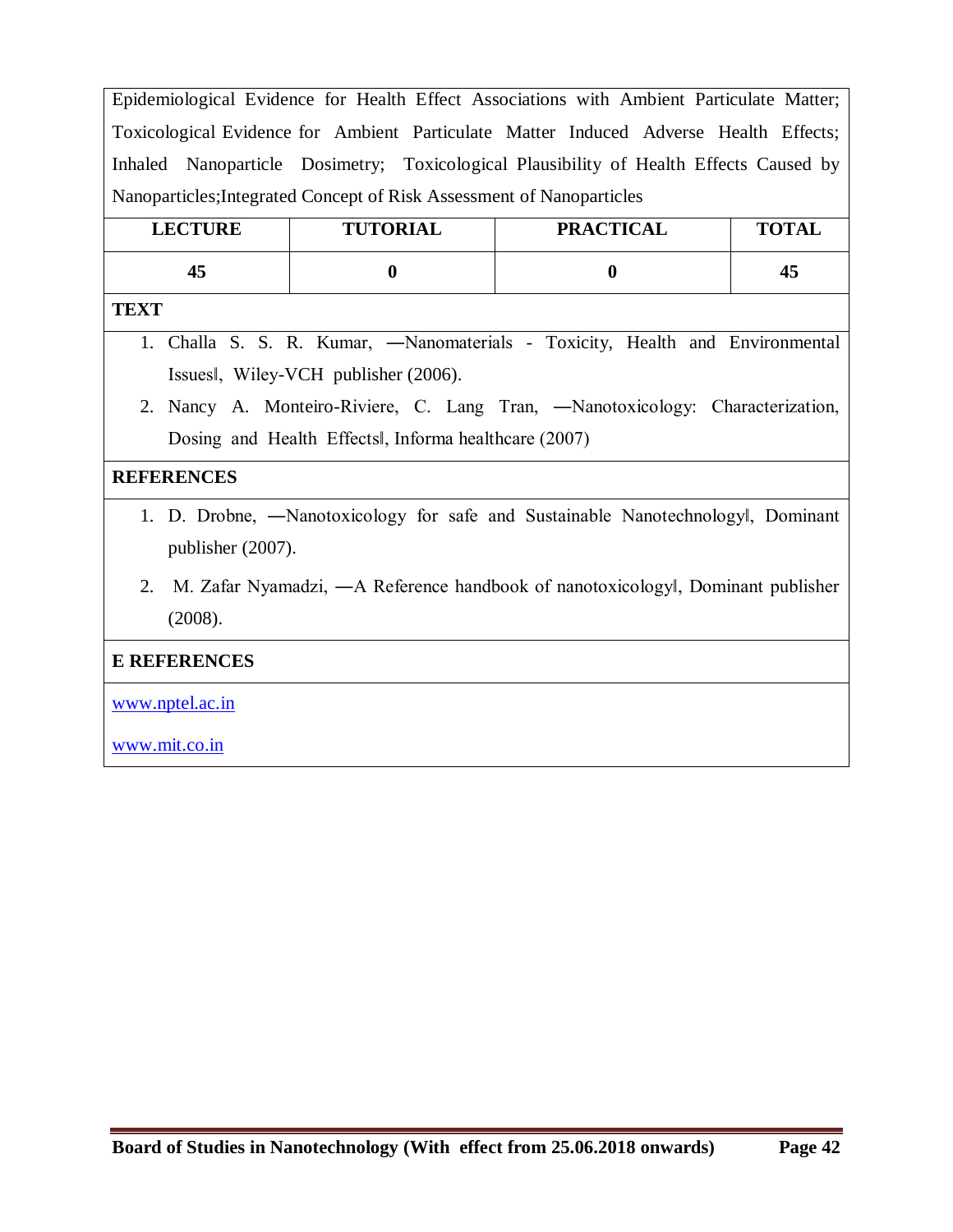| <b>COURSE CODE</b>                                                                         |                                                                                                     | QNTE07                                                                                        | L                            | T                | ${\bf P}$        | $\mathbf C$      |  |
|--------------------------------------------------------------------------------------------|-----------------------------------------------------------------------------------------------------|-----------------------------------------------------------------------------------------------|------------------------------|------------------|------------------|------------------|--|
| <b>COURSE NAME</b>                                                                         |                                                                                                     | <b>GREEN MANUFACTURING</b>                                                                    | $\mathbf{3}$<br>$\mathbf{0}$ |                  |                  |                  |  |
|                                                                                            |                                                                                                     | <b>TECHNOLOGY</b>                                                                             |                              |                  |                  |                  |  |
| <b>PREREQUISITES</b>                                                                       | T                                                                                                   | ${\bf P}$                                                                                     | $\bf H$                      |                  |                  |                  |  |
|                                                                                            |                                                                                                     |                                                                                               | $\mathbf{3}$                 | $\boldsymbol{0}$ | $\boldsymbol{0}$ | 3                |  |
| UNIT I                                                                                     |                                                                                                     | <b>Green Manufacturing Trends</b>                                                             |                              |                  |                  | 9                |  |
|                                                                                            |                                                                                                     | Green Manufacturing: Fundamentals and Applications - basic definitions and issues             |                              |                  |                  |                  |  |
|                                                                                            |                                                                                                     | surrounding green manufacturing at the process, machine and system - government motivations   |                              |                  |                  |                  |  |
|                                                                                            |                                                                                                     | for green manufacturing - traditional manufacturing to green manufacturing -economic          |                              |                  |                  |                  |  |
|                                                                                            |                                                                                                     | issues- surrounding green manufacturing - the areas of automotive, semiconductor and          |                              |                  |                  |                  |  |
|                                                                                            |                                                                                                     | medical areas as well as in the supply chain and packaging areas Green Manufacturing.         |                              |                  |                  |                  |  |
| <b>UNIT II</b>                                                                             |                                                                                                     | <b>Sustainable Green Manufacturing</b>                                                        |                              |                  |                  | $\boldsymbol{9}$ |  |
|                                                                                            |                                                                                                     | Introduction - sustainable green manufacturing -green manufacturing sustainability processes, |                              |                  |                  |                  |  |
|                                                                                            |                                                                                                     | requirements, and risk - The sustainable lean and green audit process. International green    |                              |                  |                  |                  |  |
|                                                                                            |                                                                                                     | manufacturing standards and compliance. Green rapid prototyping and rapid manufacturing.      |                              |                  |                  |                  |  |
|                                                                                            |                                                                                                     | Green flexible automation. Green collaboration processes . Alternative energy resources.      |                              |                  |                  |                  |  |
|                                                                                            |                                                                                                     | Globally green manufacturing supply chains and logistic networks. Sustainable green           |                              |                  |                  |                  |  |
| manufacturing system design.                                                               |                                                                                                     |                                                                                               |                              |                  |                  |                  |  |
| UNIT III                                                                                   |                                                                                                     | <b>Waste Management</b>                                                                       |                              |                  |                  | 9                |  |
|                                                                                            |                                                                                                     | Sustainability and global conditions - Material and solid waste management - Energy           |                              |                  |                  |                  |  |
|                                                                                            |                                                                                                     | management -chemical waste management and green chemistry - Climate change and air            |                              |                  |                  |                  |  |
|                                                                                            |                                                                                                     | emissions management - Supply water and waste water management - Environmental business       |                              |                  |                  |                  |  |
| management                                                                                 |                                                                                                     |                                                                                               |                              |                  |                  |                  |  |
| 9<br><b>UNIT IV</b><br><b>Industrial Ecology</b>                                           |                                                                                                     |                                                                                               |                              |                  |                  |                  |  |
|                                                                                            | <b>Introduction-Material</b><br>chemical<br>in<br>manufacturing-Industrial parks-Assessing<br>flows |                                                                                               |                              |                  |                  |                  |  |
| opportunities for waste exchanges and by product synergies-Life cycle concepts-Product     |                                                                                                     |                                                                                               |                              |                  |                  |                  |  |
|                                                                                            | shewardship and green engineering-Regulatory, social and business environment for green             |                                                                                               |                              |                  |                  |                  |  |
| manufacturing.- Metrics and analytical tools.- Green supply chains.-Present state of green |                                                                                                     |                                                                                               |                              |                  |                  |                  |  |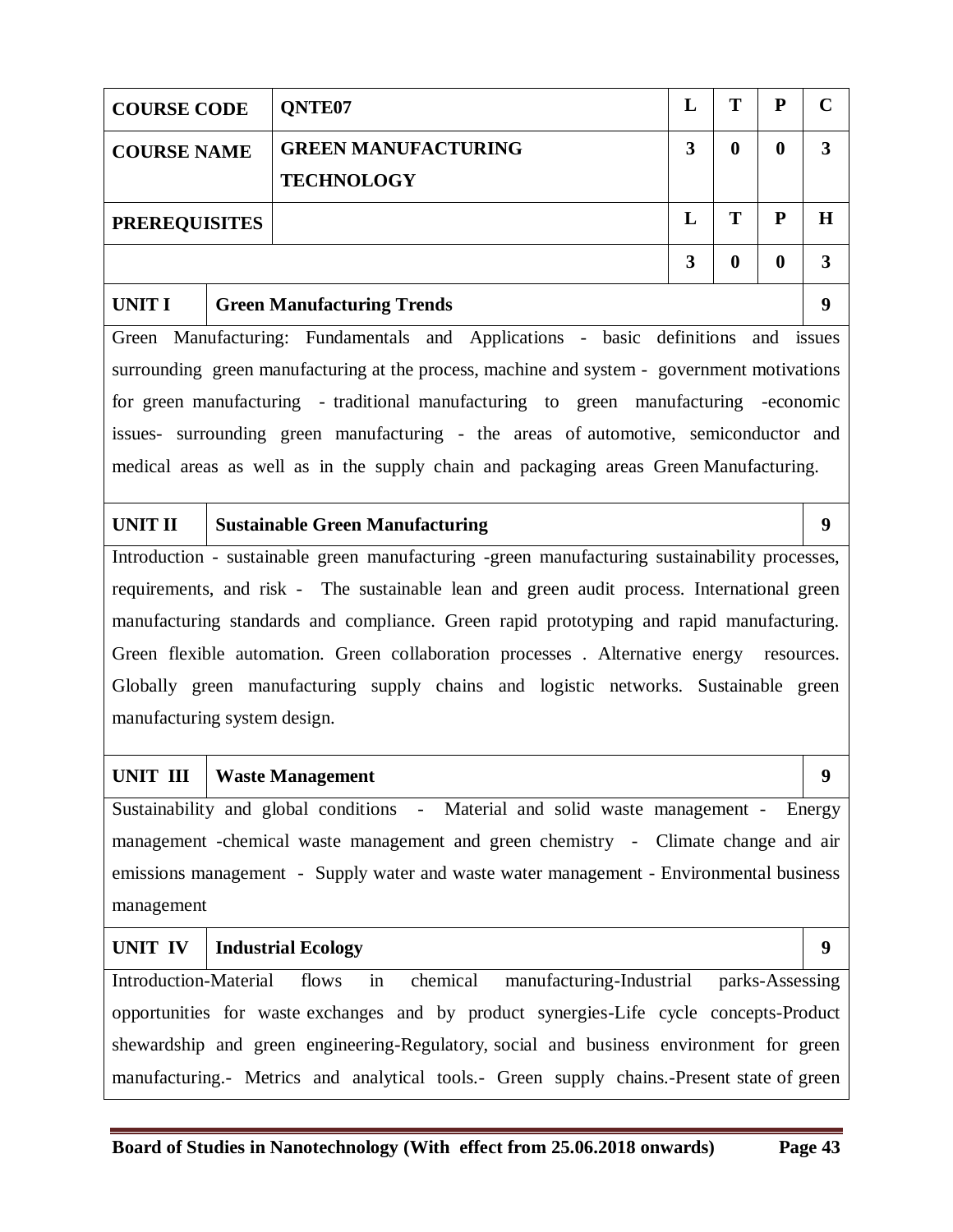| manufacturing.                                                                                   |                                                                                          |  |  |  |  |  |
|--------------------------------------------------------------------------------------------------|------------------------------------------------------------------------------------------|--|--|--|--|--|
| UNIT V                                                                                           | <b>Green Plastics Manufacturing</b>                                                      |  |  |  |  |  |
|                                                                                                  | Introduction to commercial plastics and elastomers -Natural Rubber (NR), modified NR and |  |  |  |  |  |
|                                                                                                  | blends -Polyesters from microbial and plant biofactories (polylactic acid and poly       |  |  |  |  |  |
| hyroxyalkanoates) -Plastics from vegetable oils -Cellulose and starch based materials -Natural   |                                                                                          |  |  |  |  |  |
| fillers, fibers, reinforcements and clay nanocomposites -Biodegradability, life cycle assessment |                                                                                          |  |  |  |  |  |
| and economics of using natural materials.                                                        |                                                                                          |  |  |  |  |  |

| <b>LECTURE</b> | <b>TUTORIAL</b> | <b>PRACTICAL</b> | <b>TOTAL</b> |
|----------------|-----------------|------------------|--------------|
| 43             |                 |                  | 45           |

## **TEXT**

1. T. David Allen and David R. Shonnard, Green engineering, Prentice Hall NJ, (2002).

2. David Dornfeld, Green manufacturing fundamental and applications, Prentice hall (2002).

3. G. Sammy Shinga, Green electronics design and manufacturing, Prince publications, (2008).

4. James clark, Green chemistry, Blackwell publishing (2008)

### **REFERENCES**

- 1. Paulo Davim, Sustainable Manufacturing, Wiley publications (2010).
- 2. Frank Kreith, George Tchobanoglous, Solid waste management, McGraw Hill (2002).
- 3. E. S. Stevens, Green plastics, Princeton university press (2002).

4. U. Robert Ayres, A Handbook of Industrial Ecology, Edward elgar publishing (2002).

- 1. www.nptel.ac.in
- 2. www.mit.co.in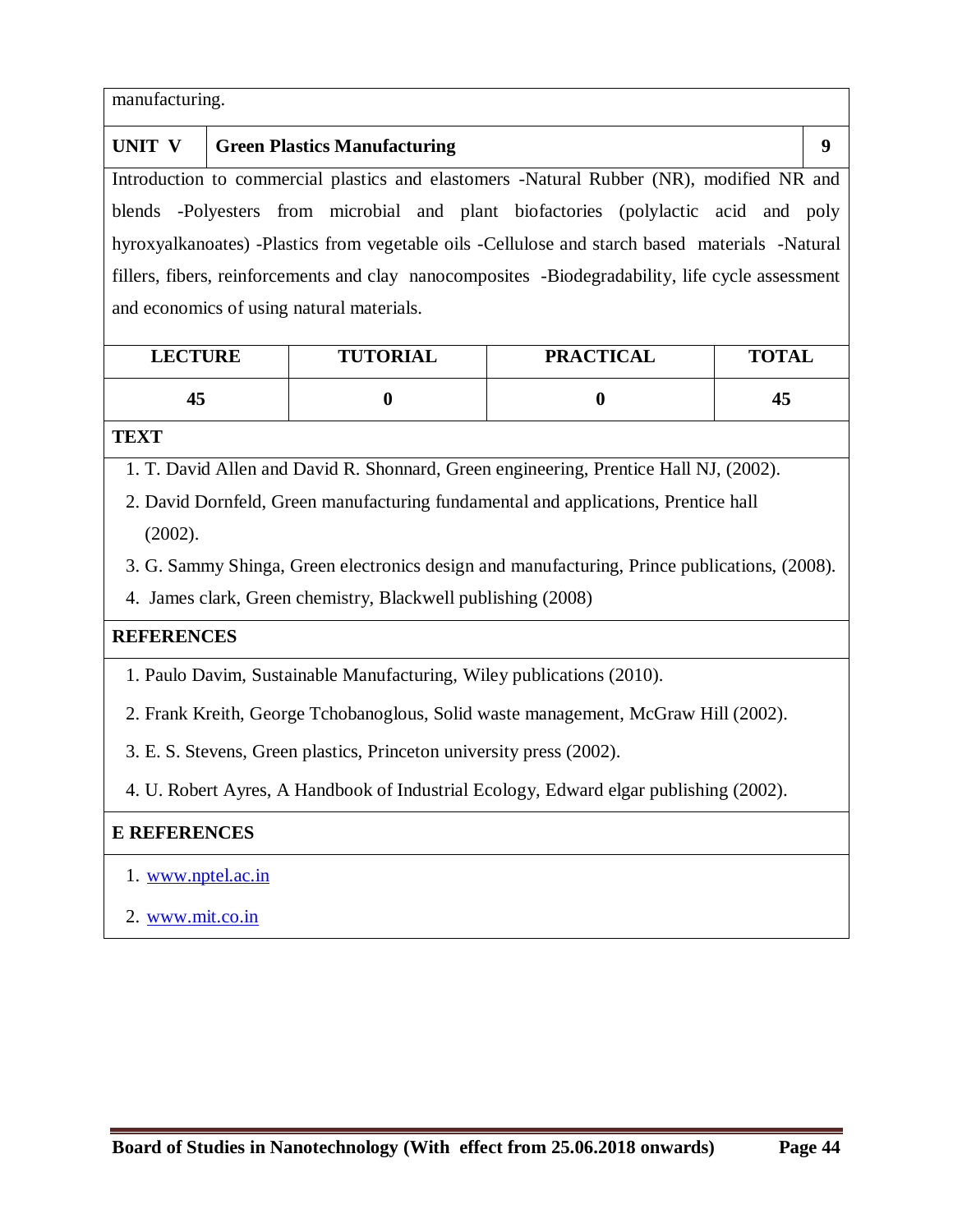| T<br>L<br>P<br>QNTE08<br><b>COURSE CODE</b>                                         |  |                                                                                                  |                  |   |          |                  |                         |  |  |
|-------------------------------------------------------------------------------------|--|--------------------------------------------------------------------------------------------------|------------------|---|----------|------------------|-------------------------|--|--|
| <b>COURSE NAME</b>                                                                  |  | ADVANCED CRYSTAL GROWTH                                                                          |                  | 3 | $\bf{0}$ | $\boldsymbol{0}$ | $\overline{\mathbf{3}}$ |  |  |
|                                                                                     |  | <b>TECHNIQUES</b>                                                                                |                  |   |          |                  |                         |  |  |
| T<br>L<br>P<br><b>PREREQUISITES</b>                                                 |  |                                                                                                  |                  |   |          |                  |                         |  |  |
| 3<br>$\bf{0}$<br>$\boldsymbol{0}$                                                   |  |                                                                                                  |                  |   |          |                  |                         |  |  |
| <b>UNIT I</b>                                                                       |  | <b>Crystal Growth Theory</b>                                                                     |                  |   |          |                  | 9                       |  |  |
|                                                                                     |  | Introduction – Nucleation – Gibbs – Thomson equation for melt and solution – kinetic             |                  |   |          |                  |                         |  |  |
|                                                                                     |  | theory of nucleation -Limitation of classical nucleation - Rate of nucleation - Different        |                  |   |          |                  |                         |  |  |
|                                                                                     |  | shapes of nucleus – spherical, cap shaped and cylindrical.                                       |                  |   |          |                  |                         |  |  |
| <b>UNIT II</b>                                                                      |  | <b>Growth from Melt</b>                                                                          |                  |   |          |                  | 9                       |  |  |
|                                                                                     |  | Bridgeman method - Kyropolous method - Czochralski method - Verneuil method - Zone               |                  |   |          |                  |                         |  |  |
|                                                                                     |  | melting method. Growth from flux - Slow cooling method - Temperature difference                  |                  |   |          |                  |                         |  |  |
|                                                                                     |  | method – High pressure method – Solvent evaporation method – Top seeded solution growth          |                  |   |          |                  |                         |  |  |
| UNIT III                                                                            |  | <b>Growth from Vapor Phase</b>                                                                   |                  |   |          |                  | 9                       |  |  |
|                                                                                     |  | Physical vapor deposition - Chemical vapor transport - Open and Closed system -                  |                  |   |          |                  |                         |  |  |
|                                                                                     |  | Thermodynamics of chemical vapor deposition process – Physical and Thermo-chemical factors       |                  |   |          |                  |                         |  |  |
| affecting growth process.                                                           |  |                                                                                                  |                  |   |          |                  |                         |  |  |
| <b>UNIT IV</b>                                                                      |  | <b>Growth from Solutions</b>                                                                     |                  |   |          |                  | 9                       |  |  |
|                                                                                     |  | Solvent and solutions – Solubility – Preparation of a solution – Saturation and                  |                  |   |          |                  |                         |  |  |
|                                                                                     |  | supersaturation – Measurement of supersaturation – Expression for supersaturation – $Low$        |                  |   |          |                  |                         |  |  |
|                                                                                     |  | temperature growth solution growth $-$ Slow cooling method $-$ Manson jar method $-$ Evaporation |                  |   |          |                  |                         |  |  |
|                                                                                     |  | method - Temperature gradient method - Electro crystallization.Growth from                       |                  |   |          | gels             | $\sim$ $-$              |  |  |
|                                                                                     |  | Experimental methods - Chemical reaction method - Reduction method - Complex                     |                  |   |          |                  |                         |  |  |
| decomposition method – Solubility reduction method – Growth by hydrothermal method. |  |                                                                                                  |                  |   |          |                  |                         |  |  |
| <b>EPITAXY</b><br><b>UNIT V</b><br>9                                                |  |                                                                                                  |                  |   |          |                  |                         |  |  |
|                                                                                     |  | Vapor phase epitaxy - Liquid phase epitaxy - Molecular beam epitaxy - Atomic layer               |                  |   |          |                  |                         |  |  |
|                                                                                     |  | epitaxy - Electro-epitaxy - Metalorganic vapor phase epitaxy - Chemical beam epitaxy.            |                  |   |          |                  |                         |  |  |
| <b>LECTURE</b>                                                                      |  | <b>TUTORIAL</b>                                                                                  | <b>PRACTICAL</b> |   |          | <b>TOTAL</b>     |                         |  |  |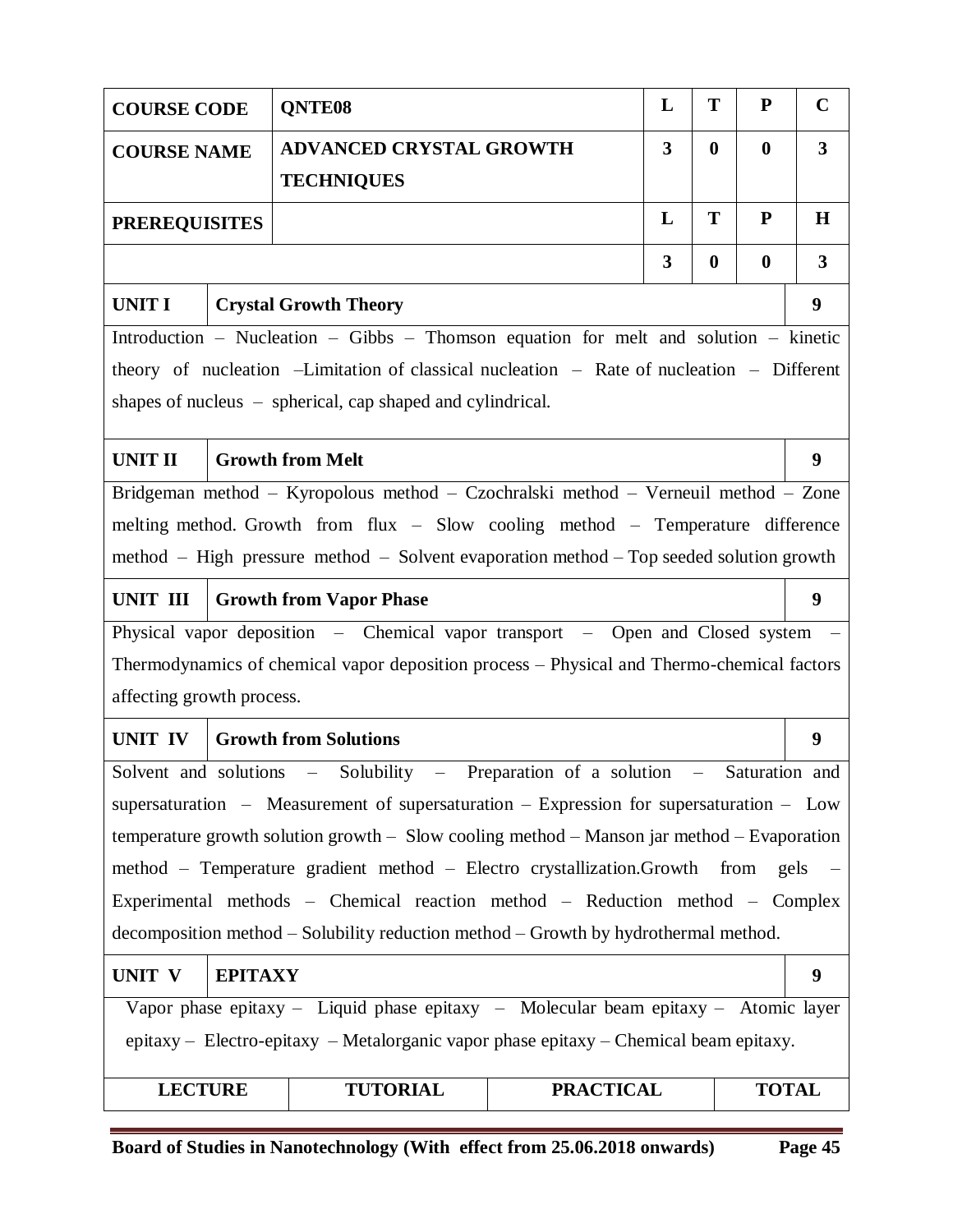| 45                            | $\boldsymbol{0}$ | $\boldsymbol{0}$                                                                                           | 45 |  |  |  |  |  |
|-------------------------------|------------------|------------------------------------------------------------------------------------------------------------|----|--|--|--|--|--|
| <b>TEXT</b>                   |                  |                                                                                                            |    |  |  |  |  |  |
| 1.                            |                  | Sangwal. K., -Elementary Crystal Growth 1 <sup>st</sup> Ed., Saan Publisher, UK, (1994).                   |    |  |  |  |  |  |
| 2.                            |                  | Faktor. M. M. and Garet. I., —Growth of crystal from vapor 1 <sup>st</sup> Ed., Chapmann and Hall,         |    |  |  |  |  |  |
| (1988).                       |                  |                                                                                                            |    |  |  |  |  |  |
| 3.                            |                  | Santhana Ragavan. P. and Ramasamy. P., —Crystal growth and process, 1 <sup>st</sup> Ed., KRU               |    |  |  |  |  |  |
| Publications, (2000).         |                  |                                                                                                            |    |  |  |  |  |  |
| <b>REFERENCES</b>             |                  |                                                                                                            |    |  |  |  |  |  |
|                               |                  | 1. Ramasamy. P., ISTE Summer School Lecture Notes, —Crystal Growth Centrel, Anna                           |    |  |  |  |  |  |
| University, Chennai, (1991).  |                  |                                                                                                            |    |  |  |  |  |  |
|                               |                  | 2. Brice, J. C., —Crystal growth process, 1 <sup>st</sup> Ed., John Wiley Publications, New York, (1986).  |    |  |  |  |  |  |
|                               |                  | 3. Chernov. A. A., -Modern Crystallography: III - Crystal Growthl, 1 <sup>st</sup> Ed., Springer series in |    |  |  |  |  |  |
| Solid State, New York, (1984) |                  |                                                                                                            |    |  |  |  |  |  |
| <b>E REFERENCES</b>           |                  |                                                                                                            |    |  |  |  |  |  |
| www.nptel.ac.in               |                  |                                                                                                            |    |  |  |  |  |  |
| www.mit.co.in                 |                  |                                                                                                            |    |  |  |  |  |  |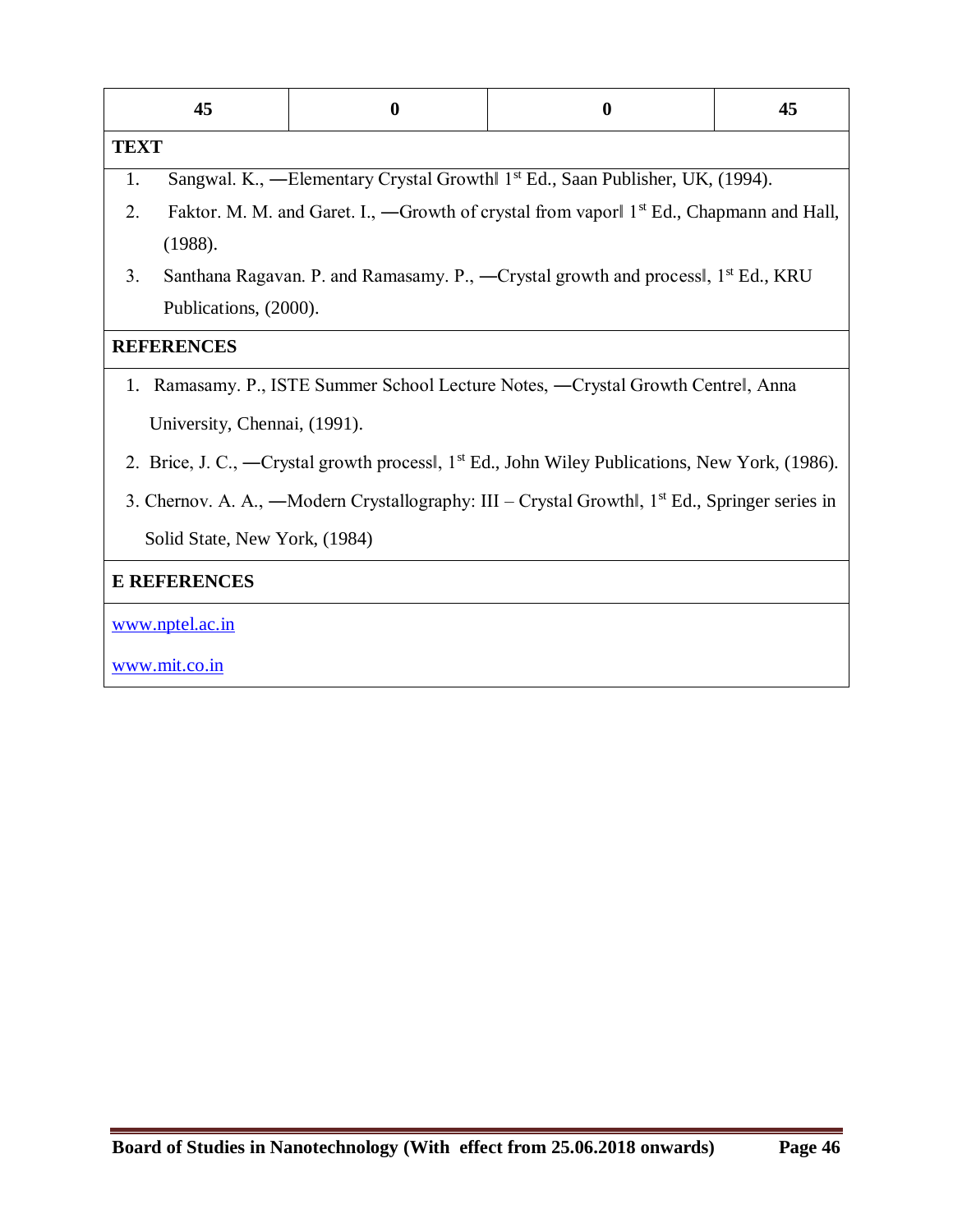|                                                                                   | T<br>L<br>${\bf P}$<br>QNTE09<br><b>COURSE CODE</b> |                                                                                                |                         |          |          |                         |  |
|-----------------------------------------------------------------------------------|-----------------------------------------------------|------------------------------------------------------------------------------------------------|-------------------------|----------|----------|-------------------------|--|
| <b>COURSE NAME</b>                                                                |                                                     | <b>CARBON NANOTUBE ELECTRONICS AND</b>                                                         | $\overline{\mathbf{3}}$ | $\bf{0}$ | $\bf{0}$ | $\overline{\mathbf{3}}$ |  |
|                                                                                   |                                                     | <b>DEVICES</b>                                                                                 |                         |          |          |                         |  |
| <b>PREREQUISITES</b>                                                              |                                                     |                                                                                                | L                       | T        | P        | $\bf H$                 |  |
|                                                                                   | 3<br>$\boldsymbol{0}$<br>$\bf{0}$                   |                                                                                                |                         |          |          |                         |  |
| <b>UNIT I</b>                                                                     | <b>Basics of Carbon Nanotubes</b>                   |                                                                                                |                         |          |          |                         |  |
|                                                                                   |                                                     | Carbon materials – Allotropes of carbon – Structure of carbon nanotubes – Types of CNTs –      |                         |          |          |                         |  |
|                                                                                   |                                                     | Electronic properties of CNTs - Band structure of Graphene - Band structure of SWNT from       |                         |          |          |                         |  |
|                                                                                   |                                                     | grapheme – Electron transport properties of $SWNTs$ – Scattering in $SWNTs$ – Carrier mobility |                         |          |          |                         |  |
| in SWNTs.                                                                         |                                                     |                                                                                                |                         |          |          |                         |  |
| <b>UNIT II</b>                                                                    |                                                     | <b>Synthesis and Integration of SWNT Devices</b>                                               |                         |          |          | 9                       |  |
|                                                                                   |                                                     | Introduction - CVD synthesis - Method - Direct incorporation with device fabrication           |                         |          |          |                         |  |
|                                                                                   |                                                     | process – SWNT synthesis on metal electrodes – Lowering the synthesis temperature              |                         |          |          |                         |  |
|                                                                                   |                                                     | Controlling the SWNT growth – Location, Orientation, Chirality – Narrowing diameter            |                         |          |          |                         |  |
|                                                                                   |                                                     | distributions – Chirality distribution analysis for different CVD processes – Selective        |                         |          |          |                         |  |
|                                                                                   |                                                     | removal of the metallic nanotubes in FET devices – Integration                                 |                         |          |          |                         |  |
| UNIT III                                                                          |                                                     | <b>Carbon Nanotube Field-Effect Transistors</b>                                                |                         |          |          | 9                       |  |
|                                                                                   |                                                     | Schottky barrier heights of metal S/D contacts - High k-gate dielectric integration -          |                         |          |          |                         |  |
|                                                                                   |                                                     | Quantum capacitance – Chemical doping – Hysteresis and device passivation – Near ideal,        |                         |          |          |                         |  |
|                                                                                   |                                                     | Metal-contacted MOSFETs - SWNT MOSFETs - SWNT band-to-band tunnelling FETs                     |                         |          |          |                         |  |
| UNIT IV                                                                           |                                                     | <b>AC Response and Device Simulation Of Swnt Fets</b>                                          |                         |          |          | 9                       |  |
|                                                                                   |                                                     | Assessing the AC response of Top gated SWNT FETs - Power measurement using a                   |                         |          |          |                         |  |
|                                                                                   |                                                     | spectrum analyzer -Homodyne detection using SWNT FETs - RF characterization using a            |                         |          |          |                         |  |
|                                                                                   |                                                     | two tone measurement $-$ AC gain from a SWNT FET common source amplifier $-$ Device            |                         |          |          |                         |  |
|                                                                                   |                                                     | simulation of SWNT FETs - SWNT FET simulation using NEGF - Device characteristics at           |                         |          |          |                         |  |
|                                                                                   |                                                     | the Ballistic limit – Role of Phonon scattering – High frequency performance limits –          |                         |          |          |                         |  |
| Optoelectronic phenomena.                                                         |                                                     |                                                                                                |                         |          |          |                         |  |
| UNIT V                                                                            |                                                     | <b>Carbon Nanotube Device Modeling and Circuit Simulation</b>                                  |                         |          |          | 9                       |  |
| Schottky barrier SWNT-FET modeling - Compact model for circuit simulation - Model |                                                     |                                                                                                |                         |          |          |                         |  |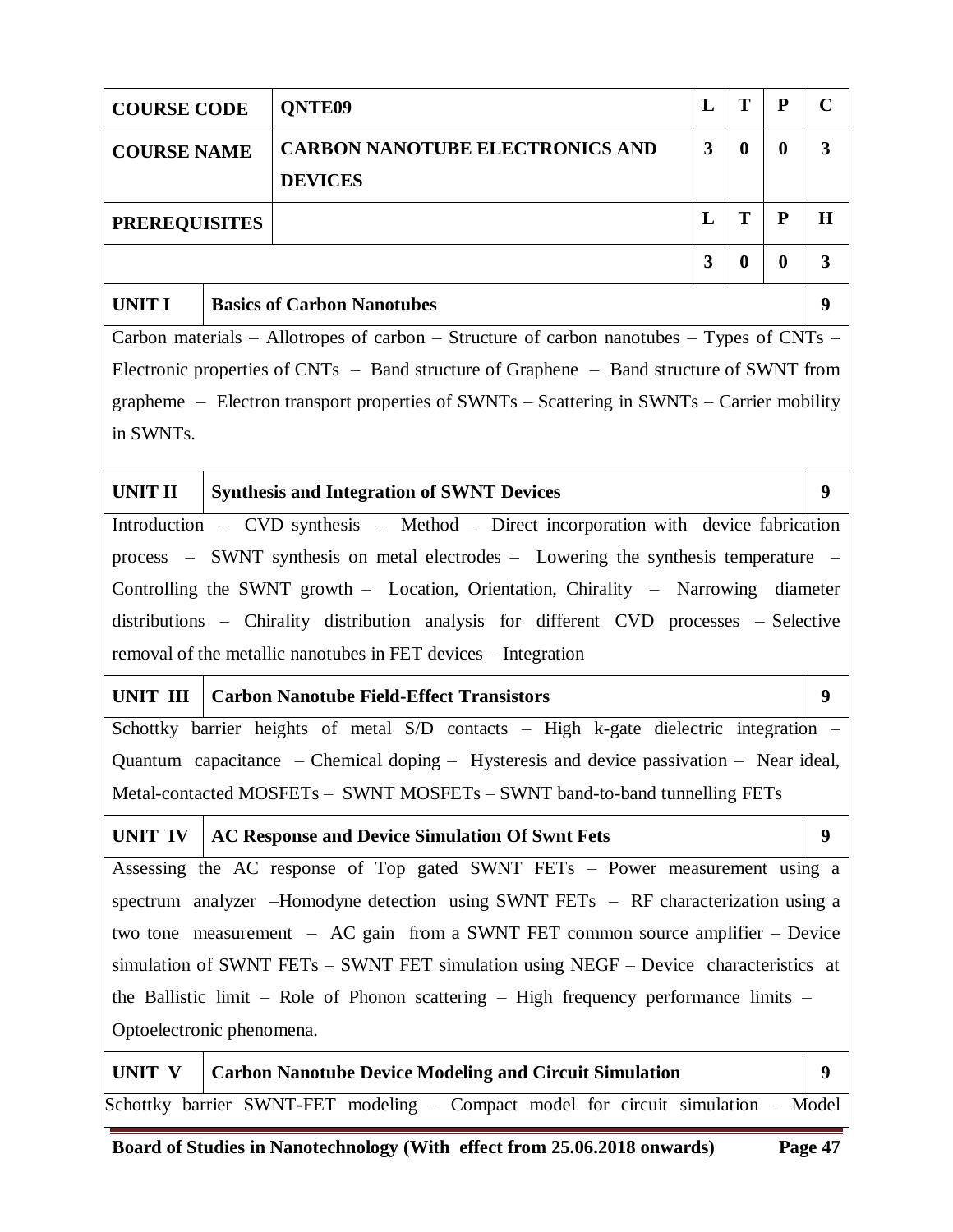of the intrinsic SWNT channel region – Full SWNT-FET model – Applications of the SWNT-FET compact model – Performance modeling for carbon nanotube interconnects – Circuit models for SWNTs – Circuit models for SWNT bundles – Circuit models for MWNTs – Carbon nanotube interconnects – Applications.

| <b>LECTURE</b> | <b>TUTORIAL</b> | <b>PRACTICAL</b> | <b>TOTAL</b> |
|----------------|-----------------|------------------|--------------|
| 45             |                 |                  | 45           |

#### **TEXT**

- 1. Ali Javey and Jing Kong, ―Carbon Nanotube Electronics‖ Springer Science media, (2009).
- 2. Michael J. O'Connell, ―Carbon nanotubes: Properties and Applications‖, CRC/Taylor & Francis, (2006).

### **REFERENCES**

- 1. Francois Leonard, ―The Physics of Carbon Nanotube Devices‖, William Andrew Inc., (2009).
- 2. R. Saito and M. S. Drbselmus, ―Physical properties of Carbon Nanotubes‖ Imperial College
	- Press, (1998).

- 1. www.nptel.ac.in
- 2. www.mit.co.in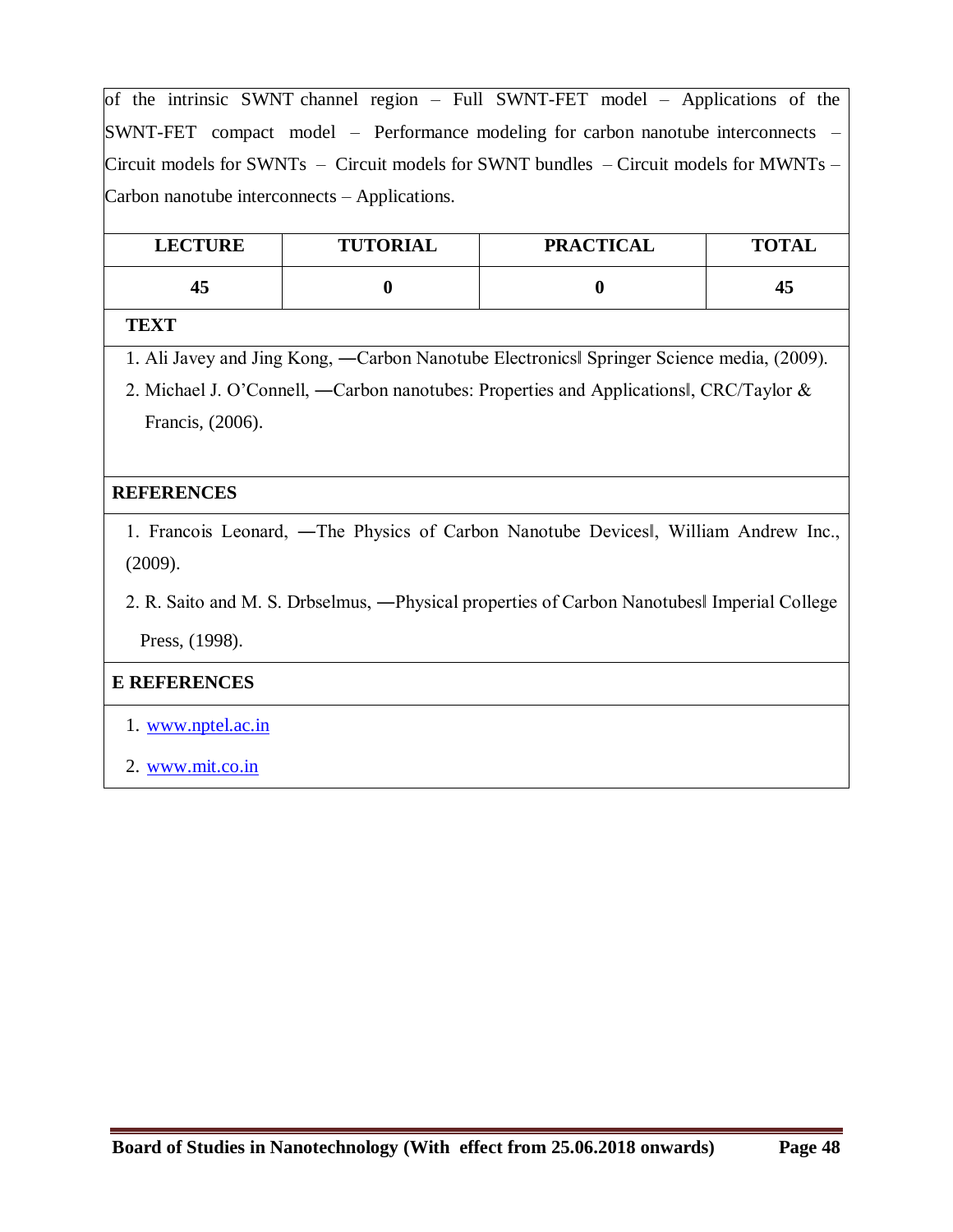| <b>COURSE CODE</b>                          |                                                                         | QNTE <sub>10</sub>                                                                           | L                       | T        | ${\bf P}$ | $\mathbf C$      |  |
|---------------------------------------------|-------------------------------------------------------------------------|----------------------------------------------------------------------------------------------|-------------------------|----------|-----------|------------------|--|
| <b>COURSE NAME</b>                          | $\overline{\mathbf{3}}$<br>$\bf{0}$<br>$\bf{0}$<br>NANOSCALE INTEGRATED |                                                                                              |                         |          |           |                  |  |
|                                             | <b>COMPUTING</b>                                                        |                                                                                              |                         |          |           |                  |  |
| T<br>${\bf P}$<br>L<br><b>PREREQUISITES</b> |                                                                         |                                                                                              |                         |          |           | $\bf H$          |  |
|                                             |                                                                         |                                                                                              | $\overline{\mathbf{3}}$ | $\bf{0}$ | $\bf{0}$  | $\mathbf{3}$     |  |
| UNIT I                                      |                                                                         | <b>An Introduction to Nanocomputing</b>                                                      |                         |          |           | $\boldsymbol{9}$ |  |
|                                             |                                                                         | Micro computing era - Transistor as a switch, difficulties with transistors                  |                         |          |           | at the           |  |
|                                             |                                                                         | nanometer scale – Nanoscale devices – Molecular devices – Nanotubes – Quantum dots –         |                         |          |           |                  |  |
|                                             |                                                                         | Wave computing $-$ Quantum computing.                                                        |                         |          |           |                  |  |
| <b>UNIT II</b>                              | <b>Quantum Computing</b>                                                |                                                                                              |                         |          |           | 9                |  |
|                                             |                                                                         | Reversible computations $-$ Quantum computing models $-$ Complexity bounds for quantum       |                         |          |           |                  |  |
|                                             |                                                                         | computing – Quantum compression – Quantum error correcting codes – Quantum                   |                         |          |           |                  |  |
|                                             |                                                                         | cryptography – Computing with quantum dot cellular automata – Quantum dot cellular           |                         |          |           |                  |  |
|                                             |                                                                         | automata cell – Ground state computing – Clocking – QCA addition – QCA                       |                         |          |           |                  |  |
|                                             |                                                                         | multiplication $-$ QCA memory $-$ 4-bit processor                                            |                         |          |           |                  |  |
| UNIT III                                    |                                                                         | <b>Spin-Wave Architectures</b>                                                               |                         |          |           | 9                |  |
|                                             |                                                                         | Spin wave crossbar - Spin wave reconfigurable mesh - Spin wave fully interconnected          |                         |          |           |                  |  |
|                                             |                                                                         | cluster – Multi-scale Hierarchical architecture – Spin wave based logic devices – Logic      |                         |          |           |                  |  |
|                                             |                                                                         | functionality – Parallel computing with spin waves – Parallel algorithm design techniques –  |                         |          |           |                  |  |
|                                             |                                                                         | Parallel routing and broadcasting $-$ On-Spin wave crossbar $-$ OnSpin wave reconfigurable   |                         |          |           |                  |  |
|                                             |                                                                         | mesh – On-Spin wave fully interconnected cluster                                             |                         |          |           |                  |  |
| UNIT IV                                     | <b>Molecular Computing</b>                                              |                                                                                              |                         |          |           | 9                |  |
|                                             |                                                                         | Switching and memory in molecular bundles - molecular bundle switches - Circuit and          |                         |          |           |                  |  |
|                                             |                                                                         | architectures in molecular computing – Molecular grafting for silicon computing              |                         |          |           |                  |  |
|                                             |                                                                         | Molecular grafting on intrinsic silicon nanowires – Self assembly of CNTs                    |                         |          |           |                  |  |
| UNIT V                                      |                                                                         | <b>Computational Tasks In Medical Nanorobotics</b>                                           |                         |          |           | 9                |  |
|                                             |                                                                         | Medical Nanorobot designs - Microbivores - Clottocytes - Chromallocytes - Common             |                         |          |           |                  |  |
|                                             |                                                                         | functions requiring onboard computation - Nanorobot control protocols: Operation protocols - |                         |          |           |                  |  |
|                                             |                                                                         | Biocompatibility protocols – Theater protocols –Nanoscale image processing: Labeling problem |                         |          |           |                  |  |
|                                             |                                                                         | - Convex Hull problem - Nearest neighbor problem                                             |                         |          |           |                  |  |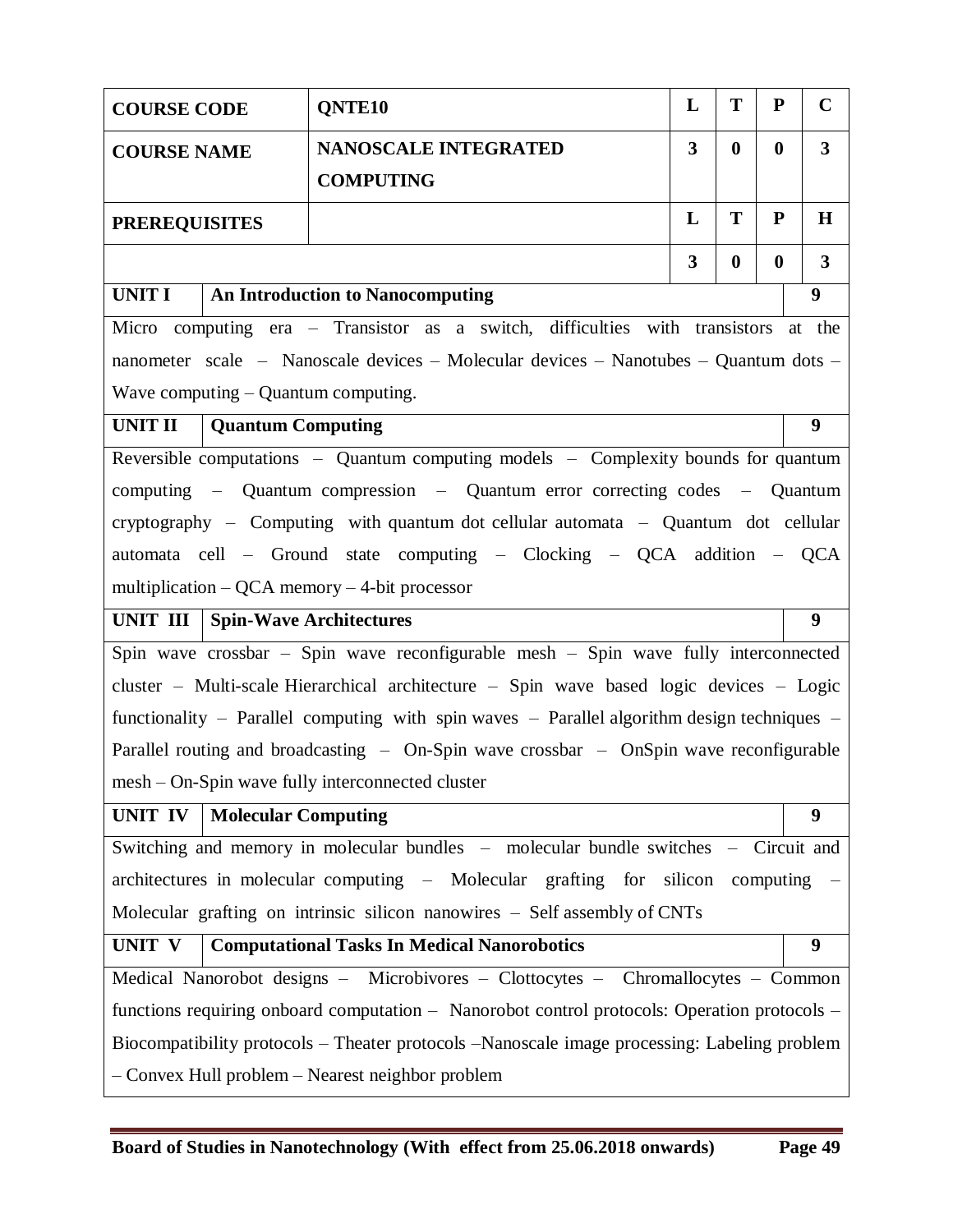| <b>LECTURE</b>                        | <b>TUTORIAL</b> | <b>PRACTICAL</b>                                                                          | <b>TOTAL</b> |
|---------------------------------------|-----------------|-------------------------------------------------------------------------------------------|--------------|
| 45                                    | $\mathbf 0$     | $\boldsymbol{0}$                                                                          | 45           |
|                                       |                 |                                                                                           |              |
| <b>TEXT</b>                           |                 |                                                                                           |              |
|                                       |                 | 1. Nielsen M. A. and Isaac L. Chuang, —Quantum computation and quantum information.       |              |
| Cambridge University , Press, (2000). |                 |                                                                                           |              |
|                                       |                 | 2. Jain A. K., —Fundamentals of Digital Image Processing, Prentice-Hall, (1988)           |              |
| <b>REFERENCES</b>                     |                 |                                                                                           |              |
|                                       |                 | 1. Schroder D. K., -Semiconductor Material and Device Characterization, New York, (2006). |              |
|                                       |                 | 2. Zhou C. and New Haven, —Atomic and Molecular wires, Yale University Press, (1999).     |              |
| <b>E REFERENCES</b>                   |                 |                                                                                           |              |
| 1. www.nptel.ac.in                    |                 |                                                                                           |              |
| 2. www.mit.co.in                      |                 |                                                                                           |              |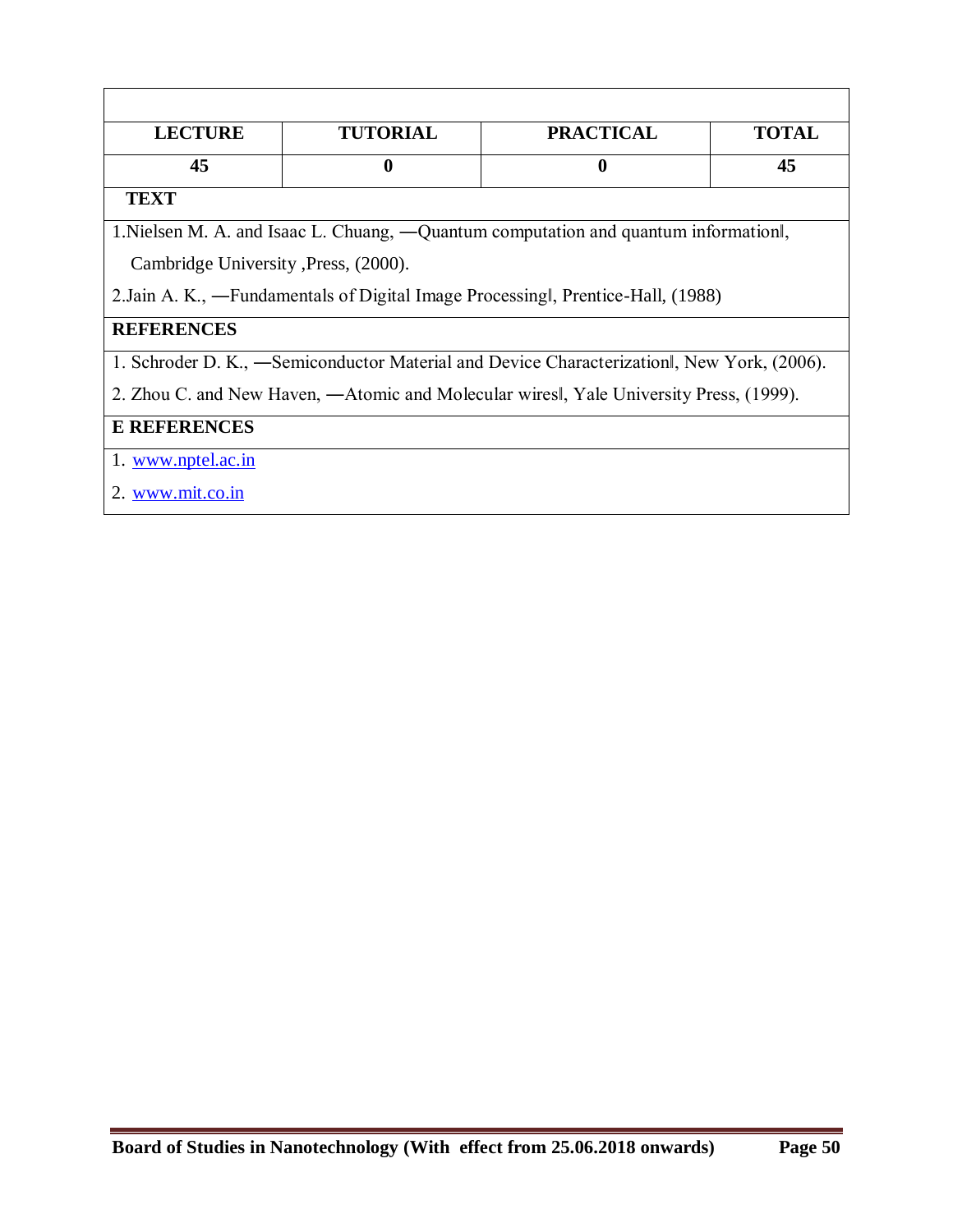| <b>COURSE CODE</b>                                                   | T<br>P<br>L<br>QNTE11 |                                                                                                 |                                |                         |                  |          |                         |
|----------------------------------------------------------------------|-----------------------|-------------------------------------------------------------------------------------------------|--------------------------------|-------------------------|------------------|----------|-------------------------|
| <b>COURSE NAME</b>                                                   |                       | <b>MICRO / NANO DEVICES AND</b><br><b>SENSORS</b>                                               |                                | 3                       | $\bf{0}$         | $\bf{0}$ | $\overline{\mathbf{3}}$ |
| <b>PREREQUISITES</b>                                                 |                       |                                                                                                 |                                | L                       | T                | P        | H                       |
|                                                                      |                       |                                                                                                 |                                | $\overline{\mathbf{3}}$ | $\boldsymbol{0}$ | $\bf{0}$ | $\overline{3}$          |
| <b>UNIT I</b>                                                        | <b>Introduction</b>   |                                                                                                 |                                |                         |                  |          | 9                       |
| <b>MEMS</b>                                                          |                       | and NEMS definitions, Taxonomy of Nano-and Microsystems-Synthesis                               |                                |                         |                  |          | and                     |
| Design.                                                              |                       | Classification and considerations, Biomimetics, Biological analogies, and design-               |                                |                         |                  |          |                         |
|                                                                      |                       | Biomimetics Fundamentals, Biomimetics for NEMS and MEMS, Nano-ICs and Nanocomputer              |                                |                         |                  |          |                         |
| architectures.                                                       |                       |                                                                                                 |                                |                         |                  |          |                         |
| <b>UNIT II</b>                                                       |                       | <b>Modeling of Micro And Nano Scale Electromechanical Systems</b>                               |                                |                         |                  |          | 9                       |
|                                                                      |                       | Introduction to modeling, analysis and simulation, basic electro -magnetic with application to  |                                |                         |                  |          |                         |
|                                                                      |                       | MEMS and NEMS, modeling developments                                                            | of micro-and                   | nano                    | actuators        |          | using                   |
|                                                                      |                       | electromagnetic-Lumped-parameter mathematical models of MEMS, energy conversion in              |                                |                         |                  |          |                         |
| NEMS and MEMS.                                                       |                       |                                                                                                 |                                |                         |                  |          |                         |
| UNIT III                                                             |                       | <b>Inorganic and Organic Enabled Sensors</b>                                                    |                                |                         |                  |          | 9                       |
|                                                                      |                       | Introduction-types of sensors-Mechanical, optical, spintronic, bioelectronic and biomagnetic    |                                |                         |                  |          |                         |
|                                                                      |                       | sensors-surface modification-surface materials and interactions and its examples                |                                |                         |                  |          |                         |
| <b>UNIT IV</b><br><b>Sensor Characteristics and Physical Effects</b> |                       |                                                                                                 |                                | 9                       |                  |          |                         |
|                                                                      |                       |                                                                                                 |                                |                         |                  |          |                         |
|                                                                      |                       | Introduction to sensors, static Characteristics and dynamic characteristics, Physical effects : |                                |                         |                  |          |                         |
| Photoelectric                                                        | Effect,               | Photoluminescence                                                                               | Effect,<br>Electroluminescence |                         |                  | Effect   |                         |
|                                                                      |                       | Chemiluminescence Effect, Doppler Effect, Hall Effect, thermoelectric effect, magneto-optical   |                                |                         |                  |          |                         |
| phenomena                                                            |                       |                                                                                                 |                                |                         |                  |          |                         |
| UNIT V                                                               |                       | <b>Future Nanosystems</b>                                                                       |                                |                         |                  |          | 9                       |
|                                                                      |                       | Nano machines, nano robots, electronics based on CNT, molecular Electronics. Quantum            |                                |                         |                  |          |                         |
|                                                                      |                       | Computation: Future of Meso/Nanoelectronics?                                                    | -Interfacing<br>with the       |                         | Brain,           |          | towards                 |
|                                                                      |                       | molecular medicine, Lab-on-BioChips- Guided evolution for challenges and the solutions in       |                                |                         |                  |          |                         |
| NanoManufacturing technology                                         |                       |                                                                                                 |                                |                         |                  |          |                         |
| <b>LECTURE</b>                                                       |                       | <b>TUTORIAL</b>                                                                                 | <b>PRACTICAL</b>               |                         |                  |          | <b>TOTAL</b>            |
| 45                                                                   |                       | $\boldsymbol{0}$                                                                                | $\boldsymbol{0}$               |                         |                  |          | 45                      |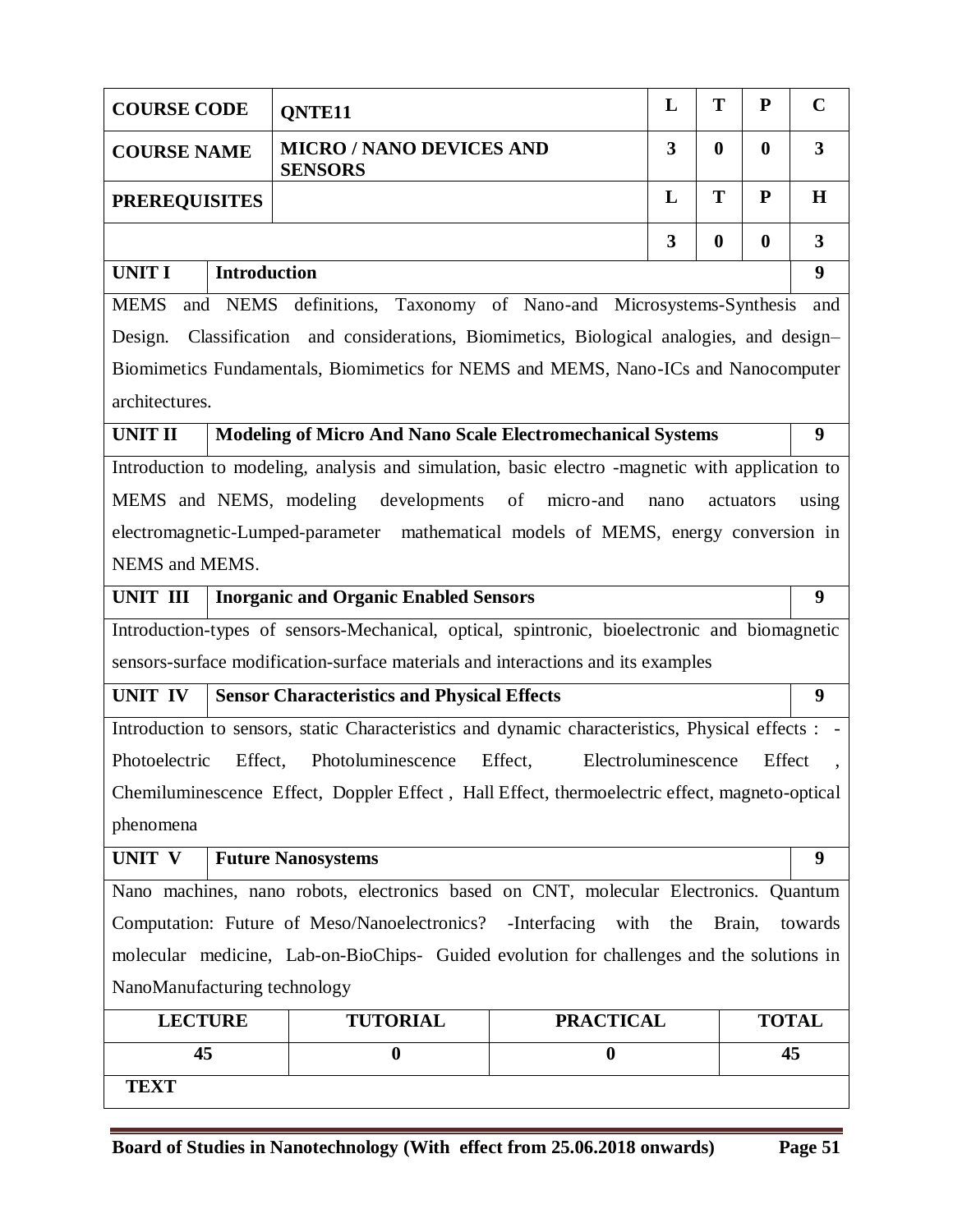- 1. Sergey Edward Lyshevski, Lyshevski Edward Lyshevski, Micro-Electro Mechanical and Nano-Electro Mechanical Systems, Fundamental of Nano-and Micro-Engineering  $-2<sup>nd</sup>$ Ed.,CRC Press, (2005).
- 2. A.S.Edelstein and Cammarata, Nanomaterials: Synthesis, Properties and Applications Institute of Physics,Bristol, Philadelphia: Institute of Physics, (2002).
- 3. N. P. Mahalik, Micro manufacturing and Nanotechnology, Springer Berlin Heidelberg New York (2006).

### **REFERENCES**

- 1. Mark J. Jackson, Micro and Nanomanufacturing, (2007).
- 2. Zheng Cui, Nanofabrication, Principles, Capabilities and Limits, (2008).
- 3. Kalantar–Zadeh K, Nanotechnology Enabled Sensors, Springer, (2008).
- 4. Serge Luryi, Jimmy Xu, Alex Zaslavsky, Future trends in MicroElectronics, John Wiley & Sons, Inc. Hoboken, New Jersey (2007).

### **E REFERENCES**

www.nptel.ac.in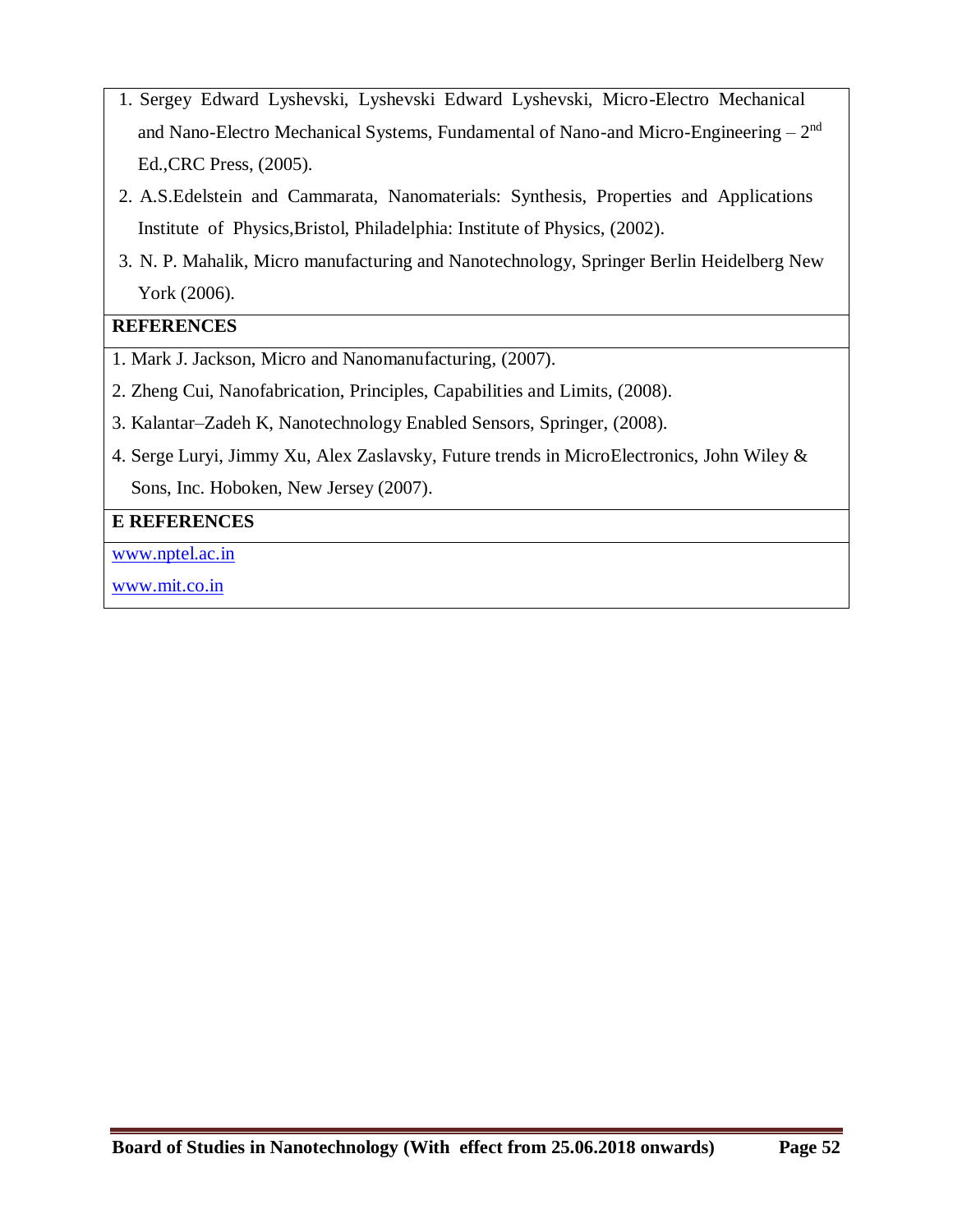|                                             | T<br>L<br>${\bf P}$<br><b>COURSE CODE</b><br><b>ONTE12</b>                                                                     |                                                                                             |   |                  |                  |                         |
|---------------------------------------------|--------------------------------------------------------------------------------------------------------------------------------|---------------------------------------------------------------------------------------------|---|------------------|------------------|-------------------------|
|                                             | $\boldsymbol{0}$<br><b>SPECTROSCOPIC TECHNIQUES FOR</b><br>3<br>$\boldsymbol{0}$<br><b>COURSE NAME</b><br><b>NANOMATERIALS</b> |                                                                                             |   |                  |                  |                         |
| L<br>T<br>${\bf P}$<br><b>PREREQUISITES</b> |                                                                                                                                |                                                                                             |   |                  | H                |                         |
|                                             |                                                                                                                                |                                                                                             | 3 | $\boldsymbol{0}$ | $\boldsymbol{0}$ | $\overline{\mathbf{3}}$ |
| <b>UNIT I</b>                               | <b>Nano Optics</b>                                                                                                             |                                                                                             |   |                  |                  | $\boldsymbol{9}$        |
| <b>Basic</b>                                |                                                                                                                                | Concepts-Spontaneous Emission- Classical Bound- Radiating Electron-Quantum                  |   |                  |                  |                         |
|                                             |                                                                                                                                | Mechanical Radiative Decay-Absorption and Emission - Absorption Coefficient                 |   |                  |                  | and                     |
| Absorption                                  |                                                                                                                                | Cross-Section, Absorption<br>and<br>Induced Emission-Nano-optics and local                  |   |                  |                  |                         |
|                                             |                                                                                                                                | spectroscopy -Scanning plasmon near-field optical spectroscopy (SPNM)-near-field optical    |   |                  |                  |                         |
|                                             |                                                                                                                                | spectroscopy- nearfield nonlinear optics                                                    |   |                  |                  |                         |
| <b>UNIT II</b>                              |                                                                                                                                | <b>Molecular Spectroscopies Of Nanoassemblies</b>                                           |   |                  |                  | $\boldsymbol{9}$        |
|                                             |                                                                                                                                | Simplified model for vibrational interactions-Characteristic bands for organic compounds -  |   |                  |                  |                         |
|                                             |                                                                                                                                | Attenuated-total reflection (ATR) and grazing incidence angle techniques-Reflection-        |   |                  |                  |                         |
|                                             |                                                                                                                                | absorption IR spectroscopy (RAIRS)-The Raman Effect- Lateral and in-depth Resolution of     |   |                  |                  |                         |
|                                             |                                                                                                                                | Conventional µRS- Resonant Raman Spectroscopy (RRS) - Nanospecific Modes- Surface-          |   |                  |                  |                         |
|                                             |                                                                                                                                | Enhanced Raman Spectroscopy (SERS)- Nano-Raman- Phase Identification and Phase              |   |                  |                  |                         |
|                                             |                                                                                                                                | Transitions in Nanoparticles- Characterizing Carbon Materials with Raman Spectroscopy       |   |                  |                  |                         |
| <b>UNIT III</b>                             |                                                                                                                                | <b>Nonlinear Spectroscopies</b>                                                             |   |                  |                  | $\boldsymbol{9}$        |
|                                             |                                                                                                                                | Absorption saturation and harmonic generation, Second-harmonic generation (SHG)             |   |                  |                  | and                     |
|                                             |                                                                                                                                | sum frequency spectroscopy (SFG)- Luminescence up conversion-The use of nonlinear optical   |   |                  |                  |                         |
|                                             |                                                                                                                                | methods to obtain infrared spectra of ultra-thin assemblies confined to surfaces            |   |                  |                  |                         |
| <b>UNIT IV</b>                              |                                                                                                                                | <b>Luminescence Spectroscopies</b>                                                          |   |                  |                  | 9                       |
|                                             |                                                                                                                                | Optical properties of assembled nanostructures-interaction between nanoparticles-Direct and |   |                  |                  |                         |
|                                             |                                                                                                                                | indirect gap transitions-, -Single molecule and single nanoparticles spectroscopy-Dynamic   |   |                  |                  |                         |
| light                                       | scattering                                                                                                                     | spectroscopy Fluorimetry and chemiluminescence - X-ray fluorescence                         |   |                  |                  |                         |
|                                             |                                                                                                                                | spectrometry-Atomic emission spectroscopy.                                                  |   |                  |                  |                         |
| UNIT V                                      |                                                                                                                                | <b>Electron Spectroscopies for Nanomaterials</b>                                            |   |                  |                  | 9                       |
|                                             |                                                                                                                                | X-Ray Beam Effects, Spectral Analysis -Core Level Splitting Linewidths- Elemental           |   |                  |                  |                         |
|                                             |                                                                                                                                | Analysis: Qualitative and Quantitative -Secondary Structure ,XPS Imaging -Angle-Resolved    |   |                  |                  |                         |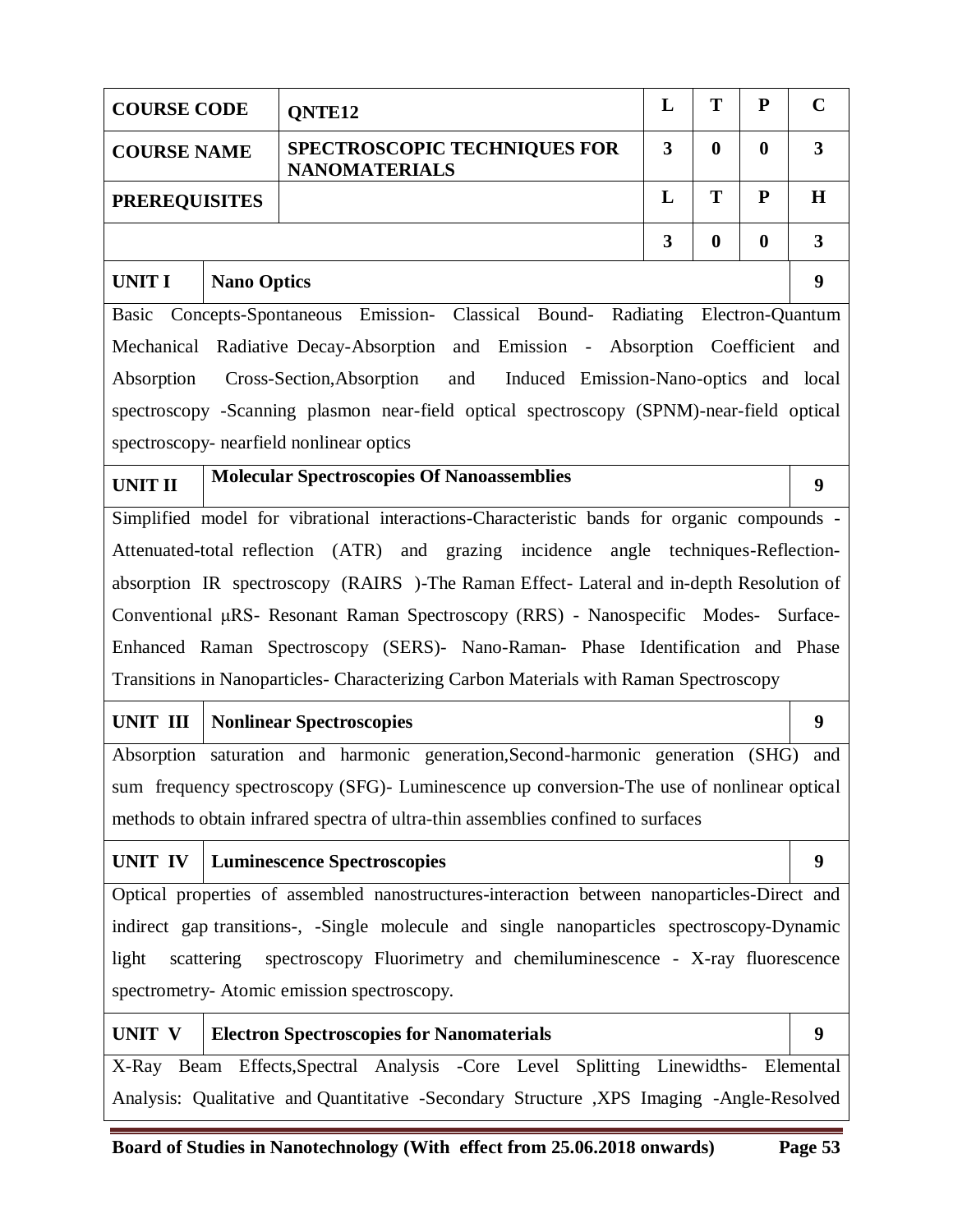- Basic Principles of AES-InstrumentationExperimental Procedures Including Sample Preparation - AES Modifications and Combinations with other Techniques -Auger Spectra: Direct and Derivative Forms and Applications-Electron energy loss spectroscopy of nanomaterial

| <b>LECTURE</b> | <b>TUTORIAL</b> | <b>PRACTICAL</b> | <b>TOTAL</b> |
|----------------|-----------------|------------------|--------------|
| 45             |                 |                  | 45           |

#### **TEXT**

1. Vladimir G. Bordo and Horst-Günter Rubahn; ―Optics and Spectroscopy at Surfaces and Interfaces" John-Wiley and Sons, Inc., (2005).

2. William W. Parson, Modern Optical Spectroscopy, Springer, (2007).

3. Collin Banwell, Mc Cash, Fundamentals of Molecular Spectroscopy, McGraw Hill (1994).

4. Harvey Elliot White, Introduction to Atomic Spectra, McGraw Hill, (1934).

### **REFERENCES**

1. Francis Rouessac and Annick Rouessac, Chemical Analysis-Modern Instrumentation Methods and Techniques,(2000)

2. Joseph. R. Lakowicz Principles of fluorescence spectroscopy, Springer, (2010).

3. Pavia, Lampman, Kriz, Vyvyan, Introduction to spectroscopy, Cengage learning, (2009).

4. Jin Jhong Jhang, Optical properties and spectroscopies of Nanomaterials, World Scientific Publishing (2009).

### **E REFERENCES**

### 1. www.nptel.ac.in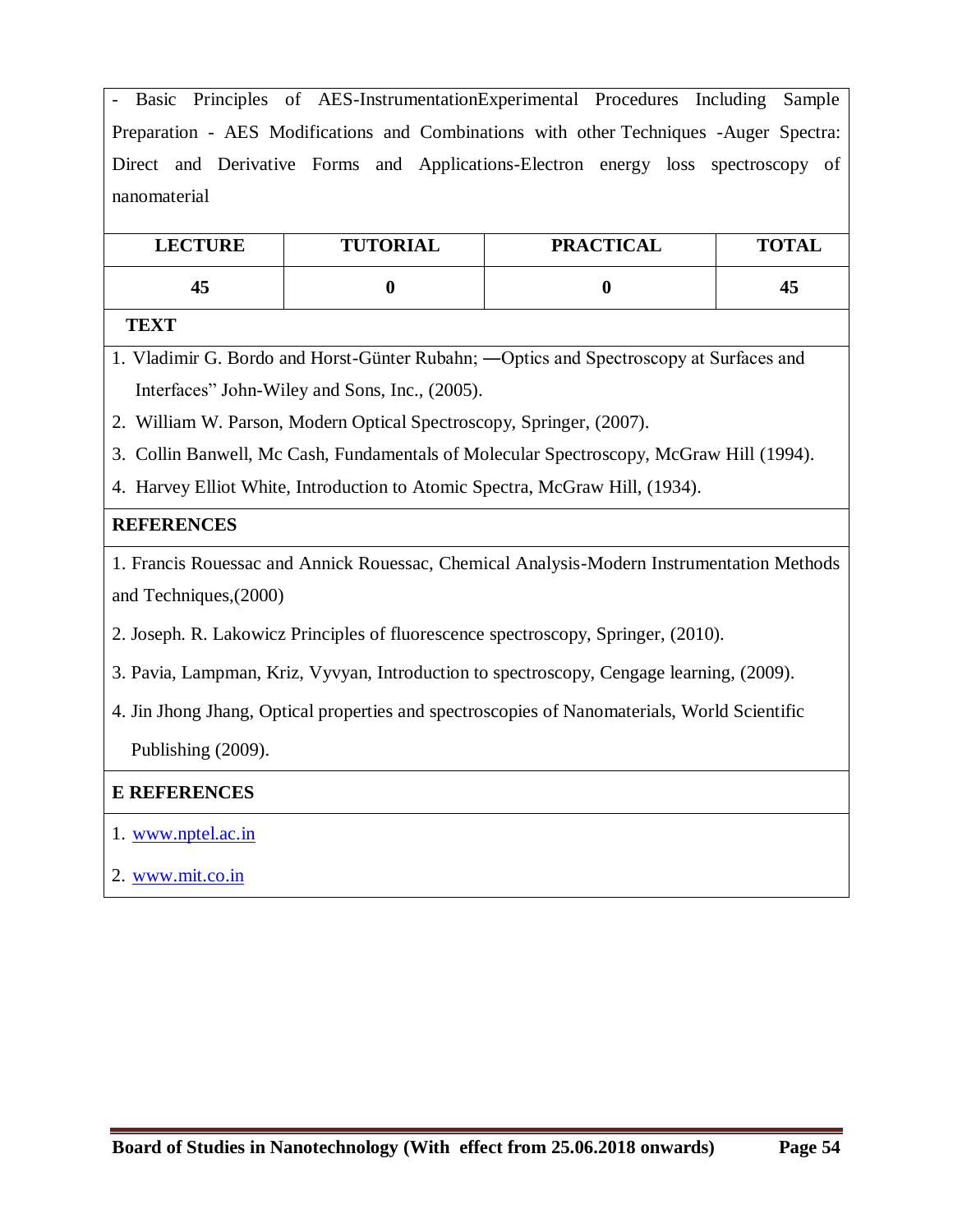| <b>COURSE CODE</b>                                                                        |  | <b>ONTE13</b>        | L | т | P                | $\mathcal{C}$ |
|-------------------------------------------------------------------------------------------|--|----------------------|---|---|------------------|---------------|
| <b>COURSE NAME</b>                                                                        |  | <b>NANOCHEMISTRY</b> | 3 | 0 | $\boldsymbol{0}$ | 3             |
| <b>PREREQUISITES</b>                                                                      |  |                      | L | Т | P                | Н             |
|                                                                                           |  |                      | 3 | 0 | $\boldsymbol{0}$ | 3             |
| <b>UNIT I</b><br><b>CHEMISTRY OF NANOPARTICLES</b>                                        |  |                      |   |   | 9                |               |
| Synthesis by Organic Molecule Templates – Molecular Self-Assembly – Spatially Constrained |  |                      |   |   |                  |               |

Synthesis - Biomimetic Synthesis – Oxide Nanoparticles – Particle size – Particle shape – Particle density – Composite structure – Pore structure – Surface modification of inorganic Nanoparticles by organic functional groups

### **UNIT II ADVANCED POLYMERIC MATERIALS 9**

Polymer chain statistics – Static light scattering – Hydrodynamics of polymer solutions -Thermodynamics of polymer solutions – Polymer blends – Solubility parameters and group contribution methods – High performance thermoplastics – Polymer material for photovoltaic applications – Synthetic biomedical polymers – Optical fibers – Assembly of polymer – Nanoparticle composite material – Fabrication of polymer – Applications of polymers in catalysis

### UNIT III SUPRAMOLECULAR CHEMISTRY 9

Dendrimers and their applications – From molecular to supramolecular Chemistry, Molecular Recognition, Anionic Coordination Chemistry and Recognition of Anionic Substrates, Multiple Recognition Applications.

### **UNIT IV NANOCATALYSIS 9**

Types of catalysis – Homogeneous, heterogeneous and biocatalysis – Catalysis by nanoparticles – Physical properties of free and supported nanoparticles – Reactivity of supported metal nanoparticles – Gold nanoparticles – Preparative methods and properties – Reactions – Water gas shift – vinyl acetate synthesis – hydrogenation – CO oxidation – Heck reaction – Commercial application.

### **UNIT V ELECTROCHEMISTRY OF NANOMATERIALS 9**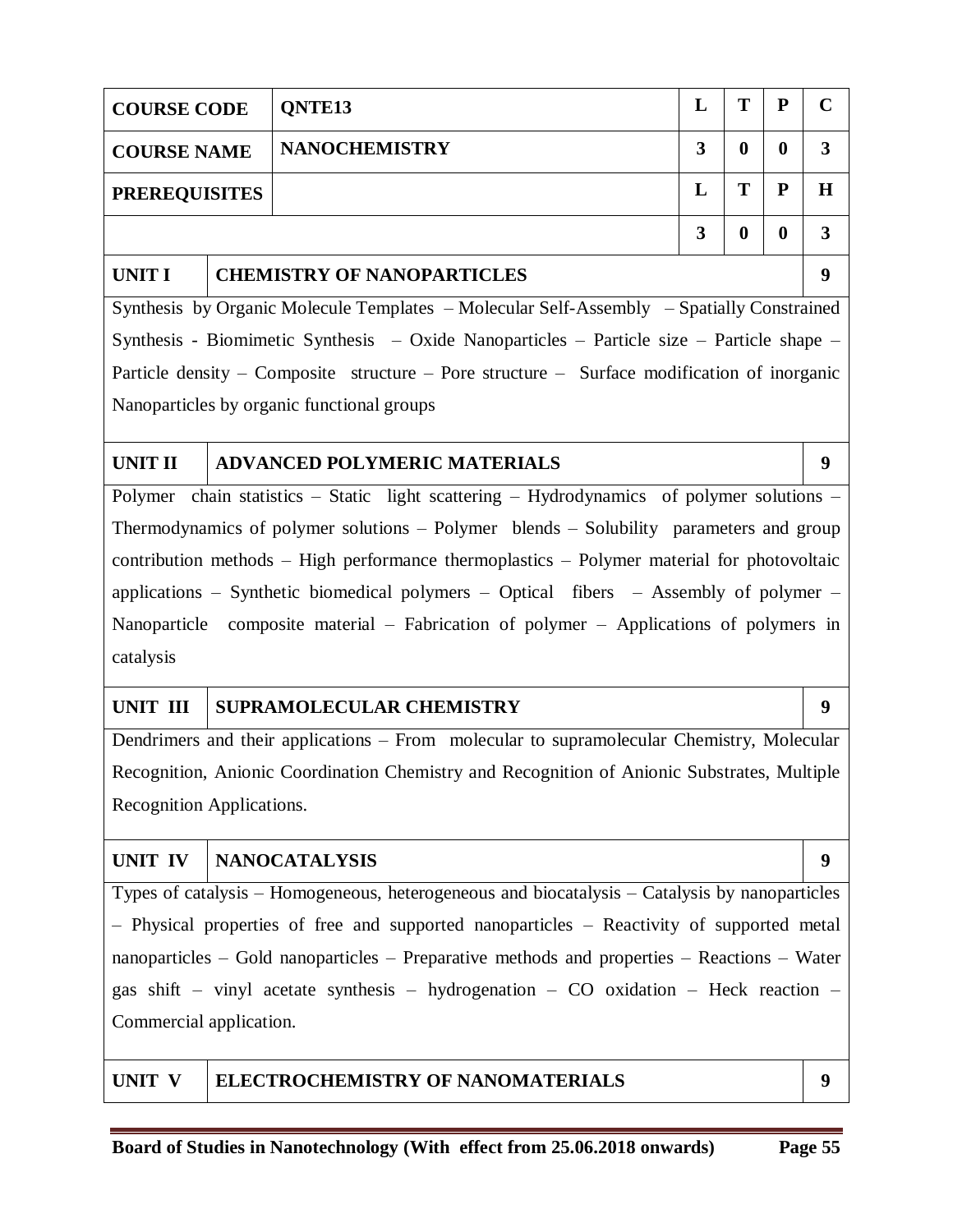Electrochemistry of Semiconductor Nanostructures, Nanostructured Metal Oxide Films. Electrochemistry with Nanoparticles – Preparation of Nanostructures, Electrochemistry with Metallic Nanoparticles – Monolayer protected nanoclusters, Nanoelectrode Ensembles, Single Electron Events, Probing Nanoparticles using Electrochemistry Coupled with Spectroscopy – Nanosensors –Biosensors – Chemical Sensors –Electrocatalysis.

| <b>LECTURE</b> | <b>TUTORIAL</b> | <b>PRACTICAL</b> | <b>TOTAL</b> |
|----------------|-----------------|------------------|--------------|
|                |                 |                  | 45           |

#### **TEXT**

1. Hosokawa.M., Nogi.K., Naito.M. Y., "Nanoparticle Technology Handbook" Vol. I, Elsevier, 2007

2. Pignataro.B., "Tomorrow's Chemistry Today, Concepts in Nanoscience, Organic Materials and Environmental Chemistry", Wiley-Vch Verlag GmbH, 2008.

### **REFERENCES**

1. Carraher.C. E., Seymour . R. B., "Polymer Chemistry", CRC / Taylor and Francis, 2008

2. Rao. C. N. R., Mu¨ller.A., Cheetham.A. K., "The Chemistry of Nanomaterials: Synthesis, Properties and Applications", Wiley-Vch Verlag GmbH, 2004

3. Ozin.G.A., Aresenault.A.C., "Nanochemistry: A Chemical Approach to Nanomaterials", RSC

Publishing, 2005.

4.Br´echignac.C ., Houdy.P., Lahmani. M., "Nanomaterials and Nanochemistry", Springer- Verlag, 2007

### **E REFERENCES**

www.nptel.ac.in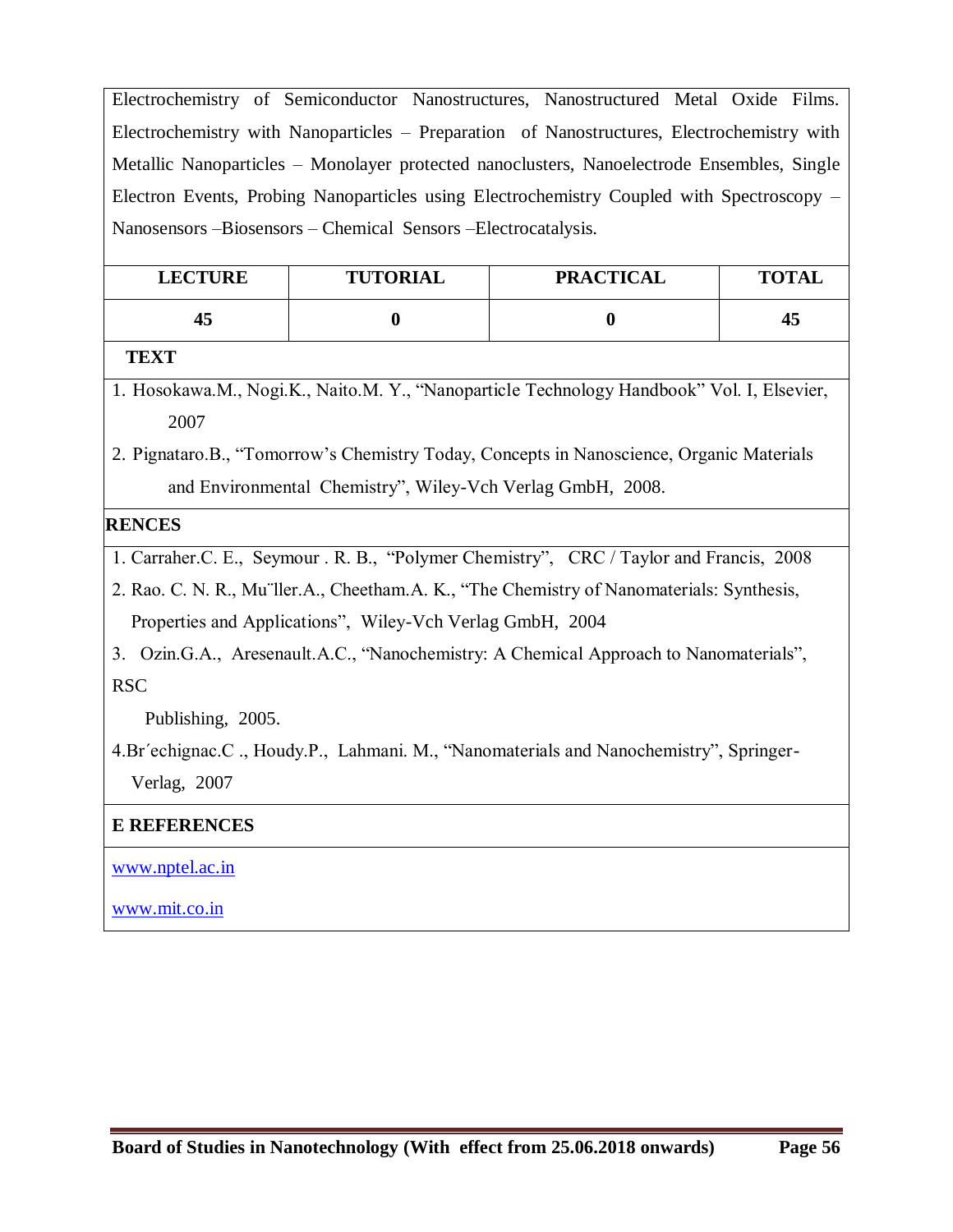| T<br>L<br>P<br>QNTE14<br><b>COURSE CODE</b> |  |                                                                                               |   |          |           |                         |  |
|---------------------------------------------|--|-----------------------------------------------------------------------------------------------|---|----------|-----------|-------------------------|--|
| <b>COURSE NAME</b>                          |  | THIN FILM SCIENCE AND                                                                         | 3 | $\bf{0}$ | $\bf{0}$  | $\overline{\mathbf{3}}$ |  |
|                                             |  | <b>TECHNOLOGY</b>                                                                             |   |          |           |                         |  |
| <b>PREREQUISITES</b>                        |  |                                                                                               | L | T        | ${\bf P}$ | $\mathbf H$             |  |
| 3<br>$\boldsymbol{0}$<br>$\boldsymbol{0}$   |  |                                                                                               |   |          |           |                         |  |
| <b>UNIT I</b>                               |  | <b>Thin Film Deposition Techniques</b>                                                        |   |          |           | 9                       |  |
|                                             |  | Introduction – Kinetic theory of gases - Physical vapour deposition techniques – Physics      |   |          |           |                         |  |
|                                             |  | and Chemistry of Evaporation - Thermal evaporation - Pulsed laser deposition - Molecular      |   |          |           |                         |  |
|                                             |  | beam epitaxy – Sputtering deposition –DC, RF, Magnetron, Ion beam and reactive sputtering -   |   |          |           |                         |  |
|                                             |  | Chemical methods - Thermal CVD - Plasma enhanced CVD - Spray Pyrolysis - Sol Gel              |   |          |           |                         |  |
|                                             |  | method – Spin and Dip coating – Electro plating and Electroless plating –Deposition           |   |          |           |                         |  |
| mechanisms.                                 |  |                                                                                               |   |          |           |                         |  |
|                                             |  |                                                                                               |   |          |           |                         |  |
| <b>UNIT II</b>                              |  | <b>Characterization Techniques</b>                                                            |   |          |           | 9                       |  |
|                                             |  | Surface analysis techniques - Auger Electron spectroscopy - Photoelectron Spectroscopy        |   |          |           |                         |  |
|                                             |  | - Secondary Ion Mass Spectroscopy - X-ray Energy Dispersive Analysis - Rutherford             |   |          |           |                         |  |
|                                             |  | Backscattering spectroscopy - Imaging Analysis Techniques - Scanning Electron Microscopy      |   |          |           |                         |  |
|                                             |  | - Transmission Electron Microscopy - Optical analysis Techniques -Ellipsometry - Fourier      |   |          |           |                         |  |
|                                             |  | Transform Infrared Spectroscopy - Photoluminescence Spectroscopy                              |   |          |           |                         |  |
| UNIT III                                    |  | <b>Adsorption And Diffusion In Thin Films</b>                                                 |   |          |           | 9                       |  |
|                                             |  | Physisorption - Chemisorption - Work function changes induced by adsorbates - Two             |   |          |           |                         |  |
|                                             |  | dimensional phase transititions in adsorbate layers - Adsorption kinetics - Desorption        |   |          |           |                         |  |
|                                             |  | techniques. Fundamentals of diffusion -Grain Boundary Diffusion - Thin Film Diffusion         |   |          |           |                         |  |
|                                             |  | Couples - Inter Diffusion - Electromigration in thin films – Diffusion during film growth     |   |          |           |                         |  |
| UNIT IV                                     |  | <b>Stress in Thin Films</b>                                                                   |   |          |           | 9                       |  |
|                                             |  | Origin of Thin film stress - Classifications of stress - Stress in epitaxial films - Growth   |   |          |           |                         |  |
|                                             |  | Stress in polycrystalline films - Correlation between film stress and grain structure -       |   |          |           |                         |  |
|                                             |  | Mechanisms of stress evolution $-$ film stress and substrate curvature $-$ Stoney formula $-$ |   |          |           |                         |  |
|                                             |  | Methods of curvature measurement – Scanning laser method                                      |   |          |           |                         |  |
| UNIT V                                      |  | <b>Modification of Surfaces And Films</b>                                                     |   |          |           | 9                       |  |

**Board of Studies in Nanotechnology (With effect from 25.06.2018 onwards) Page 57**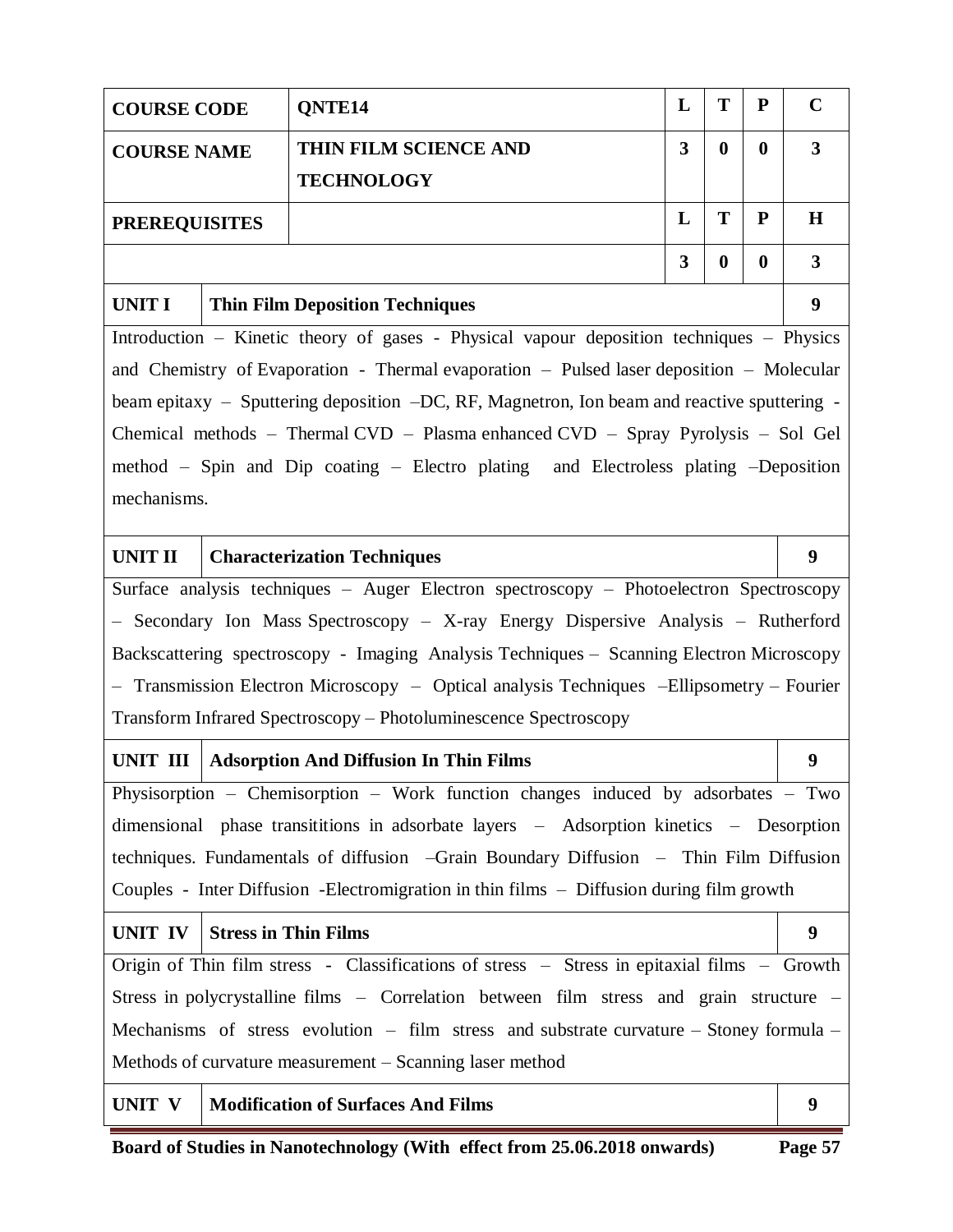Introduction – Laser and their Interactions with Surfaces – Laser modification effects and applications – Laser sources and Laser scanning methods - Thermal analysis of Laser annealing - Laser surface alloying - Ion implantation effects in solids – Energy loss and structural modification – compositional modification - Ion beam modification phenomena and applications

| <b>LECTURE</b> | <b>TUTORIAL</b> | <b>PRACTICAL</b> | <b>TOTAL</b> |
|----------------|-----------------|------------------|--------------|
| 45             |                 |                  | 45           |

### **TEXT**

- 1. Amy E. Wendt, Thin Films High density Plasmas, Volume 27, Springer Publishers. (2006).
- 2. Rointan F. Bunshah, Hand Book of Deposition technologies for Thin Films and coatings by Science, Technology and Applications ,Second Edition , Noyes Publications, (1993).
- 3. Milton Ohring, Materials Science of Thin films Published by Academic Press Limited(1991)

### **REFERENCES**

1. L.B. Freund and S.Suresh, Thin Film Materials, (2003). L.B. Freund and S.Suresh, Thin Film Materials, (2003).

- 2. Hans Luth, Solid surfaces, Interfaces and Thin Films' 4<sup>th</sup> edition, Springer Publishers (2010).
- 3. Harald Ibach, Physics of Surfaces and Interfaces, Springer Publishers (2006).AM

### **E REFERENCES**

www.nptel.ac.in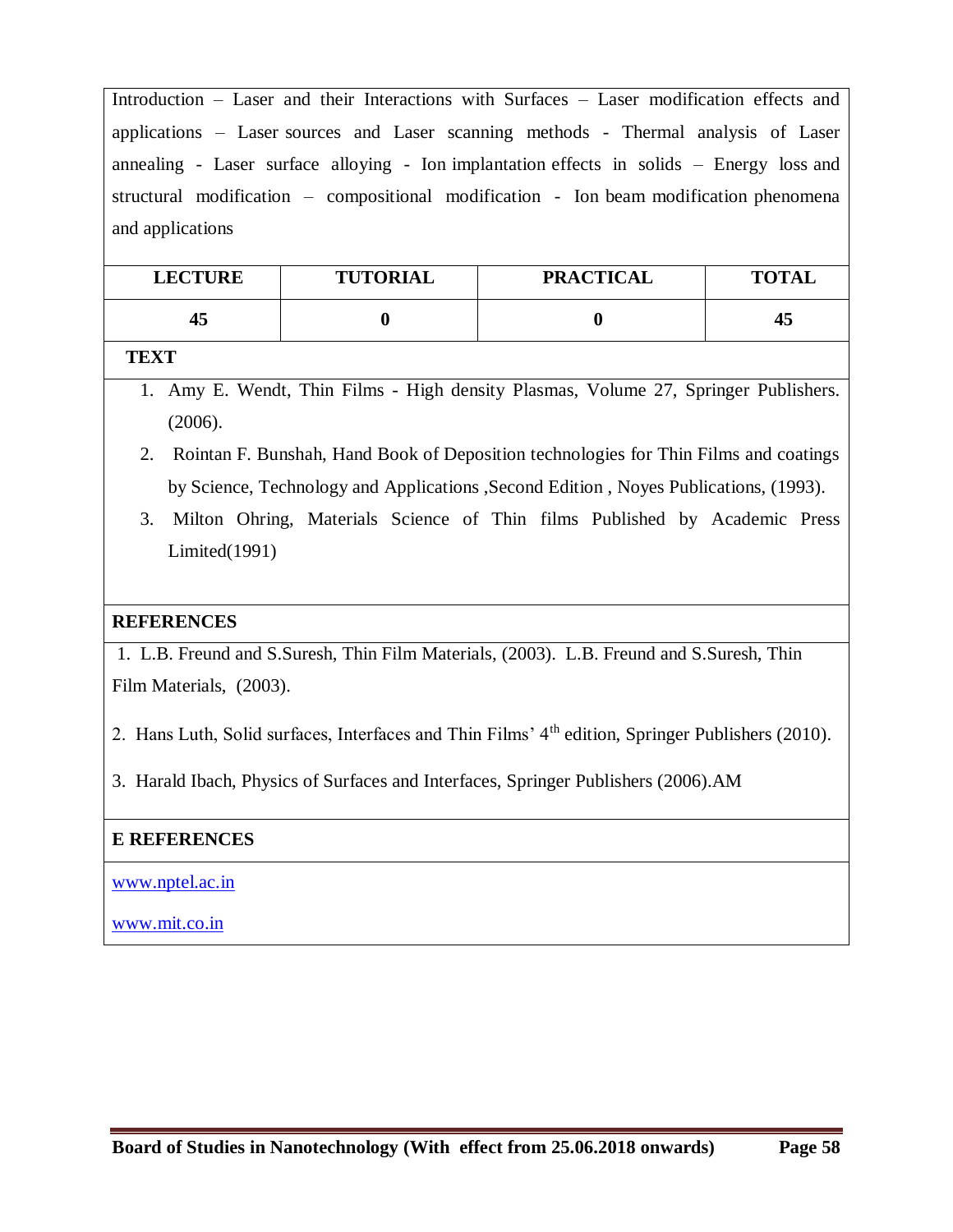| <b>COURSE CODE</b>                          | T<br>${\bf P}$<br>L<br>QNTE <sub>15</sub> |                                                                                                  |                         |                  |                     |              |  |  |
|---------------------------------------------|-------------------------------------------|--------------------------------------------------------------------------------------------------|-------------------------|------------------|---------------------|--------------|--|--|
| <b>COURSE NAME</b>                          |                                           | <b>MICRO AND NANO EMULSIONS</b>                                                                  | $\overline{\mathbf{3}}$ | $\bf{0}$         | $\bf{0}$            | $\mathbf{3}$ |  |  |
| T<br>${\bf P}$<br>L<br><b>PREREQUISITES</b> |                                           |                                                                                                  |                         |                  |                     | $\bf H$      |  |  |
|                                             |                                           |                                                                                                  | 3                       | $\boldsymbol{0}$ | $\boldsymbol{0}$    | $\mathbf{3}$ |  |  |
| <b>UNIT I</b>                               | <b>Introduction</b>                       |                                                                                                  |                         |                  |                     | 9            |  |  |
|                                             |                                           | Definition of nano- and micro- emulsions - Reason for their long term kinetic stability -        |                         |                  |                     |              |  |  |
|                                             |                                           | Practical application in personal care products and cosmetics, healthcare products,              |                         |                  |                     |              |  |  |
|                                             |                                           | pharmaceuticals and agrochemicals - Schematic representation of oil/water and water/oil          |                         |                  |                     |              |  |  |
|                                             |                                           | emulsions – Comparison with micelles and macroemulsions – Methods of emulsification:             |                         |                  |                     |              |  |  |
|                                             |                                           | Pipe flow, static mixers and general stirrers, high-speed mixers, colloid mills and high         |                         |                  |                     |              |  |  |
|                                             |                                           | pressure homogenizers – continuous and batch-wise preparations – turbulent flow.                 |                         |                  |                     |              |  |  |
|                                             |                                           |                                                                                                  |                         |                  |                     |              |  |  |
| <b>UNIT II</b>                              |                                           | <b>Mechanism of Emulsification</b>                                                               |                         |                  |                     | 9            |  |  |
|                                             |                                           | Role of interfacial energy - Explanation of the high energy required for formation of            |                         |                  |                     |              |  |  |
|                                             |                                           | nanoemulsions – The Laplace pressure concept – Role of surfactants: Reduction in                 |                         |                  |                     |              |  |  |
|                                             |                                           | interfacial tension and the effect on droplet size $-$ Gibbs adsorption equation $-$ Interfacial |                         |                  |                     |              |  |  |
|                                             |                                           | dilational modulus and droplet deformation - Interfacial tension gradients and the Marangoni     |                         |                  |                     |              |  |  |
|                                             |                                           | effect - Solubilization theories: Concept of a duplex film and bending of the interface to form  |                         |                  |                     |              |  |  |
|                                             |                                           | o/w or w/o emulsions – Phase diagrams of ternary systems of water, surfactant and cosurfactant   |                         |                  |                     |              |  |  |
|                                             |                                           | Concept of normal and inverse micelles – Quarternary phase diagrams of oil/water                 |                         |                  |                     |              |  |  |
|                                             |                                           | surfactant and cosurfactant - Solubilization of oil by nonionic surfactant                       |                         |                  |                     |              |  |  |
| UNIT III                                    |                                           | <b>Formulation of Emulsion</b>                                                                   |                         |                  |                     | 9            |  |  |
|                                             |                                           | High pressure homogenization and efficiency of preparation<br>$\frac{1}{2}$                      |                         |                  | The Phase Inversion |              |  |  |
|                                             |                                           | Temperature (PIT) principle -Variation of interfacial tension with temperature - Phase           |                         |                  |                     |              |  |  |
|                                             |                                           | diagrams as a function of temperature – Formulation of microemulsions – Selection of             |                         |                  |                     |              |  |  |
|                                             |                                           | microemulsions: Hydrophilic Lipophilic Balance (HLB) concept –                                   |                         |                  | Phase Inversion     |              |  |  |
|                                             |                                           | Temperature (PIT) concept – Cohesive Energy Ratio (CER) concept                                  |                         |                  |                     |              |  |  |
| <b>UNIT IV</b>                              |                                           | <b>Characterization of Emulsions</b>                                                             |                         |                  |                     | 9            |  |  |
|                                             |                                           | Scattering techniques: Time average light scattering - Neutron scattering - Quasi-elastic light  |                         |                  |                     |              |  |  |
|                                             |                                           | scattering (Photon Correlation Spectroscopy(PCS)) – Conductivity and NMR techniques:             |                         |                  |                     |              |  |  |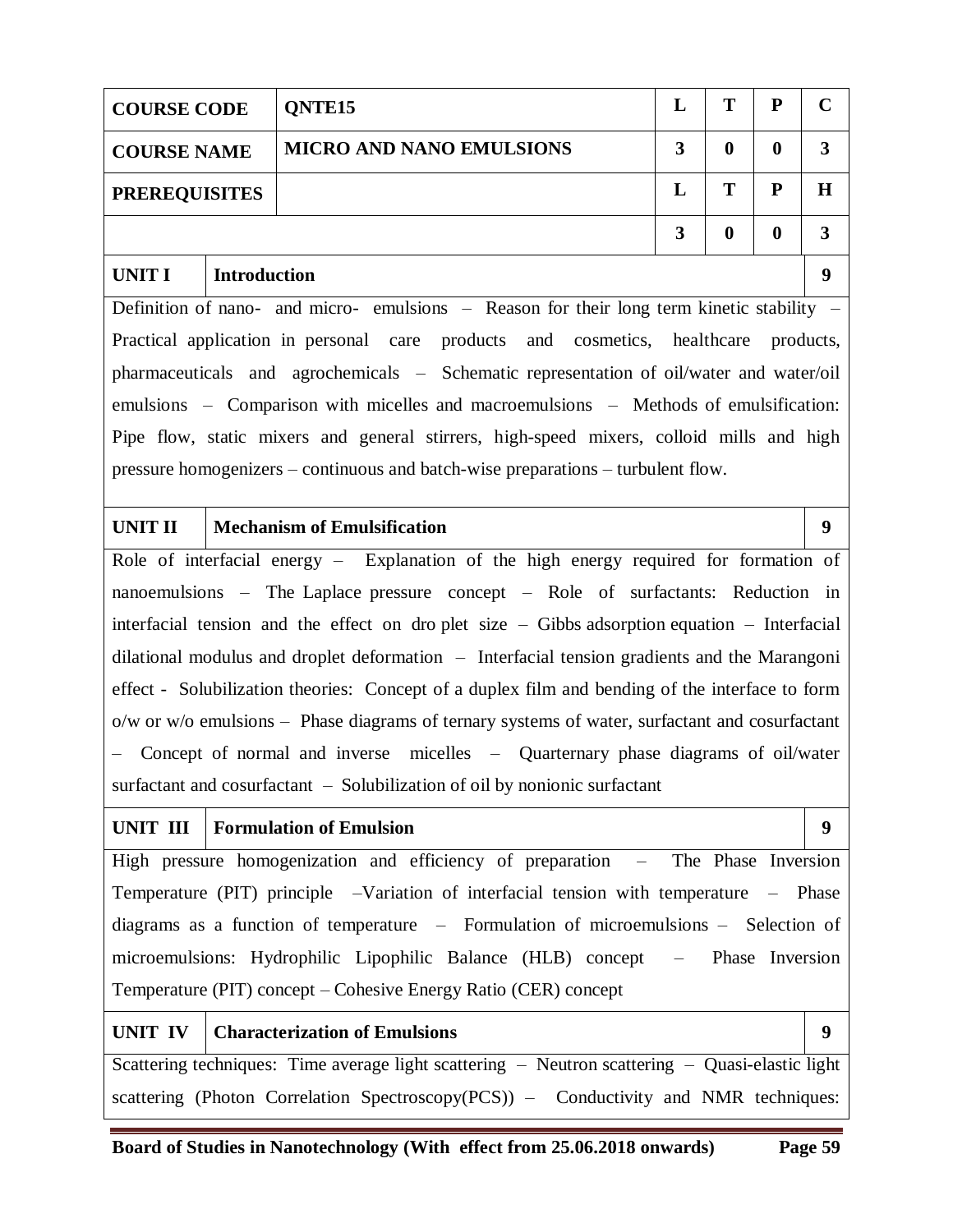Conductivity of water/oil microemulsions, percolating and non-percolating emulsions, bicontinuous emulsions – Viscosity of emulsions – NMR technique for measurement of self diffusion of all components in emulsions and explanation of the various structures

# UNIT V **Stability of Emulsion 9**

Steric stabilization: Unfavourable mixing of the stabilizing chains – Entropic repulsion – Total energy – Distance curves for sterically stabilized emulsions – Variation of the energy curve with the ratio of adsorbed layer thickness to droplet radius – Thermodynamic stabilization: Reason for combining surfactant and cosurfactant to produce an ultra low interfacial tension – Formation of a model w/o emulsion using 4 steps – Relationship of droplet size to interfacial tension

| <b>LECTURE</b> | <b>TUTORIAL</b> | <b>PRACTICAL</b> | <b>TOTAL</b> |
|----------------|-----------------|------------------|--------------|
|                |                 |                  | 45           |

### **TEXT**

1. Seid Mahdi Jafari, ―Encapsulation of nano-emulsions by spray drying‖, Lambert Academic Publishing, (2009).

2. Hans Lautenshlager ―Emulsions‖, Kosmetik International, (2002)

# **REFERENCES**

 1. Roque Hidalgo-Alvarez, ―Structure and Functional properties of Colloids‖, CRC Press, (2009).

2. Richard J. Fann, ―Chemistry and Technology of Surfactants‖, Wiley-Blackwell, (2006).

# **E REFERENCES**

www.nptel.ac.in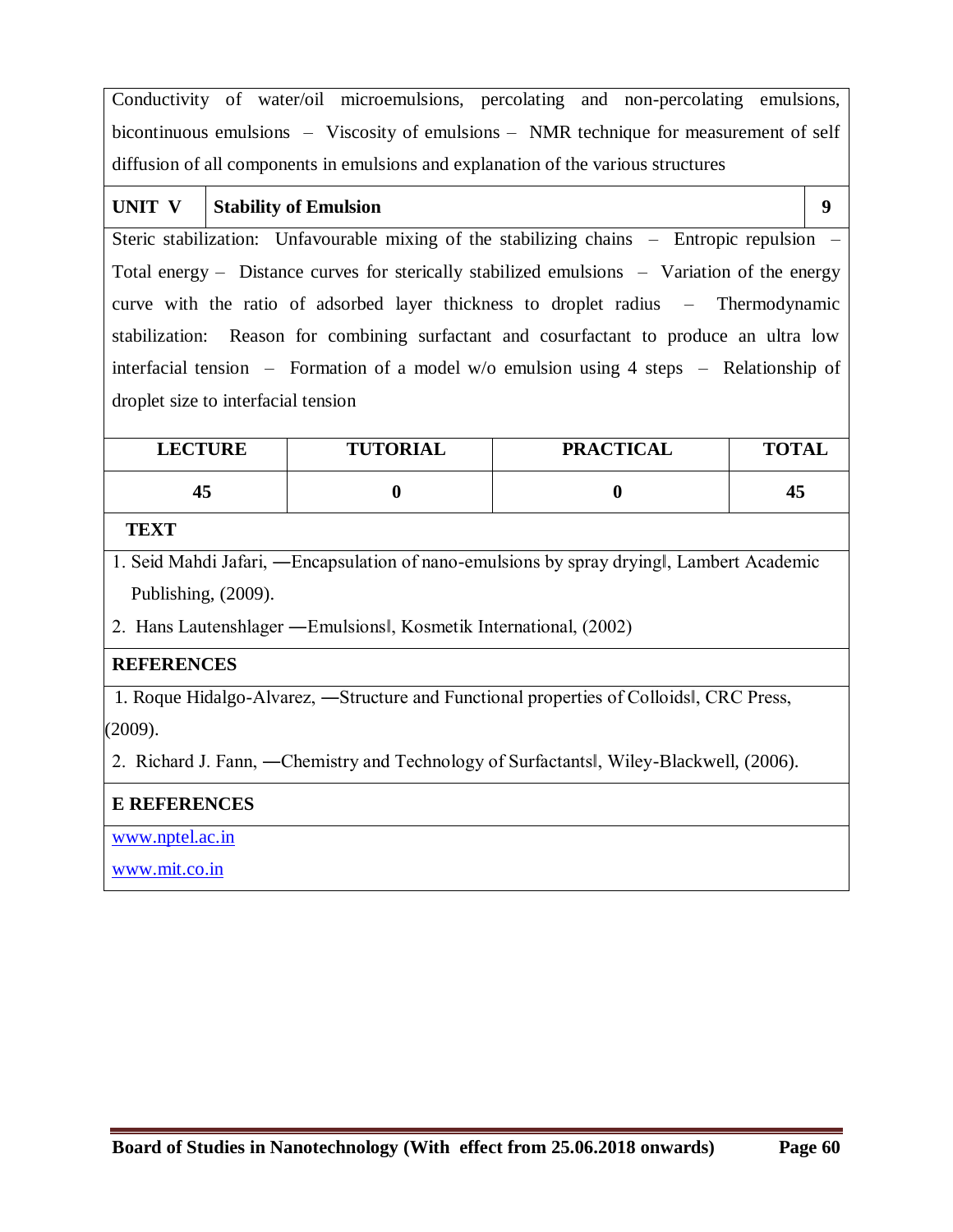|                                                                                 | ${\bf P}$<br>T<br>L<br>QNTE16<br><b>COURSE CODE</b>                                       |                                                                                                 |   |                  | $\mathbf C$      |                         |
|---------------------------------------------------------------------------------|-------------------------------------------------------------------------------------------|-------------------------------------------------------------------------------------------------|---|------------------|------------------|-------------------------|
| <b>COURSE NAME</b>                                                              |                                                                                           | <b>NANOTECHNOLOGY BUSINESS</b>                                                                  | 3 | $\boldsymbol{0}$ | $\boldsymbol{0}$ | $\overline{\mathbf{3}}$ |
|                                                                                 |                                                                                           | <b>APPLICATIONS AND</b>                                                                         |   |                  |                  |                         |
|                                                                                 |                                                                                           | <b>COMMERCIALIZATION</b>                                                                        |   |                  |                  |                         |
| <b>PREREQUISITES</b>                                                            |                                                                                           |                                                                                                 | L | T                | ${\bf P}$        | H                       |
|                                                                                 |                                                                                           |                                                                                                 | 3 | $\boldsymbol{0}$ | $\boldsymbol{0}$ | 3                       |
| <b>UNIT I</b>                                                                   | <b>Overview</b>                                                                           |                                                                                                 |   |                  |                  | 9                       |
|                                                                                 |                                                                                           | Introduction – types of nanobusinesses – ease of entry – intellectual property – ethics –       |   |                  |                  |                         |
|                                                                                 |                                                                                           | risks/dangers -standardization, investors and commercialization centers - business applications |   |                  |                  |                         |
|                                                                                 |                                                                                           | - social aspects of nanotechnology                                                              |   |                  |                  |                         |
| <b>UNIT II</b>                                                                  |                                                                                           | <b>Market Landscape</b>                                                                         |   |                  |                  | 9                       |
|                                                                                 |                                                                                           | commercially attributable sectors<br>Nanotechnology landscape and                               |   | - Tools          | to               | map,                    |
|                                                                                 |                                                                                           | understand and segment the nanotechnology marketplace - Potential nanotechnology end-           |   |                  |                  |                         |
|                                                                                 |                                                                                           | users and applications - Global market for nanotechnology products – Attracting venture         |   |                  |                  |                         |
|                                                                                 |                                                                                           | capital -How to liaise effectively with partners - academy-industry relationship -University    |   |                  |                  |                         |
| and employee's inventions                                                       |                                                                                           |                                                                                                 |   |                  |                  |                         |
| <b>UNIT III</b>                                                                 |                                                                                           | <b>Commerce and Regulation</b>                                                                  |   |                  |                  | 9                       |
| Frameworks for developing nanotechnology marketplace -Incentives for Commercial |                                                                                           |                                                                                                 |   |                  |                  |                         |
|                                                                                 |                                                                                           | applications - Shaping the Nanotech Marketplace- Allocating Costs associated with Risks         |   |                  |                  |                         |
|                                                                                 |                                                                                           | - Public perception of nanotechnology - Critical impact of Regulation of Nanotechnology         |   |                  |                  |                         |
|                                                                                 |                                                                                           | - Environment, health and safety within the nanotechnology industry -Developments that          |   |                  |                  |                         |
| could influence the nanotechnology market – Impact for Future technologies      |                                                                                           |                                                                                                 |   |                  |                  |                         |
| <b>UNIT IV</b>                                                                  | <b>Business Structures</b>                                                                |                                                                                                 |   |                  | 9                |                         |
|                                                                                 |                                                                                           | Relationship b/w technology development and new business creation- the company concepts-        |   |                  |                  |                         |
|                                                                                 |                                                                                           | new technology–new opportunity– sole proprietorships– general and limited partnerships–         |   |                  |                  |                         |
| professional and closed corporations                                            |                                                                                           |                                                                                                 |   |                  |                  |                         |
| UNIT V                                                                          |                                                                                           | <b>Materials Processing Economics</b>                                                           |   |                  |                  | 9                       |
|                                                                                 | Comparison and projection of yield- manufacturing output- labor and equipment expenses to |                                                                                                 |   |                  |                  |                         |
|                                                                                 |                                                                                           | calculate and estimate costs - relative performance enhancements for materials processing-      |   |                  |                  |                         |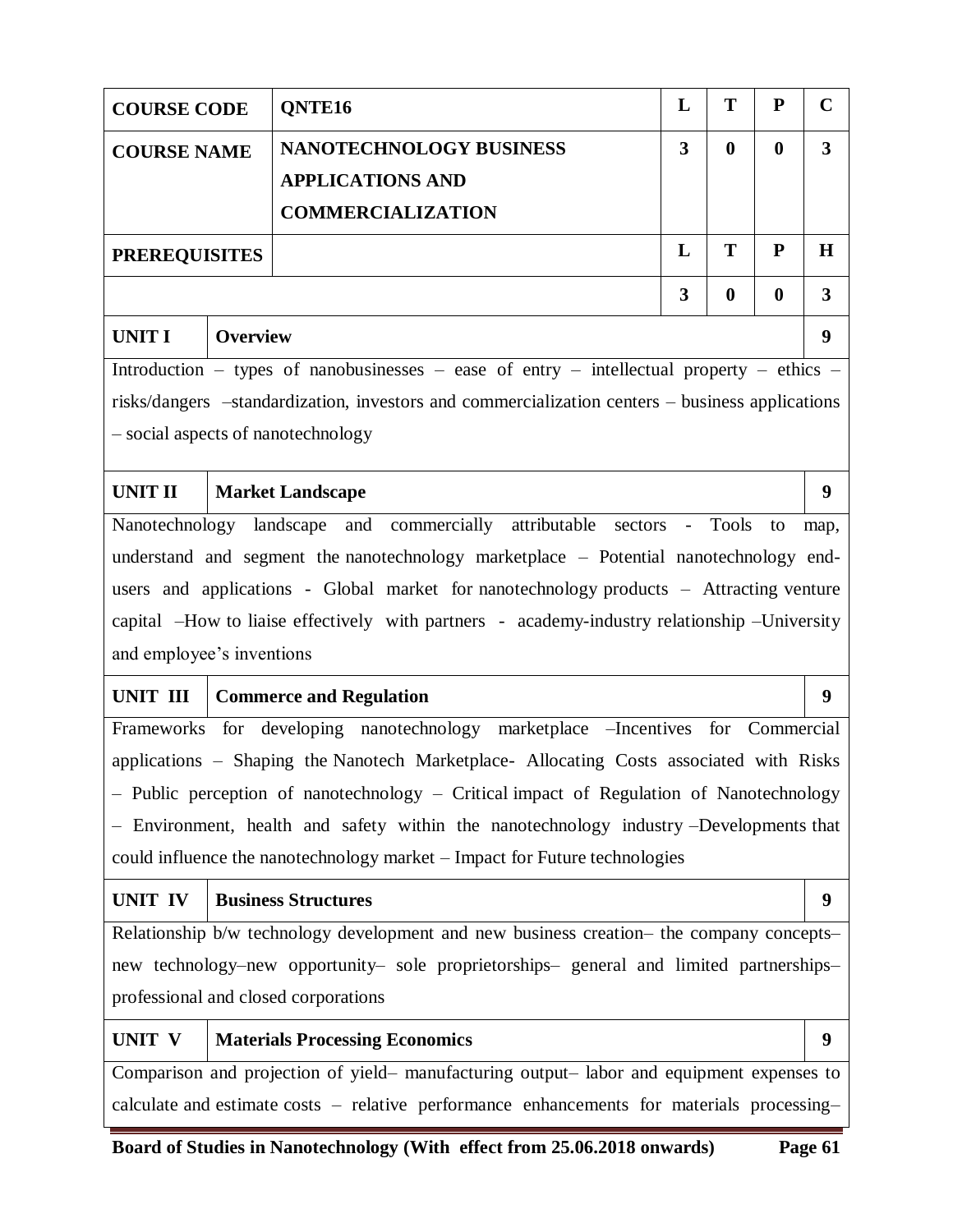alternate approaches– Identification of equipment– facilities and overheads – specific manufacturing methods– Tools to estimate the economics of process–Addressing the effect of overall system costs – its benefits

| <b>LECTURE</b> | <b>TUTORIAL</b> | <b>PRACTICAL</b> | <b>TOTAL</b> |
|----------------|-----------------|------------------|--------------|
| 45             |                 |                  | 45           |

#### **TEXT**

1. Sherron Sparks, Nanotechnology: Business Applications and Commercialization, CRC Press, Taylor & Francis group, London (2012).

2. Jeffrey H. Matsuura Nanotechnology Regulation and Policy Worldwide, Artech House; 1 Ed., (2006).

### **REFERENCES**

- 1. Nanotechnology developments in India A status report, The Energy and Resources Institute (TERI), India (2009).
- 2. Nanotechnology: a Realistic Market Assessment, Report Code: NAN031B, BCC Research, Market Forecasting (2006).
- 3. Michael T. Burke, Nanotechnology: The Business, Perspectives in Nanotechnology, CRC Press, Colorado, USA (2008).

### **E REFERENCES**

www.nptel.ac.in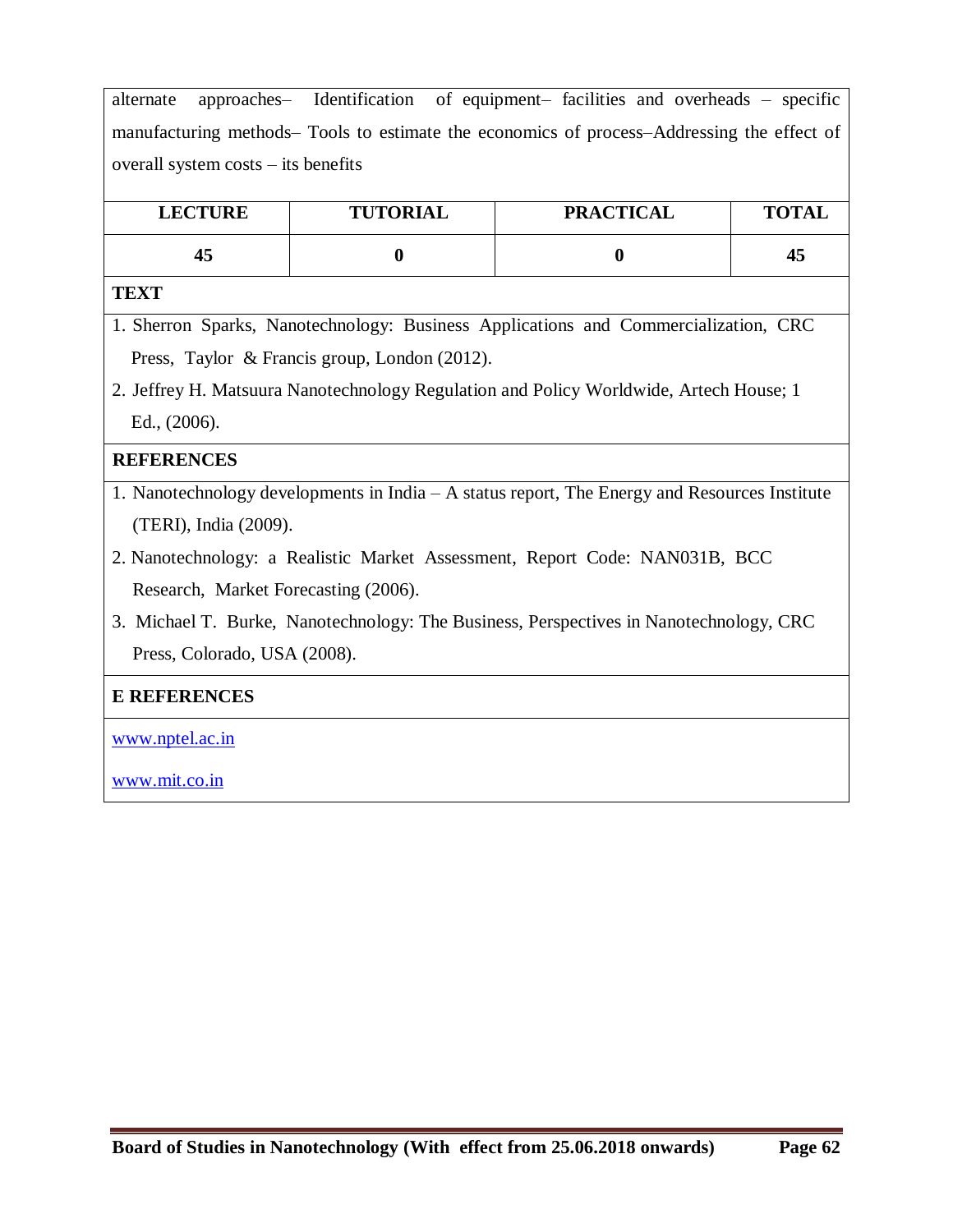| <b>COURSE CODE</b>                                                                            |                                                                                         | QNTE17                                                                                    | L | T                | ${\bf P}$        | $\mathbf C$      |
|-----------------------------------------------------------------------------------------------|-----------------------------------------------------------------------------------------|-------------------------------------------------------------------------------------------|---|------------------|------------------|------------------|
| <b>COURSE NAME</b>                                                                            |                                                                                         | <b>NANO - CMOS CIRCUITS AND</b>                                                           | 3 | $\mathbf{0}$     | $\bf{0}$         | $\mathbf{3}$     |
|                                                                                               |                                                                                         | PHYSICAL DESIGNS                                                                          |   |                  |                  |                  |
| <b>PREREQUISITES</b>                                                                          |                                                                                         |                                                                                           | L | T                | ${\bf P}$        | $\bf H$          |
|                                                                                               |                                                                                         |                                                                                           | 3 | $\boldsymbol{0}$ | $\boldsymbol{0}$ | $\mathbf{3}$     |
| <b>UNIT I</b>                                                                                 |                                                                                         | <b>Nano-CMOS Scaling Problems And Implications</b>                                        |   |                  |                  | 9                |
|                                                                                               |                                                                                         | Design Methodology in the Nano-CMOS Era - Scaling - Overview of Sub-100-nm                |   |                  |                  |                  |
| Scaling                                                                                       | Challenges                                                                              | and Sub wavelength Optical Lithography – Back-End-of-Line                                 |   |                  |                  |                  |
|                                                                                               |                                                                                         | Challenges (Metallization) – Front-End-of-Line Challenges (Transistors) – Process Control |   |                  |                  |                  |
|                                                                                               |                                                                                         | and Reliability Lithographic Issues and Mask Data Explosion - New Breed of Circuit and    |   |                  |                  |                  |
|                                                                                               |                                                                                         | Physical Design – Modeling Challenges – Need for Design Methodology Changes               |   |                  |                  |                  |
| <b>UNIT II</b>                                                                                |                                                                                         | <b>Practicalities of Sub wavelength Optical Lithography</b>                               |   |                  |                  | 9 <sup>°</sup>   |
| Simple Imaging Theory - Challenges for the 100-nm Node - e-Factor for the 100-nm Node         |                                                                                         |                                                                                           |   |                  |                  |                  |
|                                                                                               |                                                                                         | - Corner Rounding Radius - Resolution Enhancement Techniques: Specialized Illumination    |   |                  |                  |                  |
| Patterns – Optical Proximity Corrections –Sub resolution Assist Features – Alternating Phase- |                                                                                         |                                                                                           |   |                  |                  |                  |
| Shift Masks – Physical Design Style Impact on RET and OPC Complexity – Specialized            |                                                                                         |                                                                                           |   |                  |                  |                  |
|                                                                                               | Illumination Conditions - Two-Dimensional Layouts - Alternating Phase-Shift Masks -Mask |                                                                                           |   |                  |                  |                  |
| Costs                                                                                         |                                                                                         |                                                                                           |   |                  |                  |                  |
| UNIT III                                                                                      |                                                                                         | <b>Process Scaling Impact on Design Mixed-Signal Circuit Design</b>                       |   |                  |                  | $\boldsymbol{9}$ |
| Design Considerations – Device Modeling – Passive Components – Design Methodology –           |                                                                                         |                                                                                           |   |                  |                  |                  |
| Benchmark Circuits -Design Using Thin Oxide Devices - Design Using Thick Oxide                |                                                                                         |                                                                                           |   |                  |                  |                  |
| Devices - Low-Voltage Techniques - Current Mirrors - Input Stages - Output Stages -           |                                                                                         |                                                                                           |   |                  |                  |                  |
| Bandgap References – Design Procedures – Electrostatic Discharge Protection – Multiple-       |                                                                                         |                                                                                           |   |                  |                  |                  |
|                                                                                               |                                                                                         | Supply Concerns – Noise Isolation – Guard Ring Structures – Isolated NMOS Devices –       |   |                  |                  |                  |
|                                                                                               |                                                                                         | Epitaxial Material versus Bulk Silicon - Decoupling - Power Busing - Integration Problems |   |                  |                  |                  |
| - Corner Regions -Neighboring Circuitry                                                       |                                                                                         |                                                                                           |   |                  |                  |                  |
| <b>UNIT IV</b>                                                                                |                                                                                         | <b>Electrostatic Discharge Protection Design</b>                                          |   |                  |                  | 9                |
|                                                                                               |                                                                                         | ESD Standards and Models - ESD Protection Design - ESD Protection Scheme - Turn-          |   |                  |                  |                  |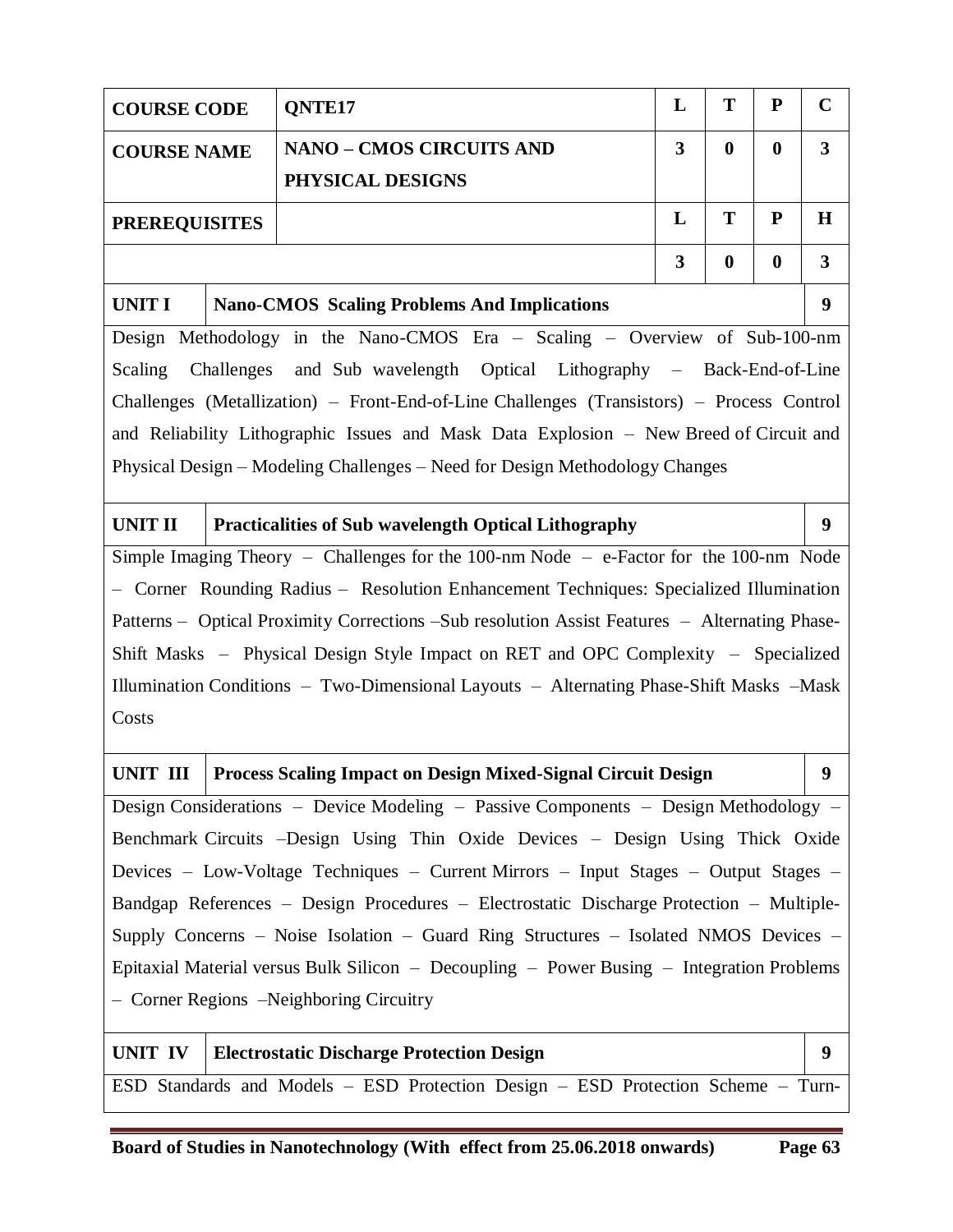on Uniformity of ESD Protection Devices – ESD Implantation and Silicide Blocking – ESD Protection Guidelines – Low-C ESD Protection Design for High-Speed I/O – ESD Protection for High-Speed I/O or Analog Pins – Low-C ESD Protection Design – Input Capacitance Calculations – ESD Robustness – Turn-on Verification – ESD Protection Design for Mixed-Voltage I/O – Mixed-Voltage I/O Interfaces – ESD Concerns for Mixed-Voltage I/O Interfaces –ESD Protection Device for a Mixed-Voltage I/O Interface – ESD Protection Circuit Design for a Mixed-VoltageI/O Interface – ESD Robustness – Turn-on Verification – SCR Devices for ESD Protection – Turn-on Mechanism of SCR Devices – SCR-Based Devices for CMOS On-Chip ESD Protection

**UNIT V Signal Integrity Problems in On-Chip Interconnects 9** Interconnect Figures of Merit – Interconnect Parasitics Extraction – Circuit Representation of Interconnects – RC Extraction – Inductance Extraction – Signal Integrity Analysis – Interconnect Driver Models – RC Interconnect Analysis – RLC Interconnect Analysis – Noise-Aware Timing Analysis – Design Solutions for Signal Integrity –Physical Design Techniques – Circuit Techniques

| <b>LECTURE</b> | <b>TUTORIAL</b> | <b>PRACTICAL</b> | <b>TOTAL</b> |
|----------------|-----------------|------------------|--------------|
| 43             |                 |                  | 45           |

### **TEXT**

1. Ban P. Wong, Anurag Mittal, Yu CaoGreg Starr, "Nano-CMOS Circuit and physical design", John Wiley & Sons, Inc.Hoboken, New Jersey. (2000)

#### **REFERENCES**

1. Charles chiang, Jamil Kawa, "Design for manufacturability and yield for Nano - Scale CMOS", Springer, (2007).

- 1. www.nptel.ac.in
- 2. www.mit.co.in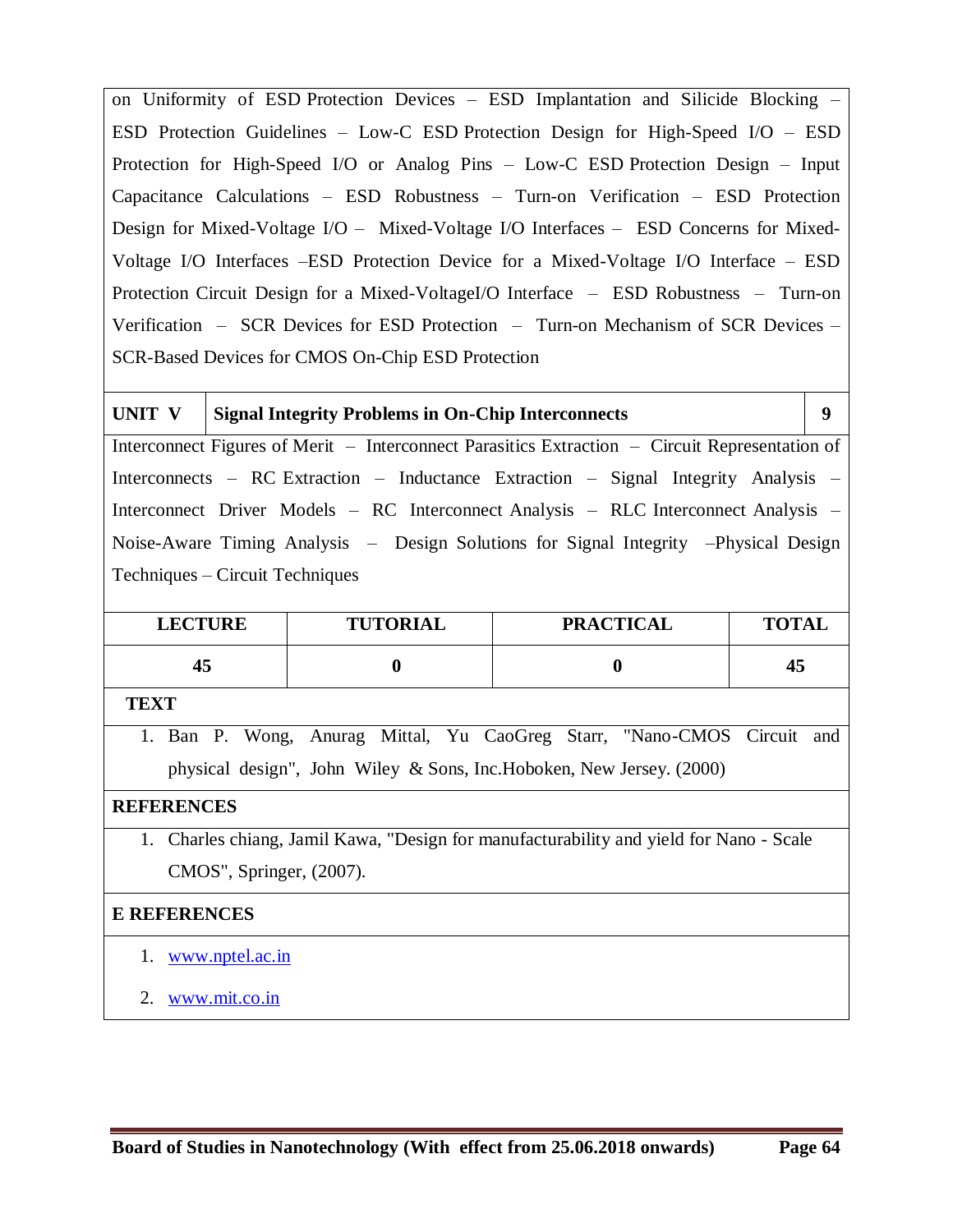| <b>COURSE CODE</b>   | <b>ONTE18</b>                     | m | D |  |
|----------------------|-----------------------------------|---|---|--|
| <b>COURSE NAME</b>   | PROPERTIES OF NANOPHASE MATERIALS |   |   |  |
| <b>PREREQUISITES</b> |                                   |   |   |  |
|                      |                                   |   |   |  |

### **UNIT I Structural Properties of Nano Materials 9**

Crystal structures of nano particles; lattice vibrations; size-dependent of properties; chemical & mechanical properties; catalytic properties of nano-materials. Mechanical properties: hardness, compressive & tensile strength; failure mechanisms of conventional grain-sized materials; mechanical properties of nano-structured multilayers; metal nano cluster composites; crystals of metal nano particles; nano particle lattices in colloidal suspensions; metallic glasses; shape memory alloys; thermodynamics & kinetics of phase transformations in synthesis of nano phase materials; structure: micro-structural stability; powder consolidation; properties of nano materials at low temperatures; thermal contact & isolation

### **UNIT II Electronic Properties of Nano-materials 9**

Energy bands & gaps in semiconductors; Fermi surfaces; localized particle, donors, acceptors, deep traps, excitons, mobility; size-dependent effects, conduction electrons & dimensionality, Fermi gas & density of states, potential wells, partial confinement; electronic properties of metal nano clusters, semi-conducting nanoparticles, single-electron unnelling, electronic properties of unnelli and similar nano structures. Thermo-mechanical unnellin of thin-film nano structures: a general framework for the thermo-mechanics of the multiplayer films, surface stress-scaling from micro to nano structures

### **UNIT III Optical Properties of Nano-materials 9**

Photonic crystals, optical properties of semiconductors, band edge energy, band gap dependence on nano crystalline size. Quantum dots; optical transitions; absorption; inter-band transitions; quantum confinements; fluorescence/luminescence; photoluminescence/fluorescence; optically excited emission; electroluminescence; Laser emission of quantum dot; photo fragmentation & Coulombic explosion; phonons in nano structures. Luminescent quantum dots for biological labelling

# UNIT IV | Magnetic Properties of Nano Materials | 9 Introduction of magnetic materials; basics of ferromagnetism; ferro-magnetic resonance & relaxation; magnetic properties of bulk nano structures; magnetic clusters; dynamics of nano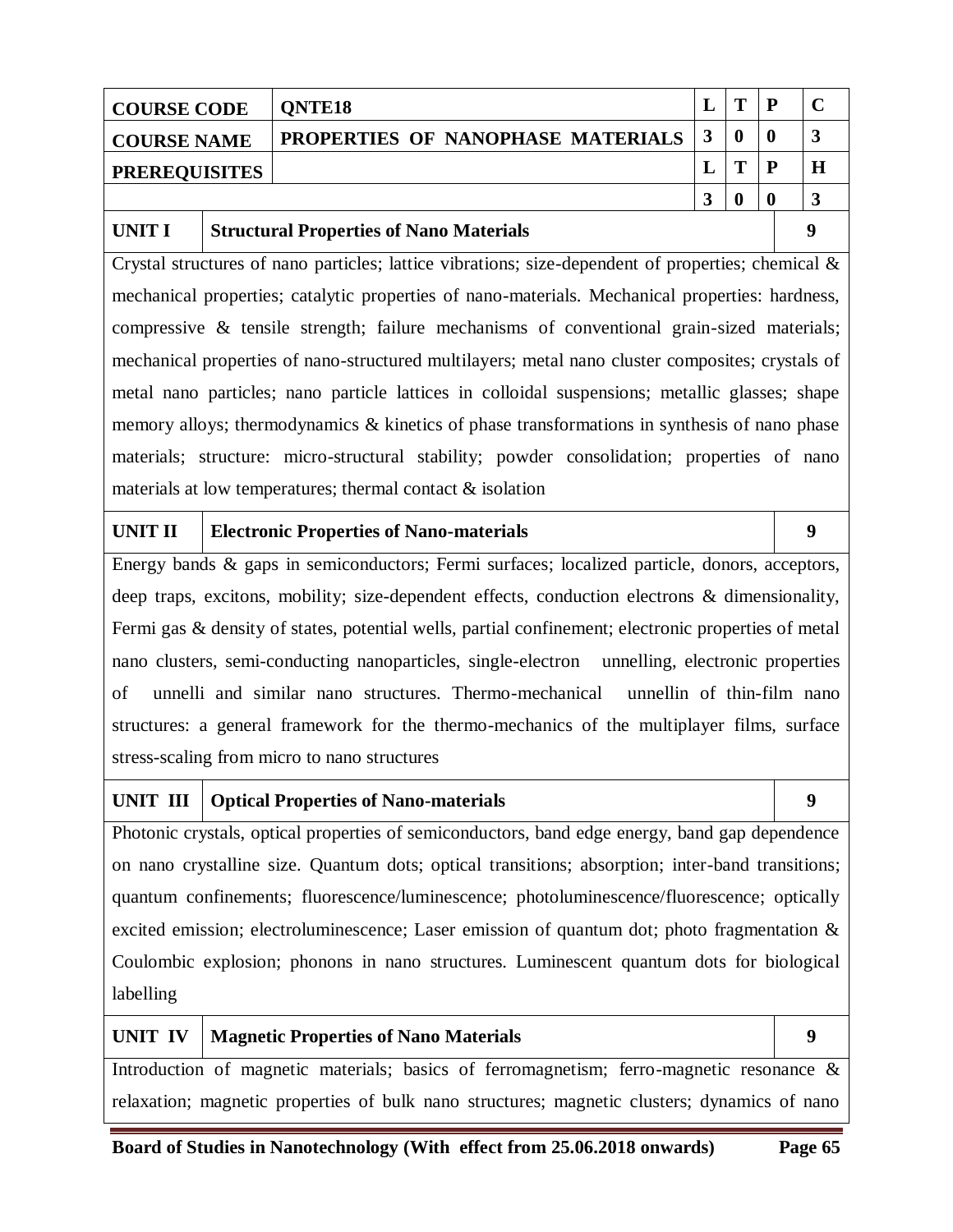magnets; nano-pore containment of magnetic particles; nano-carbon ferro magnets; giant & colossal magneto resistance; ferro fluids; electron transport in magnetic multi-layers; particulate nano magnets; geometrical nano magnets. Spintronics; spin polarized electron unnelling; interlayer exchange coupling; spin relaxation in magnetic metallic layers & multi-layers; nonequilibrium spin dynamics in laterally defined magnetic structures

#### UNIT V **Biomaterials in Nanotechnology 9**

Metal nano particles; dendrimers; liposomes; property of nano materials in biosensor fabrication; near-field optics & nanofibers; bioreceptor (Antigen/Antibody, Enzymes, Nucleic acids/DNA, cellular structure/cells, biomimetic); nano capsules; nano rods, DNA nano wires and other drug delivery vehicles; nano-crystalline structures of bone and calcium phosphate cements. Cobaltbased alloys; Titanium and its alloys; nano particles relating to Aluminium oxides; Hydroxyapatite; glass ceramics; ceramic implants; carbon implants. Nano shells – Tectodendrimers Nano particle drug systems; inorganic particle incorporated bionanocomposites.

| <b>LECTURE</b> | <b>TUTORIAL</b> | <b>PRACTICAL</b> | <b>TOTAL</b> |
|----------------|-----------------|------------------|--------------|
| 45             |                 |                  | 45           |

# **TEXT**

- 1. Askeland D.R.,& P. P. Fullay (2007), The Science and Engineering of Materials 7<sup>th</sup>Cengage Learning Publishers.
- 2. William D. Callister, Jr (2008), Callister"s Materials Science and Engineering, (Adopted by R. Balasubramaniam) Wiley-Eastern

### **REFERENCES**

1. "Amorphous & Nano crystalline Materials: Preparation, Properties & Applications,"

A. Inoue & K. Hashimoto (Eds.), Springer, 2001.

- 1. www.nptel.ac.in
- 2. www.mit.co.in